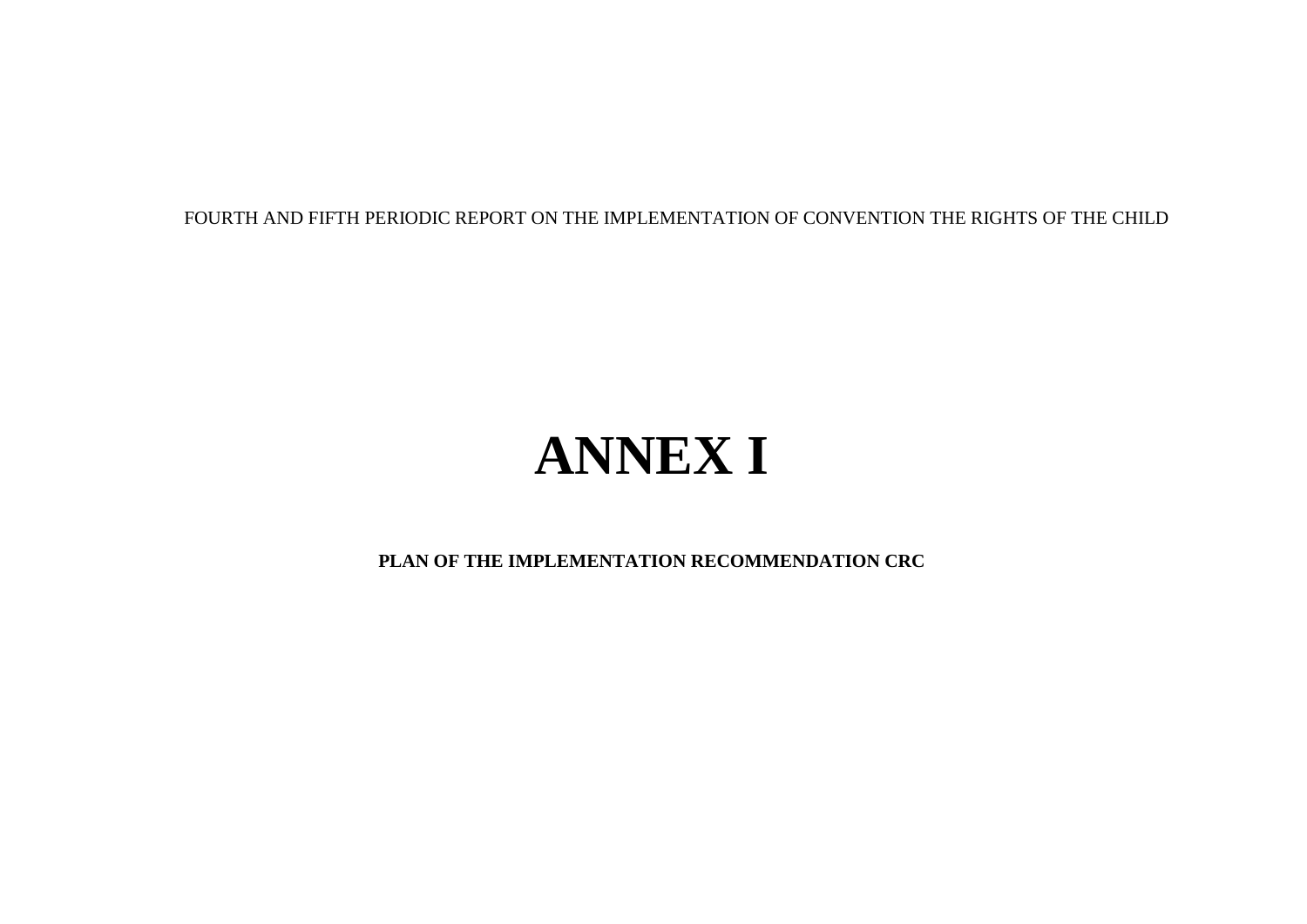|              |                                                                                                                         |                                                                                                                                                                                                                                                                                                                                                                                                                                                                                                                                                                                                                                                                                   |                                                                                                                                                                                                                |                     | <b>COMMITTEE ON THE RIGHTS OF THE CHILD</b><br>in connection with the II-III Report of the Republic of Serbia on implementation of<br>Convention on the Rights of the Child-CRC of 3rd February 2017                                                                                                                                                                                                                                                                                |                                                                                                                |                                  |
|--------------|-------------------------------------------------------------------------------------------------------------------------|-----------------------------------------------------------------------------------------------------------------------------------------------------------------------------------------------------------------------------------------------------------------------------------------------------------------------------------------------------------------------------------------------------------------------------------------------------------------------------------------------------------------------------------------------------------------------------------------------------------------------------------------------------------------------------------|----------------------------------------------------------------------------------------------------------------------------------------------------------------------------------------------------------------|---------------------|-------------------------------------------------------------------------------------------------------------------------------------------------------------------------------------------------------------------------------------------------------------------------------------------------------------------------------------------------------------------------------------------------------------------------------------------------------------------------------------|----------------------------------------------------------------------------------------------------------------|----------------------------------|
| N.           | <b>CLUSTER</b>                                                                                                          | <b>RECOMMENDATION</b>                                                                                                                                                                                                                                                                                                                                                                                                                                                                                                                                                                                                                                                             | Competent<br>authority/<br>institution                                                                                                                                                                         | <b>Dynamic</b><br>S | <b>Indicators</b>                                                                                                                                                                                                                                                                                                                                                                                                                                                                   | <b>Relevance</b><br>for the<br>2030<br><b>Agenda</b><br>for<br><b>Sustainabl</b><br>e<br>Developm<br>ent Goals | <b>Recommend</b><br>ation status |
| $\mathbf{1}$ | <b>COOPERAT</b><br><b>ION WITH</b><br><b>THE UN</b><br><b>AND</b><br><b>REPORTIN</b><br>$\mathbf G$<br><b>PROCESSES</b> | 5. The Committee recommends that the State<br>party take all necessary measures to address its<br>recommendations<br>2008<br>previous<br>of<br>(CRC/C/SRB/CO/1) which have not been<br>implemented or have not been implemented in<br>full.                                                                                                                                                                                                                                                                                                                                                                                                                                       | Child Rights<br>Centre<br>Ministry of<br>Human and<br><b>Minority Rights</b><br>and Social<br>Dialogue                                                                                                         | by 2022             |                                                                                                                                                                                                                                                                                                                                                                                                                                                                                     | SDGs 16 and<br>17                                                                                              | In<br>implementation             |
| $\mathbf{2}$ | <b>LEGISLATI</b><br><b>ON</b>                                                                                           | 7. The Committee recalls its previous<br>recommendation and encourages the State party<br>to continue harmonizing its legislation with the<br>principles and provisions of the Convention. In<br>particular the Committee recommends that the<br>State party:<br>(a) Enact a comprehensive children's Act and<br>introduce a child rights impact assessment<br>procedure for all new legislation adopted at the<br>national level;<br>(b) Amend the Law on the Means of<br>Determining the Maximum Number of Public<br>Sector Employees to ensure that its austerity<br>provisions do not impact negatively on the<br>quality and efficiency of services provided to<br>children. | Ministry of<br>Family Care and<br>Demography<br>Ministry of<br>Public<br>Administration<br>and Local Self-<br>Government<br>Government<br>Council for the<br>Rights of the<br>Child<br>/Child Rights<br>Centre | by 2022             | 7a-1 Comprehensive Law on Children passed in the<br>National Assembly<br>7a - 2 Developed methodology for conducting an<br>assessment of the impact of new legislation on children's<br>rights<br>7a - 3 Government adopts procedure for assessing the<br>impact of new legislation on children's rights as a<br>mandatory step in adopting new regulations<br>7b-1 Law on Amendments to the Law on Determining<br>the Maximum Number of Employees in the Public Sector<br>repealed | SDGs 1, 16<br>and 17                                                                                           | In<br>implementation             |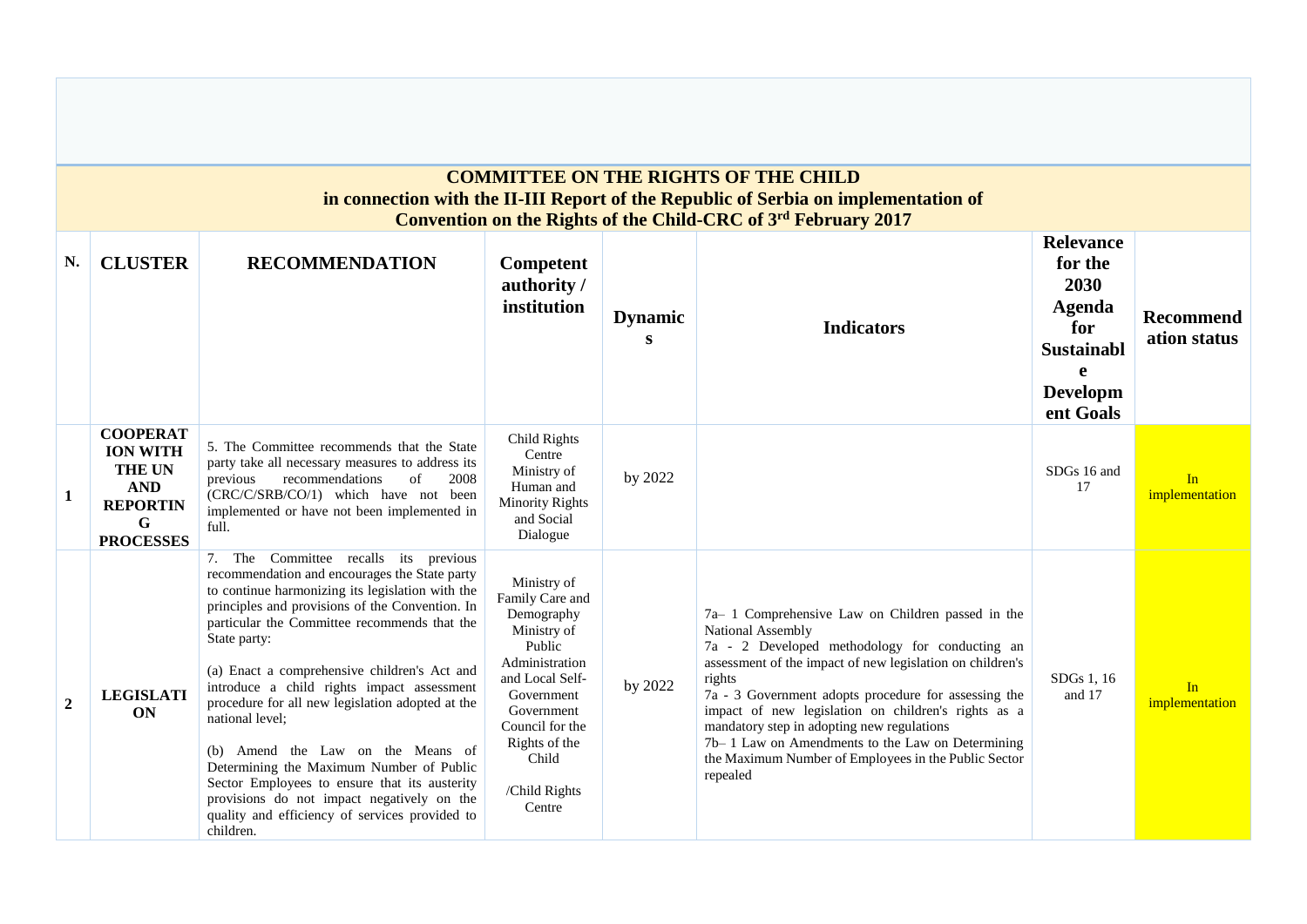| 3                       | <b>COMPREHE</b><br><b>NSIVE</b><br><b>POLICY</b><br><b>AND</b><br><b>STRATEGY</b> | The Committee recommends that the State<br>party:<br>(a) Adopt a consistent policy framework that<br>will replace the National Plan of Action for<br>Children and serve as a basis for effective<br>budgeting and monitoring of respective policies;<br>(b) Ensure consultations with all relevant<br>stakeholders, including children, to assess the<br>impact of the previous Plan and identify any<br>potential shortcomings for improvement;<br>(c) Ensure that any new Plan is supported with<br>the appropriate elements for its application<br>including sufficient human, technical and<br>financial resources and that the effectiveness of<br>its implementation is regularly assessed.                                                              | Ministry of<br>Family Care and<br>Demography<br>Council for the<br>Rights of the<br>Child<br>Government<br>/ Child Rights<br>Centre<br>Praxis<br><b>Mental Disability</b><br><b>Rights Initiative</b><br>of Serbia                                                             | by 2022 | 9a - 1 New National Action Plan for Children adopted,<br>i.e., other appropriate strategic framework for efficient<br>budget planning and monitoring of appropriate policies<br>for children, which adequately reflects the<br>recommendations of the Committee on the Rights of the<br>Child<br>9b - 1 Number of consultations conducted with all<br>relevant stakeholders, including children, on the impact<br>assessment of the previous NPA for children, with<br>identified shortcomings<br>9c - 1 Percentage of budgeting of measures from the<br>National Plan of Action for Children or other appropriate<br>policy framework<br>$9c - 2$ Annual reports on the implementation of the new<br>NPA for children or other appropriate policy framework                                                                                                                                                                                                                                                                                | SDG16         | Not implemented      |
|-------------------------|-----------------------------------------------------------------------------------|----------------------------------------------------------------------------------------------------------------------------------------------------------------------------------------------------------------------------------------------------------------------------------------------------------------------------------------------------------------------------------------------------------------------------------------------------------------------------------------------------------------------------------------------------------------------------------------------------------------------------------------------------------------------------------------------------------------------------------------------------------------|--------------------------------------------------------------------------------------------------------------------------------------------------------------------------------------------------------------------------------------------------------------------------------|---------|---------------------------------------------------------------------------------------------------------------------------------------------------------------------------------------------------------------------------------------------------------------------------------------------------------------------------------------------------------------------------------------------------------------------------------------------------------------------------------------------------------------------------------------------------------------------------------------------------------------------------------------------------------------------------------------------------------------------------------------------------------------------------------------------------------------------------------------------------------------------------------------------------------------------------------------------------------------------------------------------------------------------------------------------|---------------|----------------------|
| $\overline{\mathbf{4}}$ | <b>COORDINA</b><br><b>TION</b>                                                    | 11. The Committee recommends that the State<br>party:<br>(a) Strengthen the role of the Council for Child<br>Rights as the principal institutional coordinating<br>mechanism at the inter-ministerial level with a<br>clear mandate and sufficient authority to<br>coordinate all activities related to the<br>implementation of the Convention at cross-<br>sectoral, national and local levels;<br>(b) Ensure that the Council is provided with the<br>necessary human, technical and financial<br>resources for its effective operation;<br>(c) Encourage systematic scrutiny of the<br>adoption and implementation of policies and<br>recommendations of the Committee on Child<br>Rights of the National Assembly of legislation<br>relevant to children. | Ministry of<br>Family Care and<br>Demography<br>Council for the<br>Rights of the<br>Child<br>Government<br>Committee on the<br>Rights of the<br>Child of the<br>National<br>Assembly<br>/ Child Rights<br>Centre<br><b>Mental Disability</b><br>Rights Initiative<br>of Serbia | by 2022 | 11a - 1 Number of sessions of the Council for the Rights<br>of the Child<br>11a - 2 Number of submitted initiatives, proposals,<br>opinions and analyses of the Council for the Rights of the<br>Child related to the exercise of children's rights in the<br>Republic of Serbia<br>11a - 3 Number of accepted initiatives, proposals,<br>opinions and analyses of the Council for the Rights of the<br>Child related to the exercise of children's rights in the<br>Republic of Serbia<br>11b - 1 Number of engaged staff providing professional<br>and administrative-technical support for the work of the<br>Council<br>11b - 2 Percentage of the increase of the Council budget<br>11c - 1 Number of recommendations of the Committee on<br>the Rights of the Child of the National Assembly on<br>children-relevant regulations<br>11c - 2 Percentage of implemented recommendations of<br>the Committee on the Rights of the Child of the National<br>Assembly according to the report of the Council for the<br>Rights of the Child | SDG 16        | In<br>implementation |
| 5                       | <b>ALLOCATI</b><br>ON OF<br><b>RESOURCE</b><br>S                                  | 13. In the light of General Comment 19 on public<br>budgeting for the realisation of children's rights,<br>the Committee recommends that the State party:<br>(a) Establish a budgeting process which includes<br>a child rights perspective and specifies clear<br>allocations to children in the relevant sectors and<br>agencies, including specific indicators and a<br>tracking system;                                                                                                                                                                                                                                                                                                                                                                    | Government<br>Ministry of<br>Family Care and<br>Demography<br>Ministry of<br>Labor,<br>Employment,<br>Veterans and<br>Social Affairs                                                                                                                                           | by 2022 | 13a- 1 Strict application of functional classification to<br>class level, especially at local level<br>13a - 2 Proposed programme budget adopted for the local<br>level, submitted by the SCTM, for the Social Welfare<br>sector with detailed indicators)<br>13a- 3 The existing programme classification of the<br>Budget of the Republic of Serbia improved, for the sector<br>"Social welfare", the programme "Family and legal<br>protection", with the corresponding indicators                                                                                                                                                                                                                                                                                                                                                                                                                                                                                                                                                       | SDGs 8 and 16 | In<br>implementation |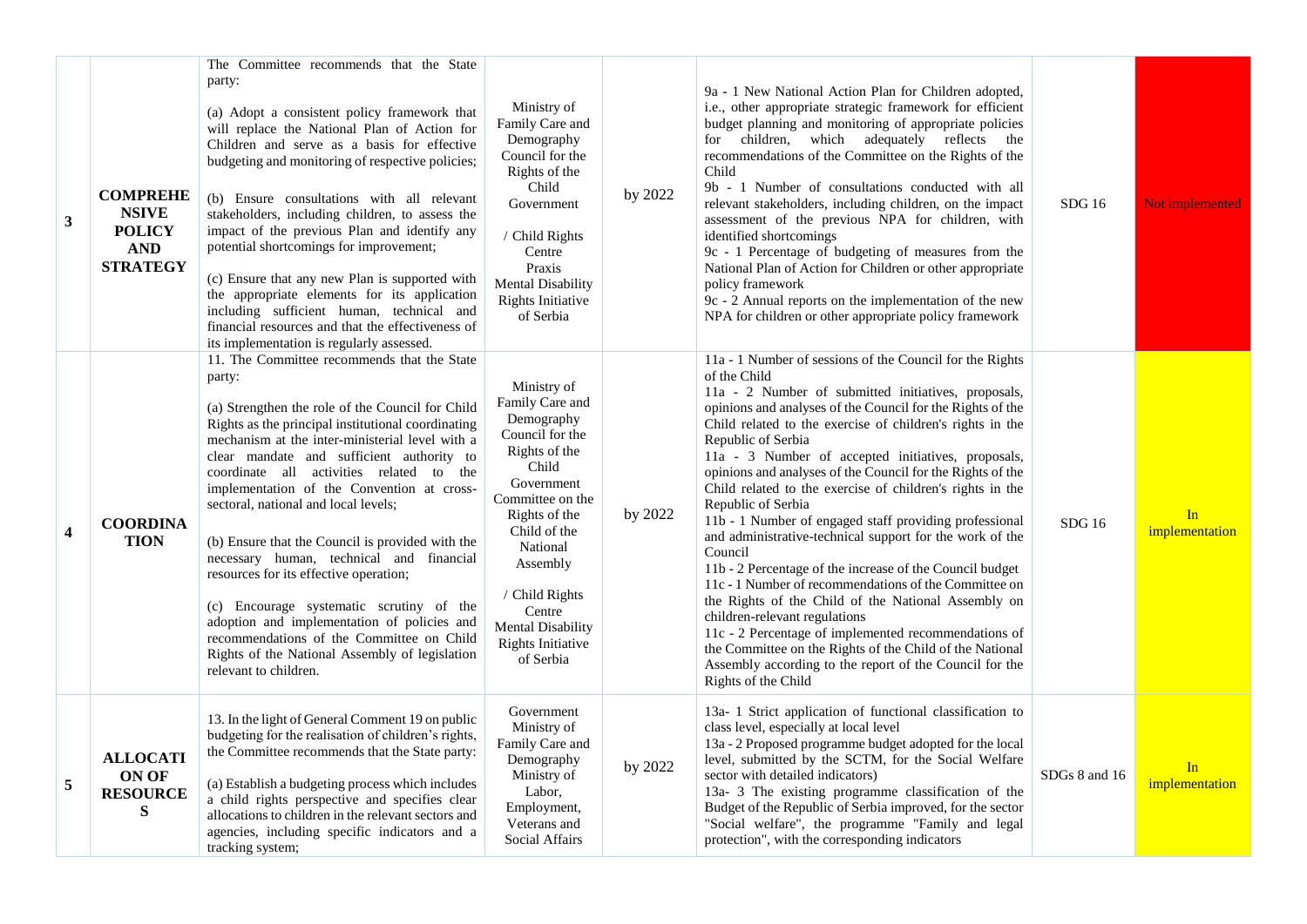|   |                                      |                                                                                                                                                                                                                                                                                                                                                                                                                                                                                                                                                                                                                                                                                                                                      | Ministry of                                                                                                                                                                                                                                                                                                                                                                    |         | 13a-4 The existing programme classification and related                                                                                                                                                                                                                                                                                                                                                                                                                                                                                                                                                                                                                                                                                                                                                                                                                                                                                                                                                                                                                                                                                                                                                                                                                                                                                                                                                                                                                                                                                                                                    |                   |                      |
|---|--------------------------------------|--------------------------------------------------------------------------------------------------------------------------------------------------------------------------------------------------------------------------------------------------------------------------------------------------------------------------------------------------------------------------------------------------------------------------------------------------------------------------------------------------------------------------------------------------------------------------------------------------------------------------------------------------------------------------------------------------------------------------------------|--------------------------------------------------------------------------------------------------------------------------------------------------------------------------------------------------------------------------------------------------------------------------------------------------------------------------------------------------------------------------------|---------|--------------------------------------------------------------------------------------------------------------------------------------------------------------------------------------------------------------------------------------------------------------------------------------------------------------------------------------------------------------------------------------------------------------------------------------------------------------------------------------------------------------------------------------------------------------------------------------------------------------------------------------------------------------------------------------------------------------------------------------------------------------------------------------------------------------------------------------------------------------------------------------------------------------------------------------------------------------------------------------------------------------------------------------------------------------------------------------------------------------------------------------------------------------------------------------------------------------------------------------------------------------------------------------------------------------------------------------------------------------------------------------------------------------------------------------------------------------------------------------------------------------------------------------------------------------------------------------------|-------------------|----------------------|
|   |                                      | (b) Establish mechanisms to monitor and<br>evaluate the adequacy, efficacy and equitability<br>of the distribution of resources allocated to the<br>implementation of the Convention; and<br>(c) Ensure transparent and participatory<br>budgeting through public dialogue, especially<br>with children, and for proper accountability of<br>the authorities, including at the local level;<br>(d) Conduct a comprehensive assessment of the<br>budget needs for children and allocate adequate<br>budgetary resources, increase the budget<br>allocated to social sectors, in particular in the<br>areas of education and social assistance, and<br>address disparities on the basis of indicators<br>related to children's rights. | Finance<br>Council for the<br>Rights of the<br>Child<br>/Center for Social<br>Policy<br><b>Mental Disability</b><br><b>Rights Initiative</b><br>of Serbia<br>Standing<br>Conference of<br>Towns and<br>Municipalities<br><b>UNICEF</b><br>Network of<br>Organizations for<br>Children of<br>Serbia<br>Ministry of<br>Education,<br>Science and<br>Technological<br>Development |         | indicators for the "Education" sector at national and local<br>level improved<br>13b–1 Mechanisms have been established to monitor and<br>evaluate the adequacy, efficiency and fairness of the<br>allocation of funds allocated for the implementation of the<br>Convention on the Rights of the Child<br>13b–2 Number of analyses and other documents of the<br>Children's Rights Council on the evaluation of the<br>adequacy, efficiency and fairness of the allocation of<br>funds allocated for the implementation of the Convention<br>on the Rights of the Child<br>13c - 1 The Ministry of Finance has introduced regular<br>practice of transparent and participatory budgeting<br>through public dialogue<br>13c - 2 Number of public events (meetings, round tables,<br>etc.) on the planning of public revenue funds for the<br>Budget, in order to exercise the rights of the child, at<br>national and local level<br>13c-3 Number of consultations held with children and<br>parents<br>13c–4 Number of children and parents who participated<br>in public events<br>13c- 5 - Number of implemented recommendations<br>received from children<br>13d - 1 Comprehensive assessment of budget needs for<br>children conducted<br>13d- 2 Amount of allocated budget funds for the<br>programme related to children and families with children<br>in the field of social welfare and education and/or for<br>class 040 families with children and group 9 education<br>according to functional classification<br>13d–3 Developed methodology for assessment of budget<br>needs |                   |                      |
| 6 | <b>DATA</b><br><b>COLLECTI</b><br>ON | 15. In the light of its general comment No. 5<br>(2003) on general measures of implementation,<br>the Committee recommends that the State party:<br>(a) Expeditiously strengthen information<br>management and data collection systems at both<br>central and local government levels to cover all<br>areas of the Convention. Data should be<br>disaggregated by, among others, age, sex,<br>disability, geographic location, ethnic and<br>national origin and socioeconomic background<br>in order to facilitate analysis on the situation of<br>all children, particularly those in situations of<br>vulnerability;                                                                                                              | <b>Statistical Office</b><br>of the Republic<br>of Serbia<br>Ministry of<br>Education,<br>Science and<br>Technological<br>Development<br>Ministry of<br>Health<br>Ministry of<br>Labor,<br>Employment,<br>Veterans and<br><b>Social Affairs</b>                                                                                                                                | by 2022 | 15a- The programme of official statistics includes the<br>obligation to classify all official statistics data by age, sex,<br>disability, geographical location, ethnic and national<br>origin and socio-economic origin of children<br>15b - 1 Key data and indicators on the situation of<br>children are available, regularly updated and publicly<br>available<br>15b - 2 Data exchange procedures and protocols enable<br>the exchange of data on children and students between<br>relevant institutions<br>15b - 3 Legislation relevant to the field of children's rights<br>defines the provision(s) prescribing the exchange of<br>information between competent authorities and<br>organizations                                                                                                                                                                                                                                                                                                                                                                                                                                                                                                                                                                                                                                                                                                                                                                                                                                                                                  | SDGs 10 and<br>16 | In<br>implementation |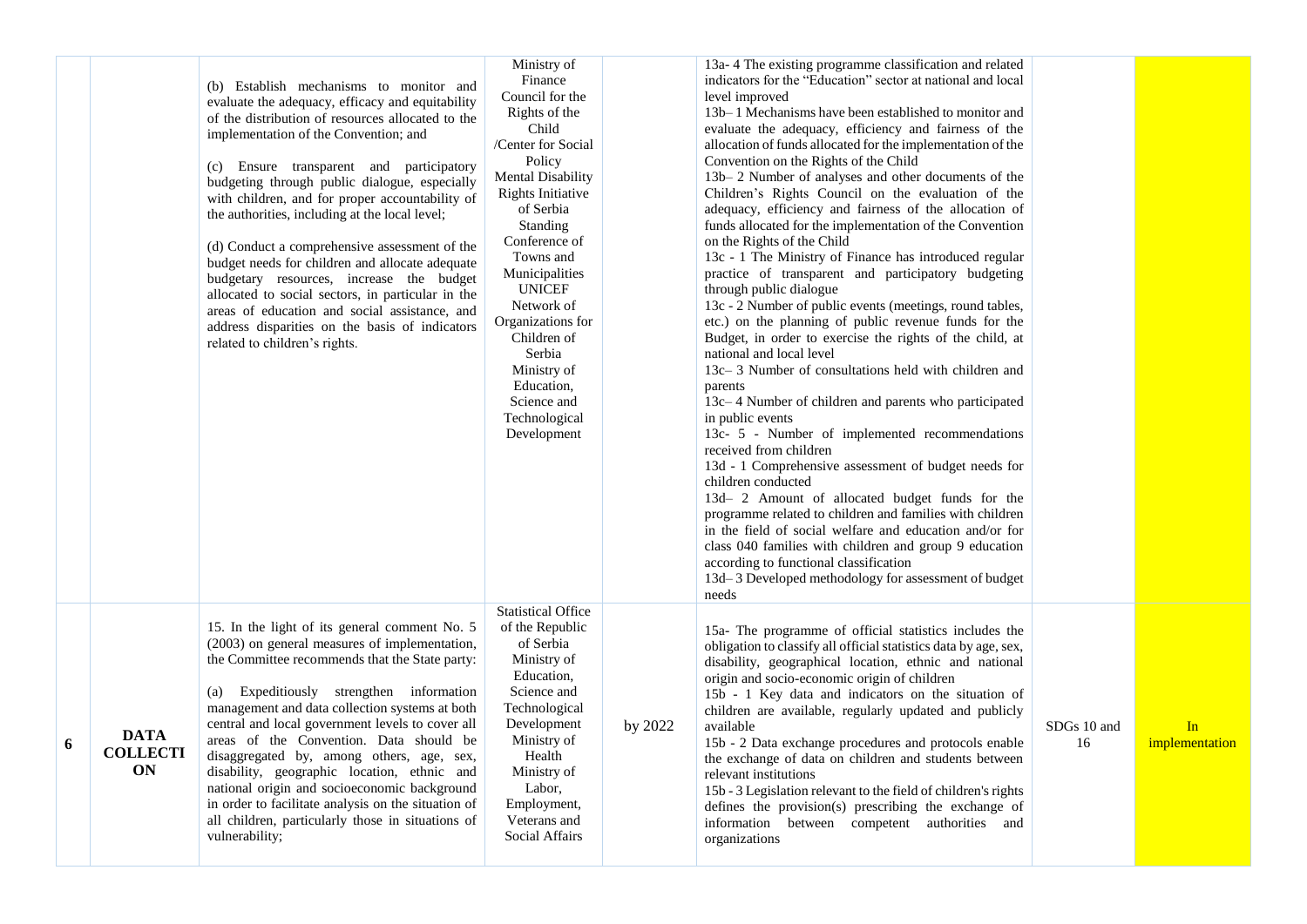(b) Ensure that the data and indicators are shared among relevant Ministries and used for the formulation, monitoring and evaluation of policies, programmes and projects for the effective implementation of the Convention;

(c) Take into account the conceptual and methodological framework set out in the report of the Office of the United Nations High Commissioner for Human Rights (OHCHR) entitled Human rights indicators: a guide to measurement and implementation when defining, collecting and disseminating statistical information.

Ministry of Family Care and Demography Ministry of Human and Minority Rights and Social Dialogue Ministry of Justice Ministry of Interior Ministry for Youth and Sport Ministry of Public Administration and Local Self-Government Republic Institute for Social Protection Council for Monitoring and Improving the Work of the Criminal Procedure Bodies and Execution of Criminal Sanctions against Juveniles Council for the Rights of the Child Council for Monitoring the Implementation of the Recommendation s of the United Nations Human Rights Mechanism / Child Rights Centre The Commissariat for Refugees and Migration

15b - 4 Indicators of the success of the implementation of the recommendations of the Committee on the Rights of the Child are regularly monitored and updated annually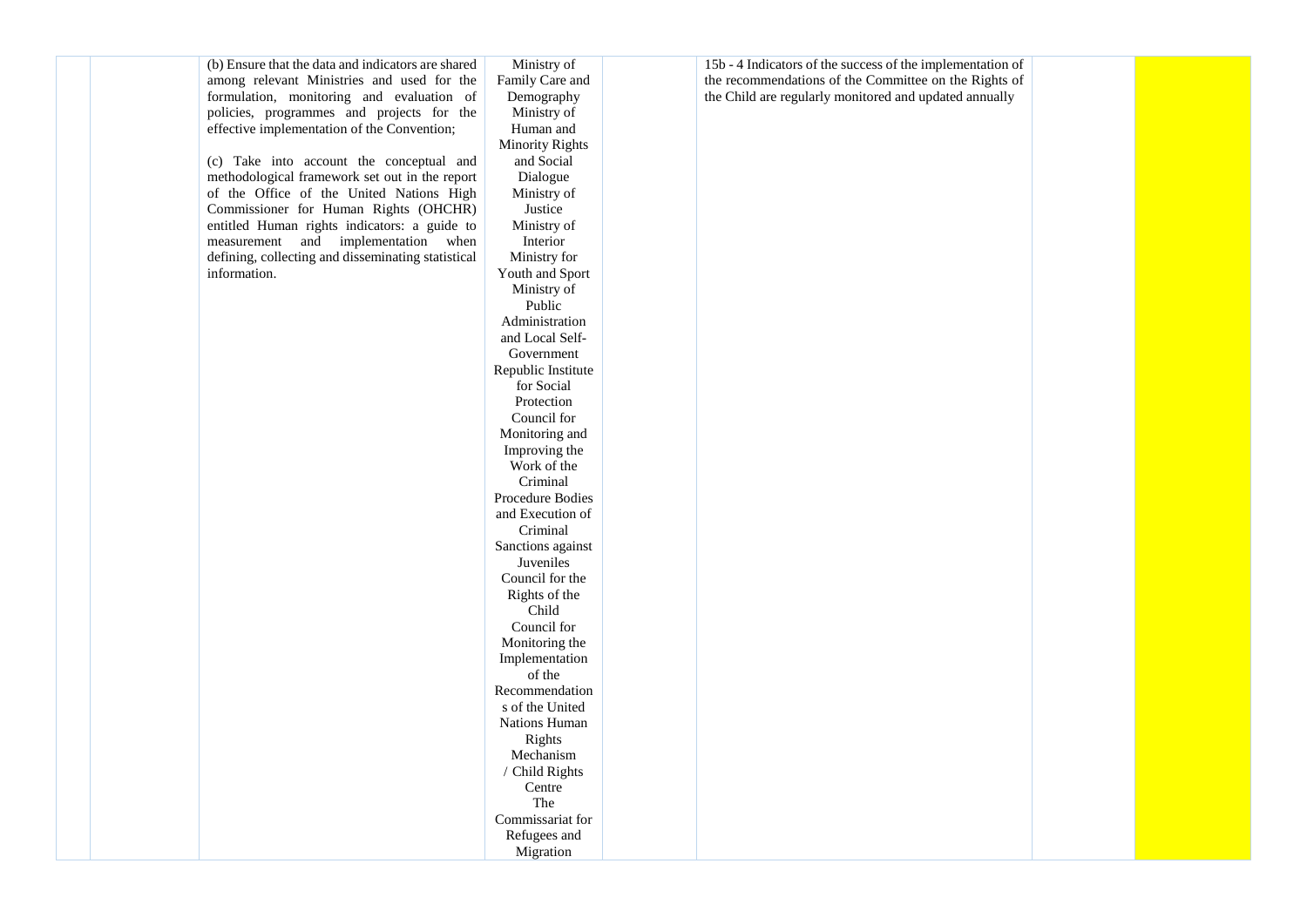| 7 | <b>INDEPENDE</b><br><b>NT</b><br><b>MONITORI</b><br>NG | 17. In the light of its general comment No. 2<br>(2002) on the role of independent human rights<br>institutions, the Committee recommends that the<br>State party:<br>(a) Expedite the adoption of the Law on the<br>Ombudsperson for the Rights of the Child to<br>specifically deal with children's rights and<br>ensure that such a body has a mandate to receive,<br>investigate and address complaints by children<br>in a child-sensitive manner and allocate<br>sufficient human, financial and technical<br>resources to support the work of the office;<br>(b) Ensure the privacy and protection of child<br>victims, particularly when monitoring and<br>follow-up visits to institutions are undertaken<br>within the Ombudsman's role as National<br>Preventive Mechanism:<br>(c) Ensure continuous capacity building and<br>training for staff of the Ombudsman's office on<br>issues related to children's rights. | Ministry of<br>Family Care and<br>Demography<br>Ministry of<br>Public<br>Administration<br>and Local Self-<br>Government<br>Ministry of<br>Finance<br>Ombudsman for<br>the Rights of the<br>Child<br>/ Child Rights<br>Centre<br><b>Mental Disability</b><br>Rights Initiative<br>of Serbia | by 2022 | 17a-1 The National Assembly adopted the Law on the<br>Ombudsman for the Rights of the Child, which provides<br>concrete treatment of the rights of the child and ensures<br>the authority of the Ombudsman for the Rights of the<br>Child <i>i.e.</i> , the Protector of Citizens to receive, investigate<br>and resolve children's complaints in a child-friendly<br>manner<br>17a - 2 Established Institution of the Ombudsman for the<br>Rights of the Child<br>17a - 3 Amount of funds allocated in the Budget for the<br>work of the Ombudsman for the Rights of the Child<br>$17a-4$ Number of engaged staff providing professional<br>and administrative-technical support for the work of the<br>Ombudsman for the Rights of the Child<br>17b- Adopted and implemented procedures, i.e., other<br>relevant act ensuring privacy and protection of child<br>victims, especially during monitoring and accompanying<br>visits to institutions, which are conducted within the role<br>of the Ombudsman for Children's Rights and the<br>Protector of Citizens as a National Preventive Mechanism<br>17c - 1 The Ombudsman/Protector of Citizens has a plan<br>and allocated financial resources for continuous capacity<br>building and training of staff on issues related to the rights<br>of the child<br>17c- 2 Number of Ombudsman's Office staff trained<br>annually on children's rights issues<br>17c-3 Number of employees in the organizational unit of<br>the Protector of Citizens who are responsible for<br>exercising, protecting and promoting the rights of the<br>child.<br>17c - 4 Increased budget funds of the Protector of Citizens<br>for the work of the Panel of Young Advisors.<br>17c - 5 Permanent premises of the Protector of Citizens | SDG 16               | In<br>implementation |
|---|--------------------------------------------------------|----------------------------------------------------------------------------------------------------------------------------------------------------------------------------------------------------------------------------------------------------------------------------------------------------------------------------------------------------------------------------------------------------------------------------------------------------------------------------------------------------------------------------------------------------------------------------------------------------------------------------------------------------------------------------------------------------------------------------------------------------------------------------------------------------------------------------------------------------------------------------------------------------------------------------------|---------------------------------------------------------------------------------------------------------------------------------------------------------------------------------------------------------------------------------------------------------------------------------------------|---------|----------------------------------------------------------------------------------------------------------------------------------------------------------------------------------------------------------------------------------------------------------------------------------------------------------------------------------------------------------------------------------------------------------------------------------------------------------------------------------------------------------------------------------------------------------------------------------------------------------------------------------------------------------------------------------------------------------------------------------------------------------------------------------------------------------------------------------------------------------------------------------------------------------------------------------------------------------------------------------------------------------------------------------------------------------------------------------------------------------------------------------------------------------------------------------------------------------------------------------------------------------------------------------------------------------------------------------------------------------------------------------------------------------------------------------------------------------------------------------------------------------------------------------------------------------------------------------------------------------------------------------------------------------------------------------------------------------------------------------------------------------------------------|----------------------|----------------------|
| 8 | <b>DISSEMINA</b><br>TION,                              | 19. The Committee reiterates its previous<br>recommendation of 2008 (CRC/C/SRB/CO/1,<br>para.) and encourages the State party to:<br>(a) Strengthen its efforts to provide adequate and<br>systematic training and/or sensitization on<br>children's rights to professional groups working<br>with and for children, such as parliamentarians,<br>judges, lawyers, health personnel, teachers,<br>school administrators, academics, social                                                                                                                                                                                                                                                                                                                                                                                                                                                                                       | Ministries<br>dealing with the<br>rights of the child<br>within their<br>competence<br>Ministry of<br>Family Care and<br>Demography<br>Judicial<br>Academy                                                                                                                                  | by 2022 | provided.<br>19a–1 Within the new NPA for Children or other relevant<br>national document for the improvement of children<br>policies, a planned measure to provide adequate and<br>systematic training, i.e., sensitization regarding children's<br>rights to professional groups working with children and<br>for children, such as members of parliament, judges,<br>lawyers, health staff, teachers, school principals,<br>academics, social workers, media professionals and<br>others<br>19a–2 - Number and percentage of trainings on children's<br>rights and human rights that are in the Catalogue of                                                                                                                                                                                                                                                                                                                                                                                                                                                                                                                                                                                                                                                                                                                                                                                                                                                                                                                                                                                                                                                                                                                                                            | SDGs 4, 16<br>and 17 | In<br>implementation |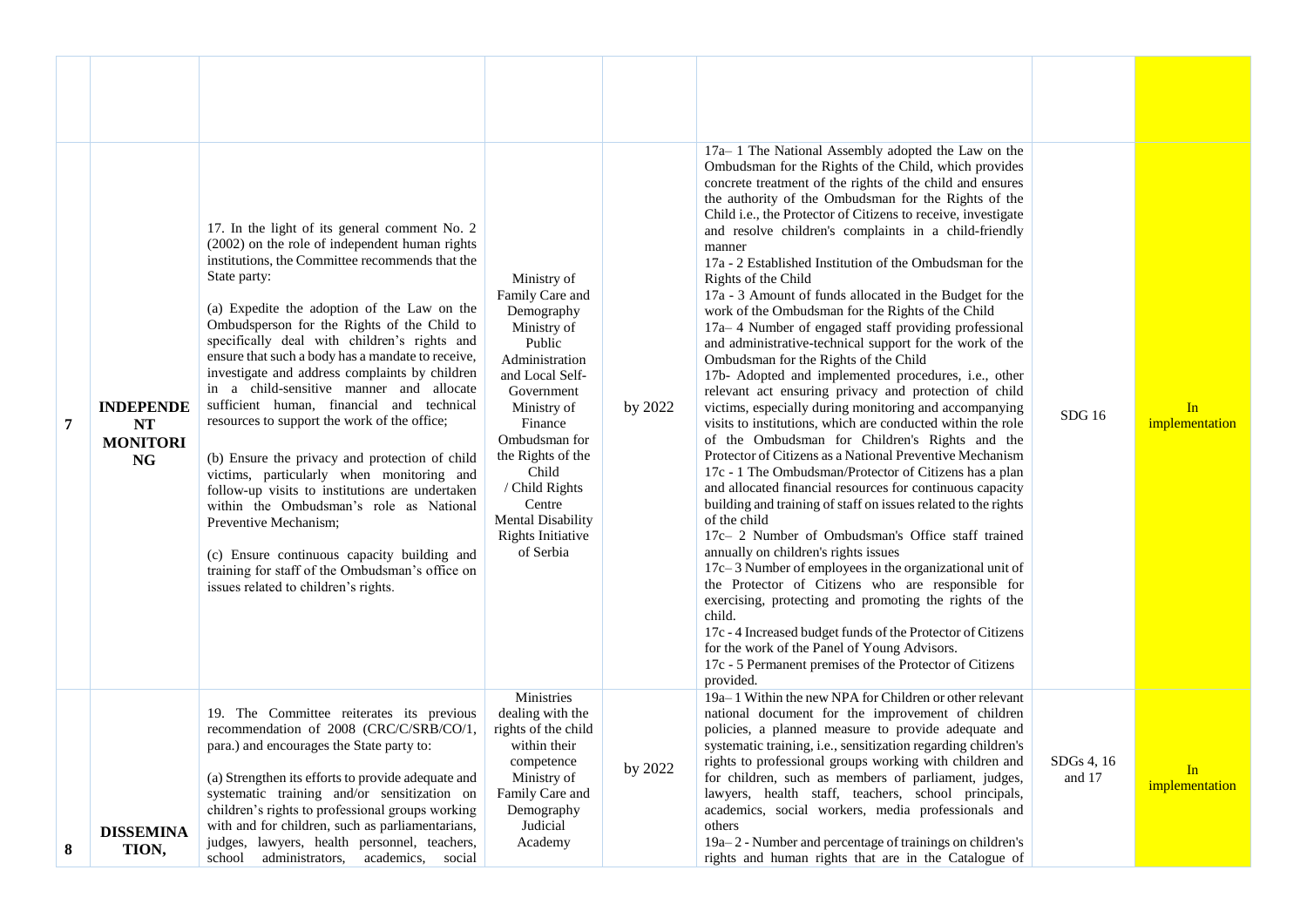| <b>AWARENES</b> | workers, media professionals and others as         | National               | Continuing Professional Development and on the List of              |  |
|-----------------|----------------------------------------------------|------------------------|---------------------------------------------------------------------|--|
| S-RAISING,      | required;                                          | Academy of             | Trainings of Special Importance for Education                       |  |
|                 |                                                    | Public                 | 19a - 3 Number of members of parliament, judges,                    |  |
| <b>AND</b>      |                                                    | Administration         | lawyers, health staff, teachers, school principals,                 |  |
| <b>TRAINING</b> | (b) Pay particular attention to the systematic     | Republic Institute     | academics, social workers, media professionals, etc. who            |  |
|                 | inclusion of teaching of the Convention's          | for Social             | have completed adequate (accredited, where possible)                |  |
|                 | principles and provisions, at all levels of the    | Protection             |                                                                     |  |
|                 | school curricula;                                  |                        | and systematic training, <i>i.e.</i> , sensitization related to the |  |
|                 |                                                    | Ministry of            | rights of the child - annually                                      |  |
|                 | (c) Give special attention to the participation of | Education,             | 19b - 1 Within the new NPA for children or other relevant           |  |
|                 | children in the dissemination of their rights;     | Science and            | national document for the improvement of policies for               |  |
|                 |                                                    | Technological          | children, a measure of systematic inclusion of teaching on          |  |
|                 | (d) Encourage the media to ensure its sensitivity  | Development            | the principles and provisions of the Convention on the              |  |
|                 | to children's rights as well as the inclusion of   | Council for the        | Rights of the Child is planned, at all levels of the                |  |
|                 | children in the development of these programs;     | Rights of the          | curriculum                                                          |  |
|                 | and                                                | Child                  | 19b - 2 - Learning outcomes are defined in accordance               |  |
|                 |                                                    | Council for            | with interdisciplinary competencies and competencies for            |  |
|                 | (e) Continue and strengthen its efforts to         | Monitoring the         | democratic culture and in accordance with General                   |  |
|                 | increase the awareness of the Convention           | Implementation         | Comment no. 1, the Council of Europe's competences for              |  |
|                 | throughout the country, in close cooperation       | of the                 | democratic culture and UNICEF documents                             |  |
|                 | with non-governmental organizations (NGOs)         | Recommendation         | (https://www.unicef.org/crc/files/UNICEF_CRE_Toolki                 |  |
|                 | and other stakeholders and by paying particular    | s of the United        | $t_{-}$                                                             |  |
|                 | attention to remote and rural areas and children   | Nations Human          | FINAL_web_version170414.pdf)                                        |  |
|                 | from minority groups.                              | Rights                 | $19c-1$ Within the new NPA for children or another                  |  |
|                 |                                                    | Mechanism              | relevant national document for the improvement of                   |  |
|                 |                                                    | Government             | policies for children, a measure is planned to ensure the           |  |
|                 |                                                    | Regulatory             | participation of children in disseminating information              |  |
|                 |                                                    | Authority of           | about their rights, e.g., student parliament                        |  |
|                 |                                                    | Electronic Media       | 19c - 2 Mechanisms have been established and                        |  |
|                 |                                                    | Uzice Child            | implemented to enable children to participate in                    |  |
|                 |                                                    | <b>Rights Centre</b>   | disseminating information about their rights                        |  |
|                 |                                                    | Ministry of            | 19c - 3 Number of public events where children spoke                |  |
|                 |                                                    | Human and              | about their rights                                                  |  |
|                 |                                                    | <b>Minority Rights</b> | 19c - 4 Number of media reports in which children talk              |  |
|                 |                                                    | and Social             | about their rights                                                  |  |
|                 |                                                    | Dialogue               | 19c - 5 Number of children's initiatives on the topic of            |  |
|                 |                                                    | Ministry of            | promoting children's rights                                         |  |
|                 |                                                    | Culture and            | 19c - 6 Number of implemented activities with children              |  |
|                 |                                                    | Information            | and youth within the programme "Fundamentals of Child               |  |
|                 |                                                    | Commissioner           | Safety", the project "Matura" and other preventive                  |  |
|                 |                                                    | for Information        | activities of the Ministry of the Interior. In the column           |  |
|                 |                                                    | of Public              | "Authority responsible for fulfilment/CSO responsible               |  |
|                 |                                                    | Importance and         | for monitoring", we propose the following to be added:              |  |
|                 |                                                    | Personal Data          | Ministry of Labour, Employment, Veterans and Social                 |  |
|                 |                                                    | Protection             | Affairs, Ministry of Education, Science and                         |  |
|                 |                                                    | National               | Technological Development, Ministry of Trade, Tourism               |  |
|                 |                                                    |                        |                                                                     |  |
|                 |                                                    | Academy of             | and Telecommunications, Ministry of Youth and Sport,                |  |
|                 |                                                    | Public                 | The Ministry of Health and the Ministry of the Interior             |  |
|                 |                                                    | Administration         | 19d - 1 Within the new NPA for children or other relevant           |  |
|                 |                                                    | Coalition for          | national document for the improvement of policies for               |  |
|                 |                                                    | Monitoring the         | children, a planned measure is aimed at increasing the              |  |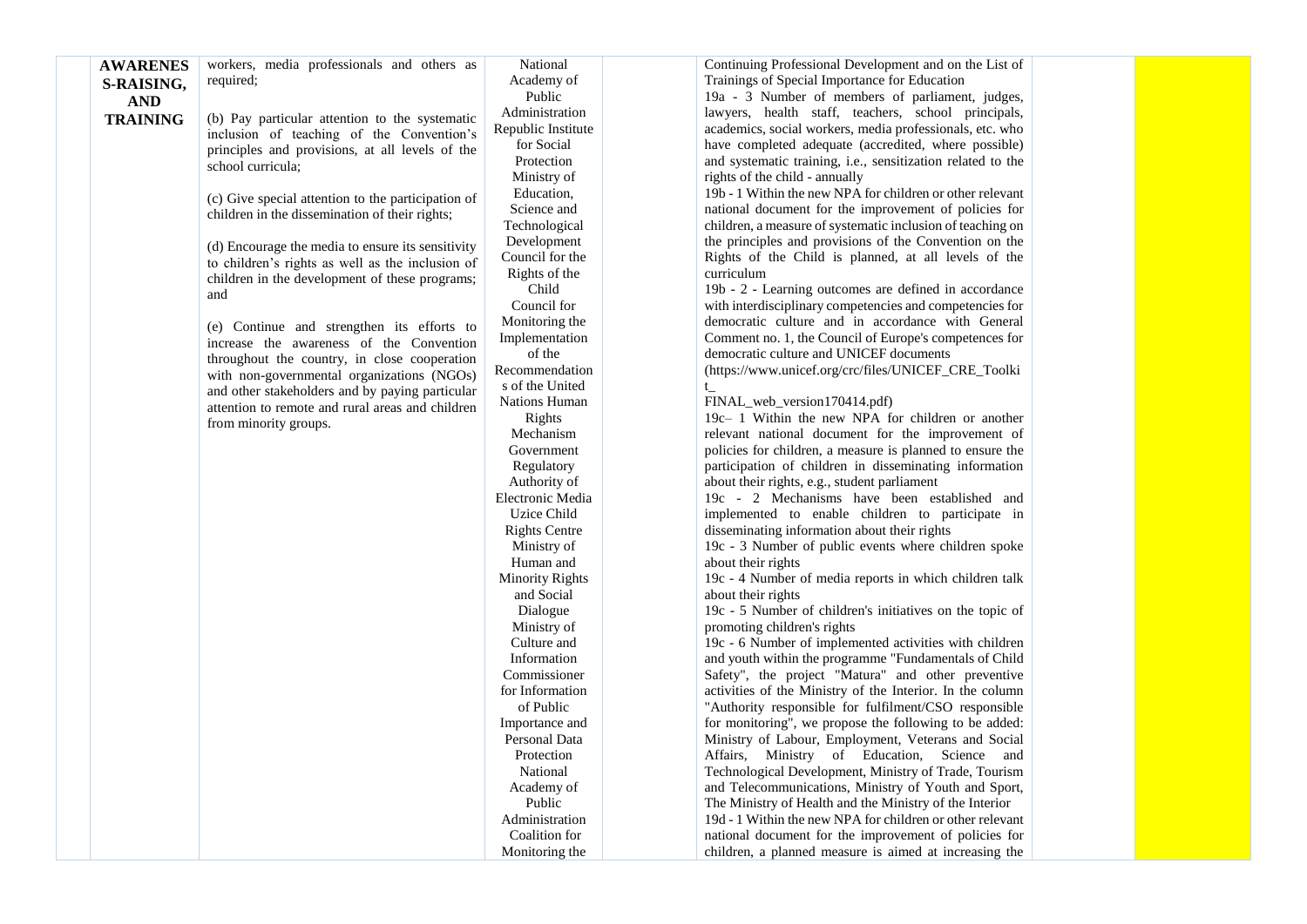|   |                                              |                                                                                                                                                                                                                                                                                                                                                              | Rights of the<br>Child                                                                                         |         | sensitivity of the media to children's rights, as well as<br>involving children in the development of programmes<br>related to children's rights<br>19d - 2 The Public Broadcasting Service of the Republic<br>of Serbia in the programme scheme has regular contents<br>related to the rights of the child.<br>19d - 3 In creating this content, the Public Broadcasting<br>Service and other broadcasters with a national frequency<br>have an obligation to consult and involve children in the<br>development of these programmes in accordance with the<br>provisions of the Convention and respecting the code of<br>ethics, dignity and privacy of the child.<br>19d - 4 Number of programmes in the creation of which<br>children actively participate<br>19d - 5 Number of children who participated in the<br>consultation<br>19d - 6 Number of consultations with children during<br>programme creation<br>19e – 1 Within the new NPA for Children or another<br>relevant national document for the improvement of<br>policies for children, a measure is planned to continue<br>strengthening efforts to raise awareness of the<br>Convention on the Rights of the Child throughout the<br>country, in close cooperation with non-governmental<br>organizations (NGOs) and other stakeholders, paying<br>special attention to remote and rural areas and children<br>from minority groups<br>19e - 2 Number of annual events involving NGO actors<br>and other stakeholders to raise awareness of the<br>Convention: (a) in remote and rural areas, (b) for children<br>from minority groups<br>19e - 2 Availability of regular funding to support NGO<br>programmes raising awareness of the Convention on the<br>Rights of the Child, with a special focus on children from<br>remote and rural areas and children from minority groups<br>19e - 3 - Number of supported programmes and amount<br>of funds for awareness-raising programmes on the<br>Convention on the Rights of the Child, with a special<br>focus on children from remote and rural areas and<br>children from minority groups, annually |       |                      |
|---|----------------------------------------------|--------------------------------------------------------------------------------------------------------------------------------------------------------------------------------------------------------------------------------------------------------------------------------------------------------------------------------------------------------------|----------------------------------------------------------------------------------------------------------------|---------|---------------------------------------------------------------------------------------------------------------------------------------------------------------------------------------------------------------------------------------------------------------------------------------------------------------------------------------------------------------------------------------------------------------------------------------------------------------------------------------------------------------------------------------------------------------------------------------------------------------------------------------------------------------------------------------------------------------------------------------------------------------------------------------------------------------------------------------------------------------------------------------------------------------------------------------------------------------------------------------------------------------------------------------------------------------------------------------------------------------------------------------------------------------------------------------------------------------------------------------------------------------------------------------------------------------------------------------------------------------------------------------------------------------------------------------------------------------------------------------------------------------------------------------------------------------------------------------------------------------------------------------------------------------------------------------------------------------------------------------------------------------------------------------------------------------------------------------------------------------------------------------------------------------------------------------------------------------------------------------------------------------------------------------------------------------------------------------------------------------------------|-------|----------------------|
| 9 | <b>DEFINITIO</b><br>N OF THE<br><b>CHILD</b> | 21. The Committee recommends that a national<br>legislative instrument be enacted that would<br>provide a statutory definition of the term child in<br>line with Article 1 of the Convention. The<br>Committee further recommends that the State<br>party amend its Family Law to remove all<br>exceptions that allow marriage under the age of<br>18 years. | Ministry of<br>Family Care and<br>Demography<br>Government<br>National<br>Assembly<br>/ Child Rights<br>Centre | by 2022 | 21–1 Relevant Law (Amendments to the Family Law),<br>with a provision providing a definition of the term child<br>in accordance with Article 1 of the Convention on the<br>Rights of the Child, adopted by the National Assembly<br>21 - 2 Amendments to the Criminal Code and other<br>regulations not in accordance with Article 1 of the<br>Convention.<br>21-3 Amendments to the Family Law removing all<br>exceptions that allow marriage to persons under the age<br>of 18, adopted by the National Assembly                                                                                                                                                                                                                                                                                                                                                                                                                                                                                                                                                                                                                                                                                                                                                                                                                                                                                                                                                                                                                                                                                                                                                                                                                                                                                                                                                                                                                                                                                                                                                                                                        | SDG16 | In<br>implementation |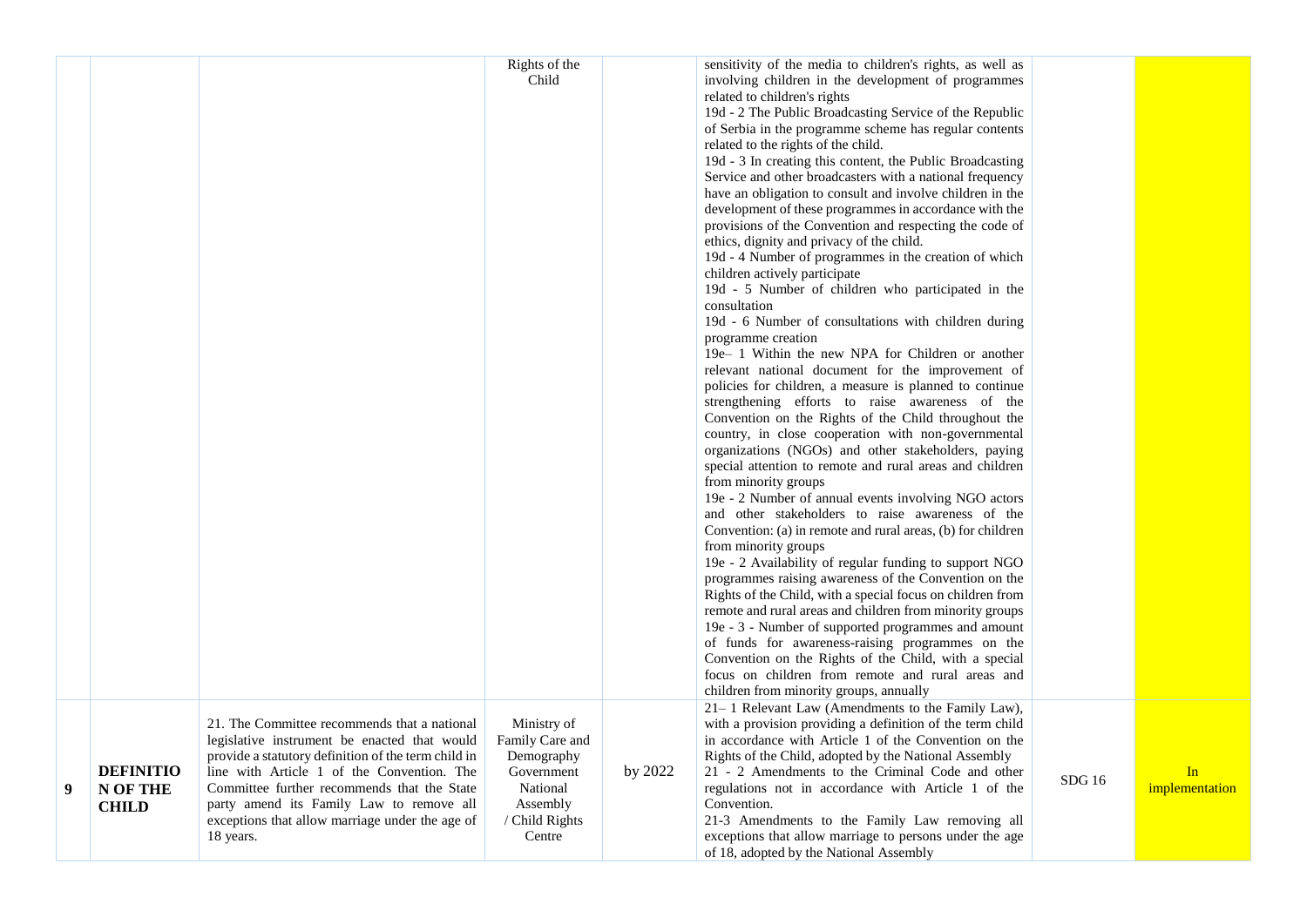| NON-<br><b>DISCRIMIN</b><br>10<br><b>ATION</b> | 23. The Committee urges the State party to:<br>(a) Ensure full implementation of relevant<br>existing laws prohibiting discrimination,<br>including by strengthening public education<br>campaigns to address negative social attitudes<br>towards Roma children, children with<br>disabilities, minority children, refugees and<br>asylum seeking children, migrant children,<br>children in street situations, LGBT children and<br>children with HIV/AIDS;<br>(b) Ensure that children living in rural areas have<br>access to quality education, adequate health care<br>and housing;<br>(c) Ensure the availability of sufficient human,<br>technical and financial resources for the<br>effective implementation of the National<br>Strategy for Prevention and Protection against<br>Discrimination 2013-2018;<br>(d) Introduce a specific mechanism within the<br>Commission<br>Protection<br>for<br>against<br>Discrimination<br>to<br>address<br>cases of<br>discrimination against children. | Ministry of<br>Family Care and<br>Demography<br>Commissariat for<br>Refugees and<br>Migration<br>Council for the<br>Rights of the<br>Child<br>Government<br>Ministry of<br>Education,<br>Science and<br>Technological<br>Development<br>Ministry of<br>Human and<br><b>Minority Rights</b><br>and Social<br>Dialogue<br>Commissioner<br>for the Protection<br>of Equality<br>/ Child Rights<br>Centre<br>/Center for Social<br>Policy<br>/ Uzice Child<br><b>Rights Centre</b><br>Coalition for<br>Monitoring the<br>Rights of the<br>Child<br>Ministry of<br>Health<br>Ministry of<br>Trade, Tourism<br>and<br>Telecommunica-<br>tions | by 2022 | 23a-1 In the strategic document on prevention and<br>prohibition of discrimination, a measure is planned to<br>strengthen public educational campaigns dealing with<br>negative social attitudes towards Roma children, children<br>with disabilities, children belonging to minorities,<br>refugees and asylum seekers, migrant children, children<br>living and working on the streets, LGBT children and<br>children with HIV/AIDS<br>23a - 2 Number of educational campaigns per year,<br>dealing with negative social attitudes towards Roma<br>children, children with disabilities, children belonging to<br>minorities, refugees and children asylum seekers, migrant<br>children, children living and working on the streets,<br>LGBT children and children with HIV/AIDS<br>23a - 3 Number of judgments rendered in proceedings for<br>protection against discrimination.<br>23a - 4 Number of criminal proceedings initiated for<br>discrimination and hate speech.<br>23b - 1 The new NPA contains measures related to the<br>improvement of the position of children in rural areas in<br>terms of improved access and quality of education, health<br>care and housing<br>23b - 2 Number (percentage increase) of children from<br>rural areas in relation to the total number of children of<br>the same age who: (a) attend preschool education, (b)<br>attend compulsory Preparatory preschool programme (c)<br>complete secondary education<br>23b - 3 Number/percentage of recorded cases of violation<br>of the Law on the Fundamentals of the Education System<br>(Article 17) on the obligations of parents or other legal<br>representatives regarding the enrolment of children in<br>primary and secondary schools and the institution's<br>obligation to ensure enrolment.<br>Note: Develop indicators for health care, housing<br>23c-1 Percentage of implementation of measures<br>envisaged by the Action Plan for the implementation of<br>the Strategy for Prevention and Protection against<br>Discrimination for the period from 2013 to 2018 - with<br>data on resources for the implementation of the AP (23)<br>(D)<br>23c-2 Improvement of the mechanism for independent<br>submission of children's complaints due to discrimination<br>to the Commissioner for the Protection of Equality<br>through the formation of a separate unit within the<br>Professional Service of the Commissioner for the<br>Protection of Equality | SDGs 1, 3, 4<br>and $16$ | In<br>implementation |
|------------------------------------------------|---------------------------------------------------------------------------------------------------------------------------------------------------------------------------------------------------------------------------------------------------------------------------------------------------------------------------------------------------------------------------------------------------------------------------------------------------------------------------------------------------------------------------------------------------------------------------------------------------------------------------------------------------------------------------------------------------------------------------------------------------------------------------------------------------------------------------------------------------------------------------------------------------------------------------------------------------------------------------------------------------------|-----------------------------------------------------------------------------------------------------------------------------------------------------------------------------------------------------------------------------------------------------------------------------------------------------------------------------------------------------------------------------------------------------------------------------------------------------------------------------------------------------------------------------------------------------------------------------------------------------------------------------------------|---------|-----------------------------------------------------------------------------------------------------------------------------------------------------------------------------------------------------------------------------------------------------------------------------------------------------------------------------------------------------------------------------------------------------------------------------------------------------------------------------------------------------------------------------------------------------------------------------------------------------------------------------------------------------------------------------------------------------------------------------------------------------------------------------------------------------------------------------------------------------------------------------------------------------------------------------------------------------------------------------------------------------------------------------------------------------------------------------------------------------------------------------------------------------------------------------------------------------------------------------------------------------------------------------------------------------------------------------------------------------------------------------------------------------------------------------------------------------------------------------------------------------------------------------------------------------------------------------------------------------------------------------------------------------------------------------------------------------------------------------------------------------------------------------------------------------------------------------------------------------------------------------------------------------------------------------------------------------------------------------------------------------------------------------------------------------------------------------------------------------------------------------------------------------------------------------------------------------------------------------------------------------------------------------------------------------------------------------------------------------------------------------------------------------------------------------------------------------------------------|--------------------------|----------------------|
|------------------------------------------------|---------------------------------------------------------------------------------------------------------------------------------------------------------------------------------------------------------------------------------------------------------------------------------------------------------------------------------------------------------------------------------------------------------------------------------------------------------------------------------------------------------------------------------------------------------------------------------------------------------------------------------------------------------------------------------------------------------------------------------------------------------------------------------------------------------------------------------------------------------------------------------------------------------------------------------------------------------------------------------------------------------|-----------------------------------------------------------------------------------------------------------------------------------------------------------------------------------------------------------------------------------------------------------------------------------------------------------------------------------------------------------------------------------------------------------------------------------------------------------------------------------------------------------------------------------------------------------------------------------------------------------------------------------------|---------|-----------------------------------------------------------------------------------------------------------------------------------------------------------------------------------------------------------------------------------------------------------------------------------------------------------------------------------------------------------------------------------------------------------------------------------------------------------------------------------------------------------------------------------------------------------------------------------------------------------------------------------------------------------------------------------------------------------------------------------------------------------------------------------------------------------------------------------------------------------------------------------------------------------------------------------------------------------------------------------------------------------------------------------------------------------------------------------------------------------------------------------------------------------------------------------------------------------------------------------------------------------------------------------------------------------------------------------------------------------------------------------------------------------------------------------------------------------------------------------------------------------------------------------------------------------------------------------------------------------------------------------------------------------------------------------------------------------------------------------------------------------------------------------------------------------------------------------------------------------------------------------------------------------------------------------------------------------------------------------------------------------------------------------------------------------------------------------------------------------------------------------------------------------------------------------------------------------------------------------------------------------------------------------------------------------------------------------------------------------------------------------------------------------------------------------------------------------------------|--------------------------|----------------------|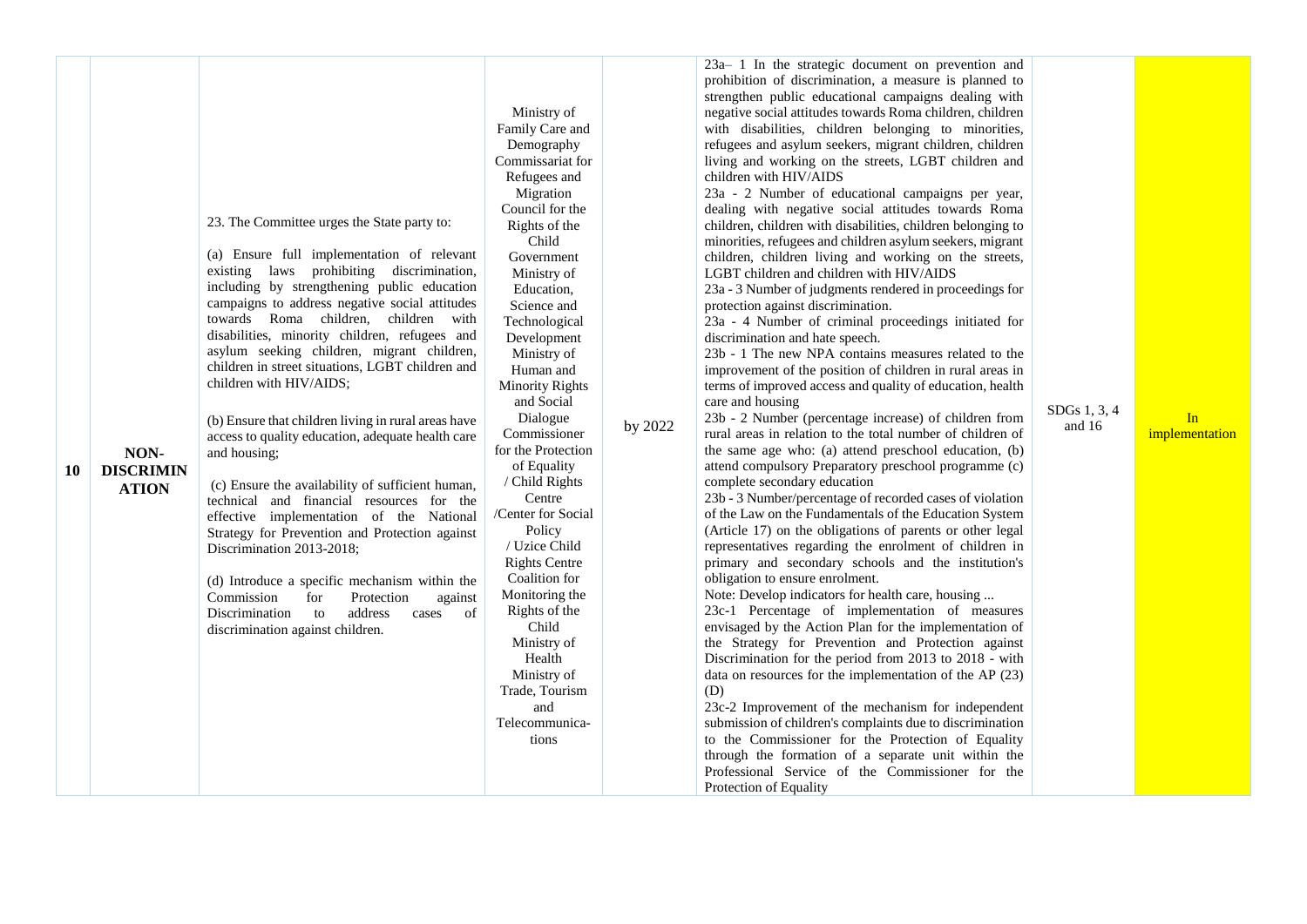| 11 | <b>BEST</b><br><b>INTEREST</b><br><b>OF THE</b><br><b>CHILD</b>                            | 25. In the light of its general comment No 14<br>(2013) on the right of the child to have his or her<br>best interests taken as a primary consideration,<br>the Committee recommends that the State party<br>strengthen its efforts to ensure that this right is<br>appropriately integrated and consistently<br>interpreted and applied in all legislative,<br>administrative and judicial proceedings and<br>decisions as well as in all policies, programmes<br>and projects that are relevant to and have an<br>impact on children. In this regard, the State party<br>is encouraged to develop procedures and criteria<br>to provide guidance to all relevant persons in<br>authority for determining the best interests of the<br>child in every area and for giving it due weight<br>as a primary consideration. | Ministry of<br>Justice<br>Ministry of<br>Interior<br>Ministry of<br>Health<br>Ministry of<br>Family Care and<br>Demography<br>Ministry of<br>Education,<br>Science and<br>Technological<br>Development<br>Ministry for<br>Youth and Sport<br>Commissioner<br>for the Protection<br>of Equality<br>Protector of<br>Citizens<br>Judicial<br>Academy<br>Republic Institute<br>for Social<br>Protection<br>Commissariat for<br>Refugees and<br>Migration<br>/ Uzice Child<br><b>Rights Centre</b><br>Child Rights<br>Centre<br>Coalition for<br>Monitoring the<br>Rights of the<br>Child | by 2022 | 25 - 1 Best interests of the child are defined as the right<br>of the child, principle and obligatory rule of decision-<br>makers in all laws affecting the child (Law on the Rights<br>of the Child, umbrella laws in the field of education,<br>social welfare, juvenile justice, comprehensive law on<br>children and others) in accordance with GC 14.<br>25- 2 Adopted regulations in all sectors defining<br>guidelines, procedures and criteria for consistent<br>interpretation, determination and application of the<br>principles of the best interests of the child in accordance<br>with GC 14<br>25 - 3 Created training programmes on the application of<br>procedures and criteria with guidelines to all relevant<br>persons in power to determine the best interests of the<br>child in each area and to give the necessary weight to the<br>interests of the child as a primary importance<br>25 - 4 Number of realized trainings and number of<br>participants in trainings on application of procedures and<br>criteria with guidelines to all relevant persons in power<br>for determining the best interests of the child in each area<br>and for giving the necessary weight to the interests of the<br>child as primary importance | SDG16         | In<br>implementation |
|----|--------------------------------------------------------------------------------------------|-------------------------------------------------------------------------------------------------------------------------------------------------------------------------------------------------------------------------------------------------------------------------------------------------------------------------------------------------------------------------------------------------------------------------------------------------------------------------------------------------------------------------------------------------------------------------------------------------------------------------------------------------------------------------------------------------------------------------------------------------------------------------------------------------------------------------|--------------------------------------------------------------------------------------------------------------------------------------------------------------------------------------------------------------------------------------------------------------------------------------------------------------------------------------------------------------------------------------------------------------------------------------------------------------------------------------------------------------------------------------------------------------------------------------|---------|------------------------------------------------------------------------------------------------------------------------------------------------------------------------------------------------------------------------------------------------------------------------------------------------------------------------------------------------------------------------------------------------------------------------------------------------------------------------------------------------------------------------------------------------------------------------------------------------------------------------------------------------------------------------------------------------------------------------------------------------------------------------------------------------------------------------------------------------------------------------------------------------------------------------------------------------------------------------------------------------------------------------------------------------------------------------------------------------------------------------------------------------------------------------------------------------------------------------------------------------------------|---------------|----------------------|
| 12 | <b>RIGHT TO</b><br>LIFE,<br><b>SURVIVAL</b><br><b>AND</b><br><b>DEVELOPM</b><br><b>ENT</b> | 27. The Committee urges the State party to:<br>(a) Improve regional organisation of neonatal<br>services to ensure access to adequate<br>institutional and professional capacities in line<br>with the OHCHR technical guidelines on<br>eliminating preventable mortality and morbidity<br>of children under 5 years of age;<br>(b) Strengthen efforts to ensure that access to<br>adequate health care and neonatal services are                                                                                                                                                                                                                                                                                                                                                                                       | Ministry of<br>Health<br>Institute for<br>Public Health<br>"Dr Milan<br>Jovanović Batut"<br>MICS-UNICEF<br>/ Center for<br><b>Social Policy</b>                                                                                                                                                                                                                                                                                                                                                                                                                                      | by 2022 | 27a - 1 Four perinatal centres established<br>27a - 2 A new National Guide to Neonatological Care has<br>been adopted<br>27a - 3 A system of timely transport of premature babies<br>has been established<br>$27a-4$ Share $(\%)$ of births with professional assistance<br>27a - 5 Provision of neonatologists to new-borns (number<br>of new-borns per one neonatologist)<br>$27a - 6$ Perinatal mortality rate (stillbirths + deaths of<br>new-borns in the first week - 0 - 6 days per 1000 births -<br>stillbirths $+$ live births)                                                                                                                                                                                                                                                                                                                                                                                                                                                                                                                                                                                                                                                                                                                   | SDGs 3 and 16 | Implemented          |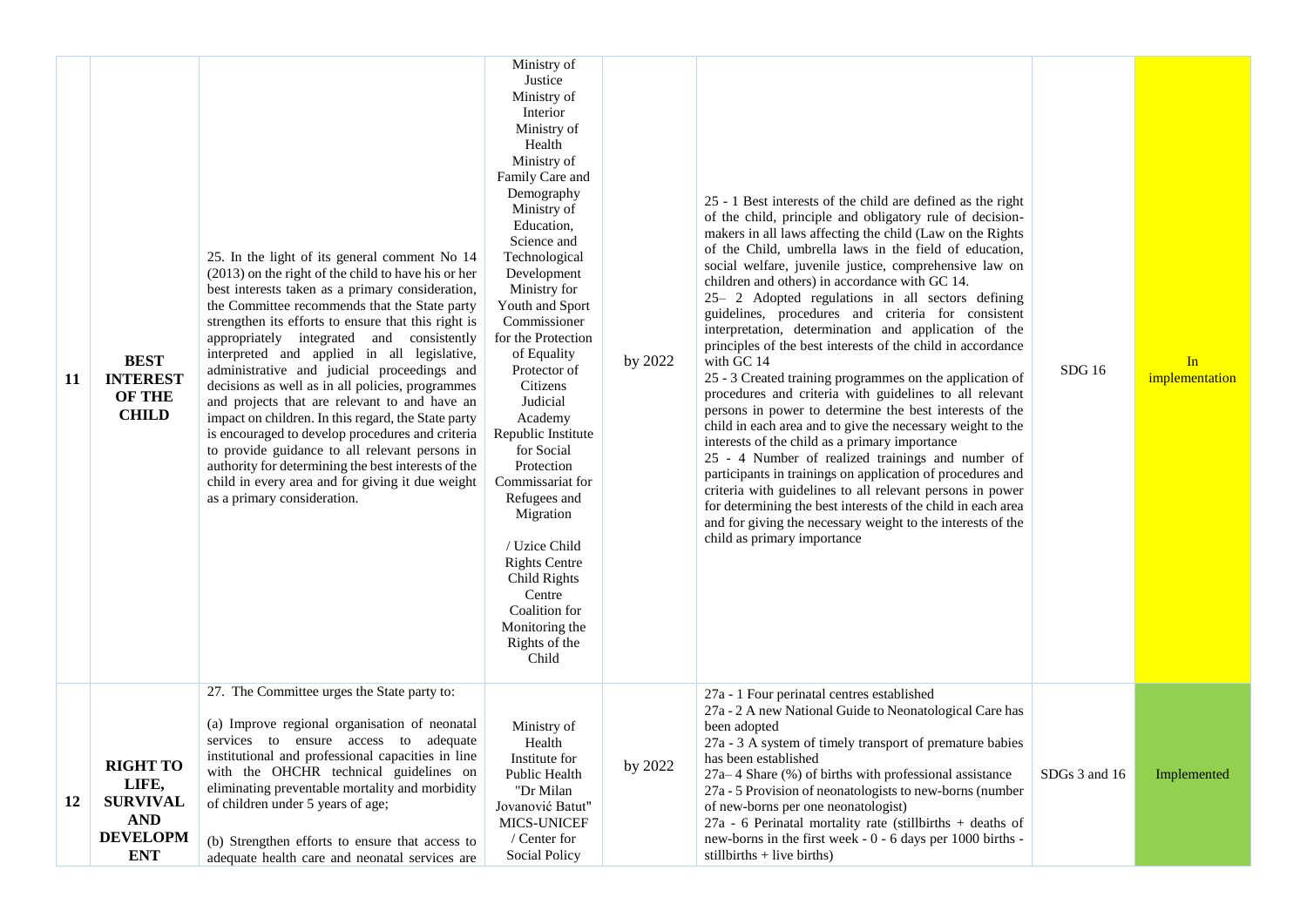|    |                                                                         | extended to the most vulnerable families,<br>including Roma families and those living in<br>marginalised and remote areas;<br>(c) Strengthen the health care of Roma women<br>and children through effective outreach services,<br>and ensure that the Health Mediators Project 71<br>has sufficient human, technical and financial<br>resources to effectively carry out regular home<br>visits.                                                                                                                 |                                                                                                                                                                                                        |             | 27a - 7 Share (%) of infants with low birth weight (less<br>than $2500$ grams)<br>27a - 8 Neonatal mortality rate (infant deaths during the<br>first month - 0-28 days per 1000 live births)<br>27a - 9 Infant mortality rate (infant deaths per 1000 live<br>births)<br>27a - 10 Mortality rate of children under five years of age<br>(children died before the age of five per 1000 children of<br>that age)<br>27b–1 Coverage (%) of midwives and new-borns with a<br>home visit in the first week after birth<br>27b–2 Coverage (%) of new-borns with home visits by a<br>nurse in the first week after birth - disaggregated into all<br>new-borns and those from Roma settlements, as well as<br>new-borns with developmental disabilities<br>27b - 3 Coverage (%) of infants with home visits by a<br>nurse - first and repeated - disaggregated into all infants<br>and those from Roma settlements, as well as infants with<br>developmental disabilities<br>27b - 4 Mortality rate of infants living in Roma<br>settlements<br>27b - 5 Mortality rate of children up to five years of age<br>living in Roma settlements<br>27c-1 The profession of health mediator is recognized<br>and established in the health system<br>27c-2 Number of health mediators<br>27c- 3 Number of users of health mediator services<br>(Roma women and children) per year<br>27c - 4 Share (%) of municipalities with Roma population<br>living in non-standard settlements where health mediators<br>work<br>27c– 5 Average number of home visits to Roma families<br>in non-standard settlements by health mediator per year<br>(27) (C) - 6 Average number of home visits to Roma<br>families in non-standard settlements with preschool<br>children per health mediator per year |        |                      |
|----|-------------------------------------------------------------------------|-------------------------------------------------------------------------------------------------------------------------------------------------------------------------------------------------------------------------------------------------------------------------------------------------------------------------------------------------------------------------------------------------------------------------------------------------------------------------------------------------------------------|--------------------------------------------------------------------------------------------------------------------------------------------------------------------------------------------------------|-------------|--------------------------------------------------------------------------------------------------------------------------------------------------------------------------------------------------------------------------------------------------------------------------------------------------------------------------------------------------------------------------------------------------------------------------------------------------------------------------------------------------------------------------------------------------------------------------------------------------------------------------------------------------------------------------------------------------------------------------------------------------------------------------------------------------------------------------------------------------------------------------------------------------------------------------------------------------------------------------------------------------------------------------------------------------------------------------------------------------------------------------------------------------------------------------------------------------------------------------------------------------------------------------------------------------------------------------------------------------------------------------------------------------------------------------------------------------------------------------------------------------------------------------------------------------------------------------------------------------------------------------------------------------------------------------------------------------------------------------------------------------------------------------------|--------|----------------------|
| 13 | <b>RESPECT</b><br><b>FOR THE</b><br><b>VIEWS OF</b><br><b>THE CHILD</b> | 29. In accordance with article 12 of the<br>Convention and in light of its general comment<br>No. $12$ (2009) on the right of the child to be<br>heard, the Committee encourages the State party<br>to ensure that children's views are given due<br>consideration, in the family, at schools, in the<br>courts and in all relevant administrative and<br>other processes concerning them through, inter<br>alia, the adoption of appropriate legislation, the<br>training of professionals, the establishment of | Ministry of<br>Justice<br>Ministry of<br>Interior<br>Ministry of<br>Health<br>Ministry of<br>Education,<br>Science and<br>Technological<br>Development<br>Ministry of<br>Family Care and<br>Demography | by $2022\,$ | 29 - 1 The right of the child to be heard in the process of<br>making decisions of interest to the child defined as the<br>right of the child and the principle and mandatory rule of<br>action of the decision maker in all laws and strategic<br>documents affecting the child (Law on the Right of the<br>Child, umbrella laws in the field of education, social<br>welfare, health care, judiciary, comprehensive law on<br>children and others) in accordance with GC 12.<br>29-2 Adopted regulations in all sectors (education, social<br>welfare, health and judiciary) defining guidelines,<br>procedures and criteria for consistent interpretation,<br>determination and application of principles and the right<br>of the child to be heard in the process of making decisions<br>of interest for the child in accordance with GC 12.                                                                                                                                                                                                                                                                                                                                                                                                                                                                                                                                                                                                                                                                                                                                                                                                                                                                                                                               | SDG 16 | In<br>implementation |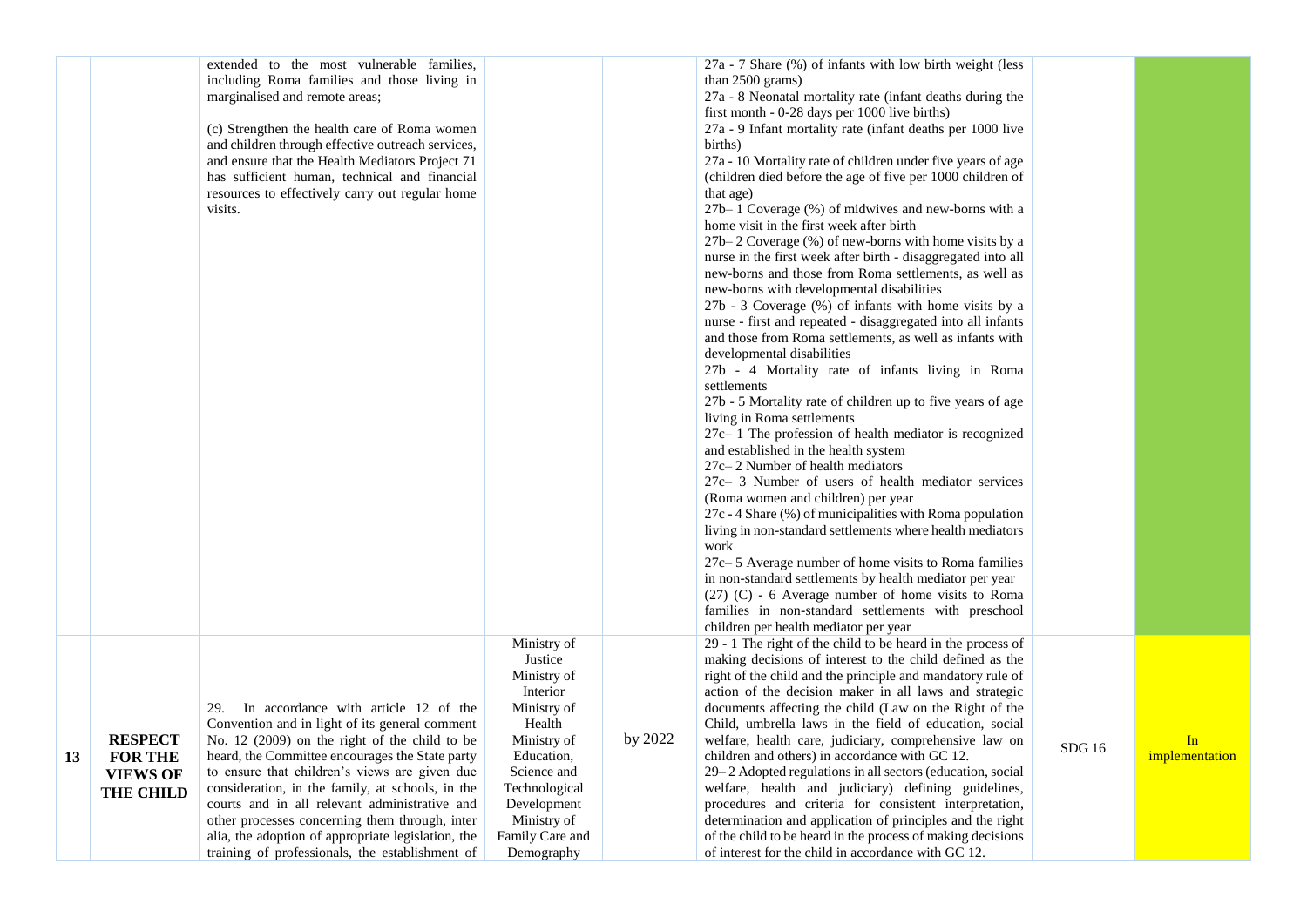|    |                                                | specific activities at schools and general<br>awareness-raising. The Committee further<br>encourages the State party to work in<br>collaboration with relevant stakeholders to<br>disseminate the Convention and to strengthen<br>the creation of meaningful spaces through which<br>children can influence public policy.                                   | Ministry of<br>Labor,<br>Employment,<br>Veterans and<br>Social Affairs<br>Ministry for<br>Youth and Sport<br>Commissioner<br>for the Protection<br>of Equality<br>Protector of<br>Citizens<br>Judicial<br>Academy<br>Republic Institute<br>for Social<br>Protection<br>/ Child Rights<br>Centre<br>National<br>Academy of<br>Public<br>Administration |         | 29 - 3 Created training programmes on the application of<br>the Rulebook for obtaining and adequately taking into<br>account the views of children in all relevant<br>administrative and other procedures<br>29- 4 Number of realized trainings and number of<br>participants in trainings on application of the Rulebook<br>for obtaining and adequate consideration of children's<br>views in all relevant administrative and other procedures<br>29 - 5 Established mechanisms at the national and local<br>level that enable children's participation and their impact<br>on the improvement of public policies concerning them<br>29 - 6 Evaluation by children on whether participation is<br>provided<br>29 - 7 Number and type of mechanisms at national and<br>local level<br>29 - 8 Number of children whose opinion was heard<br>annually<br>29 - 9 Number of activities in schools that promote<br>children's right to participate<br>(29) - 10 Number of activities that encourage children to<br>express their views<br>(29) - 11 Number of reports on consultations conducted<br>with children in order to obtain their opinion<br>(29) - 12 Number of bodies at local and national level in          |                   |                      |
|----|------------------------------------------------|--------------------------------------------------------------------------------------------------------------------------------------------------------------------------------------------------------------------------------------------------------------------------------------------------------------------------------------------------------------|-------------------------------------------------------------------------------------------------------------------------------------------------------------------------------------------------------------------------------------------------------------------------------------------------------------------------------------------------------|---------|----------------------------------------------------------------------------------------------------------------------------------------------------------------------------------------------------------------------------------------------------------------------------------------------------------------------------------------------------------------------------------------------------------------------------------------------------------------------------------------------------------------------------------------------------------------------------------------------------------------------------------------------------------------------------------------------------------------------------------------------------------------------------------------------------------------------------------------------------------------------------------------------------------------------------------------------------------------------------------------------------------------------------------------------------------------------------------------------------------------------------------------------------------------------------------------------------------------------|-------------------|----------------------|
| 14 | <b>BIRTH</b><br><b>REGISTRAT</b><br><b>ION</b> | 31. The Committee recommends that the State<br>party ensure full implementation of the new<br>regulations that enable immediate birth<br>registration of children whose parents do not<br>have personal documents and initiate procedures<br>to establish the nationality of children born to<br>stateless parents or those whose nationality is<br>unknown. | Ministry of<br>Public<br>Administration<br>and Local Self-<br>Government<br>Ministry of<br>Interior<br>/ Belgrade Center<br>for Human<br>Rights<br>Protector of<br>Citizens                                                                                                                                                                           | by 2022 | which children participate and give their own views on<br>topics that directly concern them<br>(29) - 13 Number of state bodies that included children in<br>their work, through children's bodies and regular<br>consultative processes.<br>31-1 Uniform action of the competent authorities in cases<br>of birth of a child whose parents do not have personal<br>documents, in order to enable entry in the birth register<br>31 - 2 Number and percentage of children whose birth is<br>registered, and whose parents do not have personal<br>documents, annually<br>31-3 Number of submitted requests and the number of<br>persons who have exercised the right to register the fact<br>of birth in the register of births in administrative or court<br>proceedings, annually<br>31 - 4 Number of initiated proceedings for determining<br>the citizenship of children whose parents are stateless or<br>whose citizenship is unknown, annually<br>31 - 5 Number of registered cases of children whose<br>parents are stateless<br>31 - 6 Number of granted citizenships to children whose<br>parents are stateless or whose citizenship is unknown<br>31 - 7 Prescribed procedure for determining citizenship | SDGs 10 and<br>16 | In<br>implementation |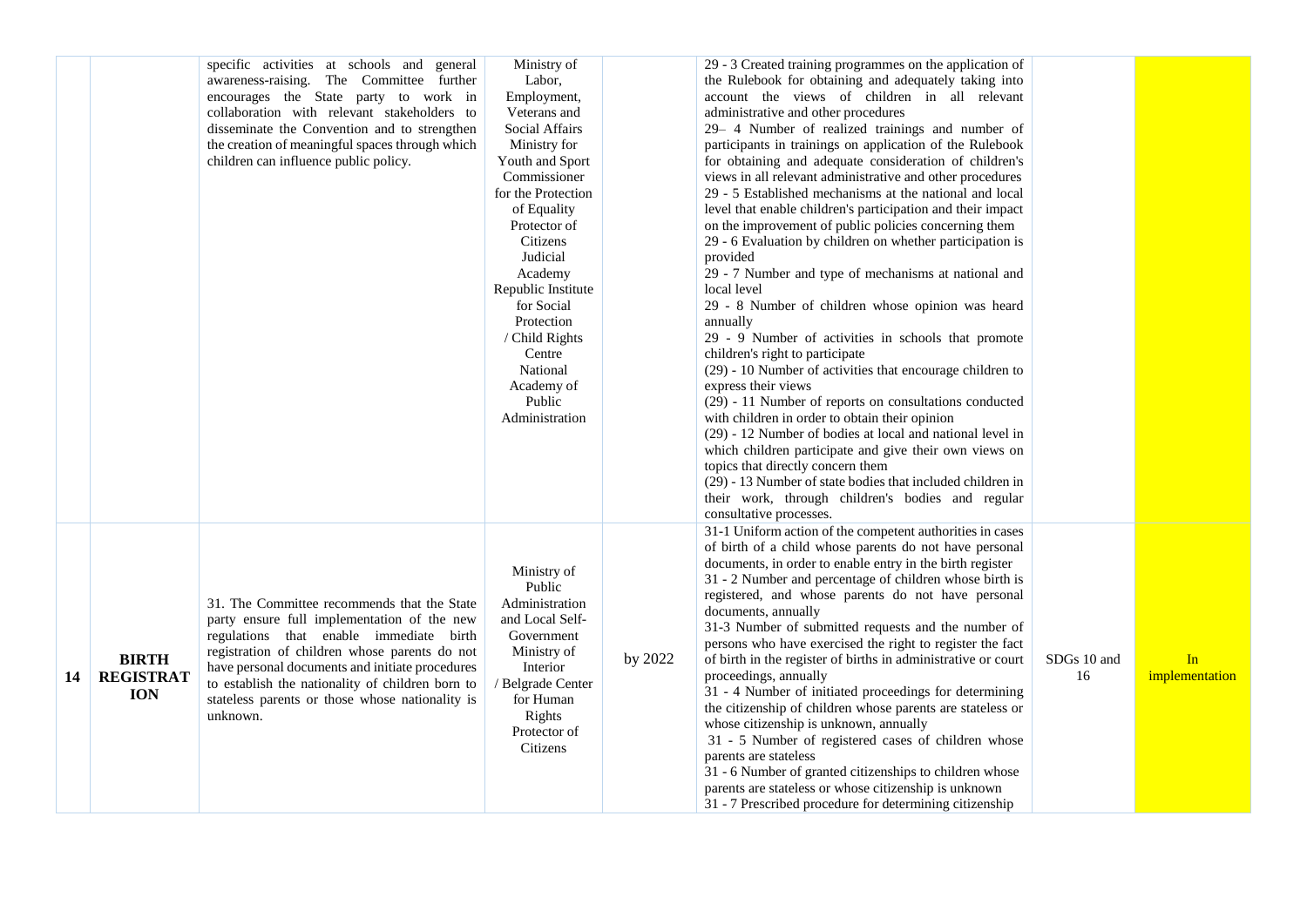|                  |                                                                                           | Ministry of              |         | (33) (A) - 1 The Strategy for the Prevention and<br>Protection of Children from Violence and the |       |                 |
|------------------|-------------------------------------------------------------------------------------------|--------------------------|---------|--------------------------------------------------------------------------------------------------|-------|-----------------|
|                  | With reference to General Comment 13 on the                                               | Family Care and          |         | accompanying action plan - prescribe a measure of                                                |       |                 |
|                  | right of the child to freedom from all forms of                                           | Demography               |         | harmonization of the General Protocol and the Special                                            |       |                 |
|                  | violence, and Sustainable Development Goal                                                | Ministry of              |         | Protocols on the Protection of Children from Abuse and                                           |       |                 |
|                  | 16.2 to end, inter alia, all forms of violence                                            | Labor,                   |         | Violence                                                                                         |       |                 |
|                  | against children, the Committee urges the State                                           | Employment,              |         | (33) (A) - 2 Amended and supplemented General and                                                |       |                 |
|                  | party to:                                                                                 | Veterans and             |         | Special protocols on protection of children from abuse                                           |       |                 |
|                  |                                                                                           | Social Affairs           |         | and neglect - adopted in the form of legally binding                                             |       |                 |
|                  | (a) Establish legislative and other measures to                                           | Ministry of              |         | bylaws - regulations.                                                                            |       |                 |
|                  | ensure mandatory compliance with the General                                              | Health                   |         | (33) (A) - 3 Ensured application of the General and                                              |       |                 |
|                  | Protocol and the Special Protocols on the                                                 | Ministry of              |         | Special Protocols, through the adoption of a relevant                                            |       |                 |
|                  | Protection of Children from Abuse and                                                     | Justice                  |         | binding legal act - regulation or rulebook                                                       |       |                 |
|                  | Violence, and ensure that sufficient human,                                               | Ministry of              |         | $(33)$ (A) - 4 Number of municipalities that have signed                                         |       |                 |
|                  | financial and technical resources are available to                                        | Interior                 |         | cross-sectoral protocols on cooperation for the                                                  |       |                 |
|                  | ensure implementation;                                                                    | Ministry of              |         | implementation of the General and Special Protocols on                                           |       |                 |
|                  |                                                                                           | Education,               |         | the Protection of Children from Violence                                                         |       |                 |
|                  | (b) In coordination with the office of the                                                | Science and              |         | $(33)$ (B) - 1 Number of visits to institutions where                                            |       |                 |
|                  | Ombudsman, in its capacity as National                                                    | Technological            |         | children are accommodated by the NPM and non-                                                    |       |                 |
|                  | Preventive Mechanism, establish a monitoring                                              | Development              |         | governmental organizations with which the NPM                                                    |       |                 |
|                  | mechanism to ensure that all children in                                                  | Council for the          |         | cooperates                                                                                       |       |                 |
|                  | institutions and alternative care are free from all                                       | Rights of the            |         | 15 (33) (B) - 2 Adequate information of children in                                              |       |                 |
|                  | forms of torture, inhumane or degrading                                                   | Child                    |         | institutions and alternative care about already existing                                         |       |                 |
|                  | treatment, and ensure that they have access to a                                          | Ombudsman for            |         | mechanisms that enable them to report violence in a                                              |       |                 |
|                  | confidential, safe and child-friendly mechanism                                           | the Rights of the        | by 2022 | language that the child understands                                                              | SDG16 | Is continuously |
|                  | for complaints related to their deprivation of                                            | Child                    |         | (33) (B) - 3 Adequate information of children in                                                 | 16.2  | implemented     |
|                  | liberty, conditions of detention/internment and                                           | Republic and             |         | institutions and alternative care about already existing                                         |       |                 |
| <b>PROTECTI</b>  | treatment;                                                                                | Provincial               |         | complaint mechanisms regarding deprivation of liberty,                                           |       |                 |
| <b>ON OF THE</b> |                                                                                           | Institute for            |         | conditions of detention and treatment in a language that                                         |       |                 |
| <b>CHILD</b>     | (c) Ensure that preventative mechanisms are                                               | Social Protection        |         | the child understands                                                                            |       |                 |
| <b>FROM ALL</b>  | established to protect children with intellectual,                                        | Chamber of               |         | $(33)$ (B) - 4 Number of actions based on the NPM                                                |       |                 |
| <b>FORMS OF</b>  | and other psychosocial impairment, from any                                               | Social Protection        |         | recommendations regarding deprivation of liberty,                                                |       |                 |
| <b>VIOLENCE</b>  | kind of physical or sexual violence and establish                                         | Institute for the        |         | conditions of detention and treatment                                                            |       |                 |
|                  | compulsory training courses on violence against                                           | Advancement of           |         | $(33)$ (B) - 5 Number of children using the complaint                                            |       |                 |
|                  | children for all relevant professionals;                                                  | Education and            |         | mechanism regarding deprivation of liberty, conditions of                                        |       |                 |
|                  |                                                                                           | Upbringing               |         | detention and treatment                                                                          |       |                 |
|                  | (d) Strengthen national programmes to address                                             | / Uzice Child            |         | $(33)$ $(B)$ - 6 A confidential, safe and child-friendly                                         |       |                 |
|                  | violence in schools with support from the                                                 | <b>Rights Centre</b>     |         | complaint mechanism in place<br>$(33)$ (B) - 7 All children are informed about the ways of       |       |                 |
|                  | Ministry of Education and teacher training                                                | Child Rights<br>Centre   |         | protection                                                                                       |       |                 |
|                  | agencies to establish standards, mentoring and                                            | <b>Belgrade Center</b>   |         | $(33)(C)$ - 1 A preventive mechanism has been established                                        |       |                 |
|                  | peer review violence in schools, and provide                                              | for Human                |         | to protect children with intellectual and other                                                  |       |                 |
|                  | training, including for parents on the risks of                                           | Rights                   |         | psychosocial impairments from any kind of physical or                                            |       |                 |
|                  | (cyber) bullying;                                                                         | <b>Mental Disability</b> |         | sexual violence                                                                                  |       |                 |
|                  |                                                                                           | <b>Rights Initiative</b> |         | $(33)$ (C) - 2 Number of mandatory training programmes                                           |       |                 |
|                  | (e) Develop a public awareness campaign as a<br>means of changing prevailing attitudes in | of Serbia                |         | on violence against children for all relevant experts                                            |       |                 |
|                  | relation to violence against children and move                                            | Ministry of              |         | (33) (C) - 3 Number of experts who attended mandatory                                            |       |                 |
|                  | towards zero tolerance;                                                                   | Trade, Tourism           |         | trainings on violence against children                                                           |       |                 |
|                  |                                                                                           | and                      |         | $(33)$ (C) - 4 Number of other forms of professional                                             |       |                 |
|                  |                                                                                           |                          |         | development (education, forum, etc.)                                                             |       |                 |

**15**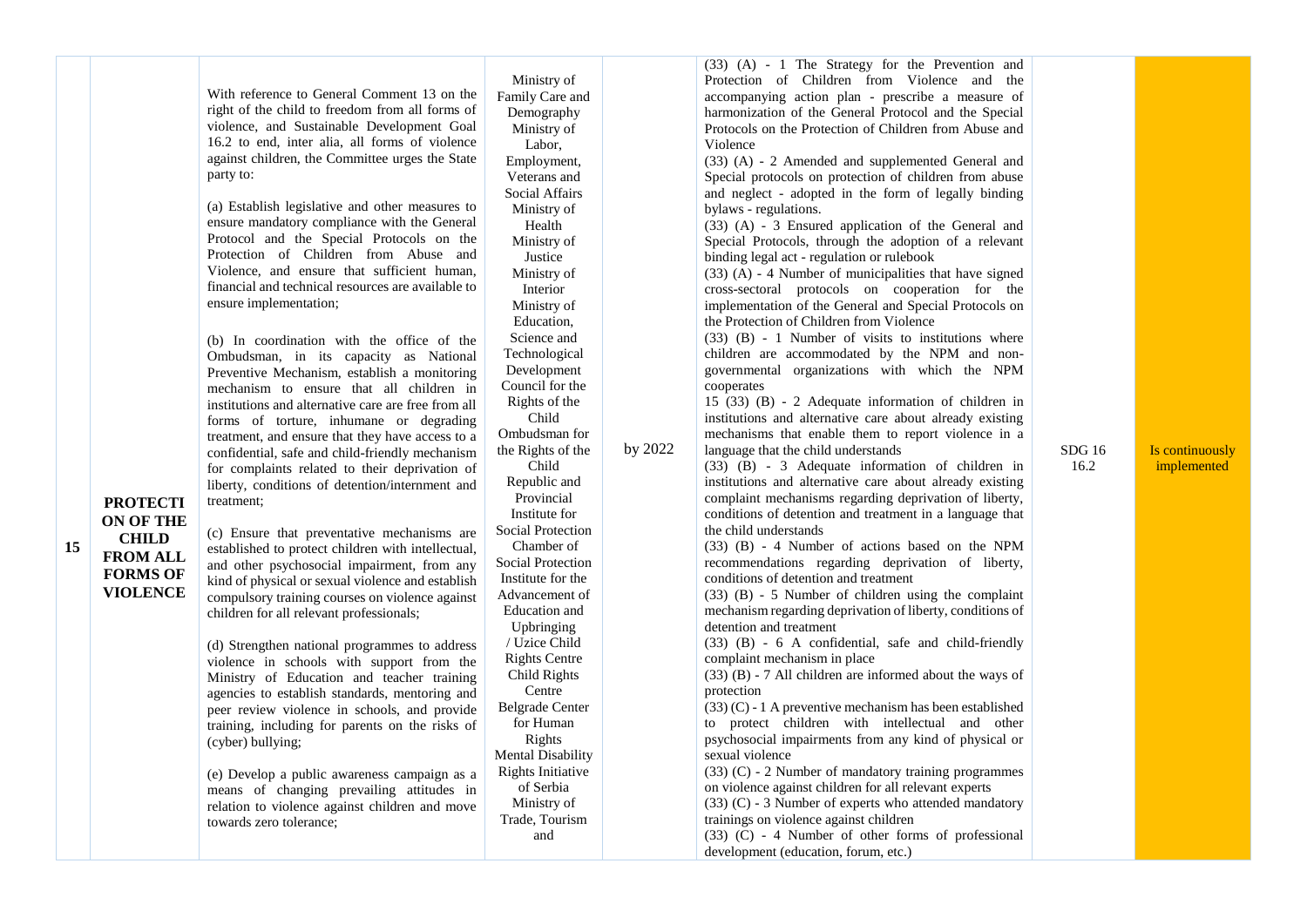|    | (f) Ensure efficient cooperation, coordination<br>and data sharing between child protection | Telecommunicati     |         | $(33)$ (C) - 5 Number of experts who attended other forms<br>of professional development (education, forum, etc.)        |        |                 |
|----|---------------------------------------------------------------------------------------------|---------------------|---------|--------------------------------------------------------------------------------------------------------------------------|--------|-----------------|
|    |                                                                                             | ons                 |         |                                                                                                                          |        |                 |
|    | services, the police and justice system;                                                    | Judicial<br>Academy |         | (33) (C) - 6 Number of reports of violence against<br>children with intellectual and other psychosocial                  |        |                 |
|    | (g) Seek technical cooperation from UNICEF                                                  |                     |         | impairments submitted to the competent authorities                                                                       |        |                 |
|    | and the World Health Organisation as a means                                                |                     |         | (33) (D) - 1 Number of national programmes and projects                                                                  |        |                 |
|    | of addressing the aforementioned issues.                                                    |                     |         | for the improvement of protection against violence in                                                                    |        |                 |
|    |                                                                                             |                     |         | educational institutions                                                                                                 |        |                 |
|    |                                                                                             |                     |         | 1a Development of software for monitoring the                                                                            |        |                 |
|    |                                                                                             |                     |         | occurrence of violence and discrimination in educational                                                                 |        |                 |
|    |                                                                                             |                     |         | institutions                                                                                                             |        |                 |
|    |                                                                                             |                     |         | $(33)$ (D) - 2 Application of the questionnaire on the safety                                                            |        |                 |
|    |                                                                                             |                     |         | of the school environment and the improvement of safety                                                                  |        |                 |
|    |                                                                                             |                     |         | in schools                                                                                                               |        |                 |
|    |                                                                                             |                     |         | $(33)$ (D) - 3 Number of actions related to peer violence<br>$(33)$ (D) - 4 Number of reported situations of third-level |        |                 |
|    |                                                                                             |                     |         | violence and estimated levels of discrimination                                                                          |        |                 |
|    |                                                                                             |                     |         | (33) (D) - 5 Number of trainings for employees in                                                                        |        |                 |
|    |                                                                                             |                     |         | education on the topic of prevention of violence and                                                                     |        |                 |
|    |                                                                                             |                     |         | discrimination                                                                                                           |        |                 |
|    |                                                                                             |                     |         | 5a - Number of educational activities for parents on the                                                                 |        |                 |
|    |                                                                                             |                     |         | topic of prevention of violence and discrimination                                                                       |        |                 |
|    |                                                                                             |                     |         | (33) (D) - 6 Standards adopted for response to school                                                                    |        |                 |
|    |                                                                                             |                     |         | violence and expert review of violence in schools                                                                        |        |                 |
|    |                                                                                             |                     |         | $(33)$ (E) - 1 In accordance with the Strategy for the                                                                   |        |                 |
|    |                                                                                             |                     |         | Prevention and Protection of Children from Violence, a                                                                   |        |                 |
|    |                                                                                             |                     |         | public awareness campaign has been developed as a way<br>of changing the prevailing attitudes towards violence           |        |                 |
|    |                                                                                             |                     |         | against children                                                                                                         |        |                 |
|    |                                                                                             |                     |         | $(33)$ (E) - 2 Number of events realized within the public                                                               |        |                 |
|    |                                                                                             |                     |         | awareness campaign as a way of changing the prevailing                                                                   |        |                 |
|    |                                                                                             |                     |         | attitudes regarding violence against children                                                                            |        |                 |
|    |                                                                                             |                     |         | (33) (F) - 1 Adopted General and Specific protocols                                                                      |        |                 |
|    |                                                                                             |                     |         | governing cross-sectoral cooperation                                                                                     |        |                 |
|    |                                                                                             |                     |         | $(33)$ (F) – 2 Improved regulations and procedures that                                                                  |        |                 |
|    |                                                                                             |                     |         | define the way of data exchange between sectors.                                                                         |        |                 |
|    |                                                                                             |                     |         | (33) (G) UNICEF and the World Health Organization                                                                        |        |                 |
|    |                                                                                             |                     |         | provide support in the prevention and protection of<br>children from all forms of violence: (a) number of                |        |                 |
|    |                                                                                             |                     |         | implemented UNICEF and WHO supported projects, (b)                                                                       |        |                 |
|    |                                                                                             |                     |         | number of other UNICEF and WHO technical assistance                                                                      |        |                 |
|    |                                                                                             |                     |         | instruments (analyses, evaluations, provided expert                                                                      |        |                 |
|    |                                                                                             |                     |         | support in certain issues of prevention and protection of                                                                |        |                 |
|    |                                                                                             |                     |         | children from violence, etc.)                                                                                            |        |                 |
|    |                                                                                             | Ministry of         |         | 35a- Comprehensive Strategy and Action Plan for                                                                          |        |                 |
|    | 35. The Committee recommends that the State                                                 | justice             |         | Prevention and Protection of Children from Violence                                                                      |        |                 |
|    | party:                                                                                      | Ministry of         | by 2022 | adopted, with appropriate participation of children                                                                      | SDG 16 | Is continuously |
|    |                                                                                             | Labor,              |         | 35b - 1 Developed gender sensitive and regulation-                                                                       |        | implemented     |
| 16 | (a) Further strengthen awareness-raising and                                                | Employment,         |         | compliant system for recording and monitoring cases of                                                                   |        |                 |
|    | education programmes - including campaigns                                                  |                     |         | violence in all relevant sectors (health and social welfare,                                                             |        |                 |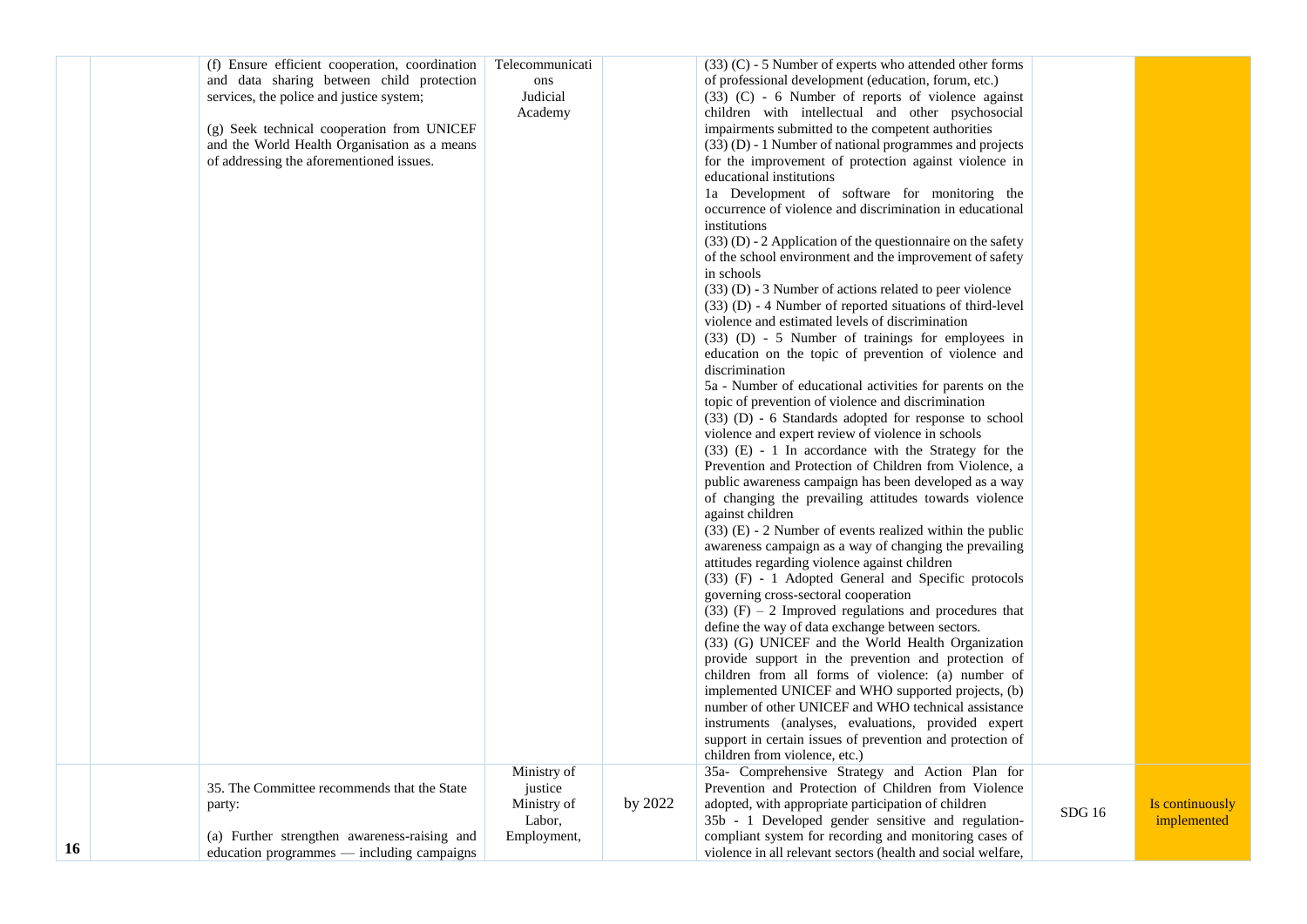|    | <b>PROTECTI</b><br><b>ON OF THE</b><br><b>CHILD</b><br><b>FROM</b><br><b>ABUSE AND</b><br><b>NEGLECT</b> | — with the involvement of children, in order to<br>formulate a comprehensive strategy for<br>preventing and combating child abuse;<br>(b) Establish a national database on all cases of<br>domestic violence against children, and<br>undertake a comprehensive assessment of the<br>extent, causes and nature of such violence;<br>(c) Ensure the allocation of adequate human,<br>technical and financial resources to the Deputy<br>Ombudsman to enable it to implement long-term<br>programmes for addressing the root causes of<br>violence and abuse:<br>(d) Encourage community-based programmes<br>aimed at preventing and tackling domestic<br>violence, child abuse and neglect, including by<br>involving former victims, volunteers and<br>community members, and providing training<br>support to them. | Veterans and<br>Social Affairs<br>Ministry of<br>Family Care and<br>Demography<br>Ministry of<br>Education,<br>Science and<br>Technological<br>Development<br>Ministry of<br>Interior<br>Republic and<br>Provincial<br>Institute for<br><b>Social Protection</b><br>Protector of<br>Citizens<br>Council for the<br>Rights of the<br>Child<br>/ Child Rights<br>Centre<br><b>Uzice Child</b><br><b>Rights Centre</b><br>Coalition for<br>Monitoring the<br>Rights of the<br>Child<br>Ministry of<br>Trade, Tourism<br>and<br>Telecommunica-<br>tions<br>Republic Public<br>Prosecutor's<br>Office |         | education, police, judiciary, civil society organizations),<br>in accordance with the Strategy for Prevention and<br>Protection of Children from Violence<br>35b - 2 Developed and standardized indicators and<br>established national system for collection and analysis of<br>data on violence against children, in accordance with the<br>Strategy for Prevention and Protection of Children from<br>Violence<br>35c - 1 Number of persons engaged<br>35c - 2 Number of engaged staff providing professional<br>and administrative-technical support for the work of the<br>Protector of Citizens for the rights of the child and the<br>organizational unit of the Protector of Citizens that deals<br>with the realization, protection and promotion of the<br>rights of the child.<br>35d-Number of workshops, training, forums, etc. for<br>informing and sensitizing the public about special types<br>of endangering the rights of the child (peer violence,<br>sexual violence, child abuse and neglect, etc.), in<br>accordance with the Strategy for Prevention and<br>Protection of Children from Violence |       |                      |
|----|----------------------------------------------------------------------------------------------------------|----------------------------------------------------------------------------------------------------------------------------------------------------------------------------------------------------------------------------------------------------------------------------------------------------------------------------------------------------------------------------------------------------------------------------------------------------------------------------------------------------------------------------------------------------------------------------------------------------------------------------------------------------------------------------------------------------------------------------------------------------------------------------------------------------------------------|--------------------------------------------------------------------------------------------------------------------------------------------------------------------------------------------------------------------------------------------------------------------------------------------------------------------------------------------------------------------------------------------------------------------------------------------------------------------------------------------------------------------------------------------------------------------------------------------------|---------|-------------------------------------------------------------------------------------------------------------------------------------------------------------------------------------------------------------------------------------------------------------------------------------------------------------------------------------------------------------------------------------------------------------------------------------------------------------------------------------------------------------------------------------------------------------------------------------------------------------------------------------------------------------------------------------------------------------------------------------------------------------------------------------------------------------------------------------------------------------------------------------------------------------------------------------------------------------------------------------------------------------------------------------------------------------------------------------------------------------------------|-------|----------------------|
| 17 | <b>PROTECTI</b><br>ON OF THE<br><b>CHILD</b><br><b>FROM</b><br><b>CORPORAL</b><br><b>PUNISHME</b><br>NT  | 37. In light of its general comment No. 8 (2006)<br>on corporal punishment, the Committee urges<br>the State Party to:<br>(a) Explicitly prohibit corporal punishment in<br>legislation;<br>(b) Ensure that the prohibition of corporal<br>punishment is adequately monitored and<br>enforced in all settings;                                                                                                                                                                                                                                                                                                                                                                                                                                                                                                       | Ministry of<br>Family Care and<br>Demography<br>Ministry of<br>Education,<br>Science and<br>Technological<br>Development<br>Republic and<br>Provincial<br>Institute for<br><b>Social Protection</b>                                                                                                                                                                                                                                                                                                                                                                                              | by 2022 | 37a - 1 Law on Amendments to the Family Law, which<br>contains a provision on the explicit prohibition of<br>corporal punishment, passed in the National Assembly<br>37b - 1 Number of reported cases of corporal punishment<br>of children in all settings<br>37b- 2 Number of proceedings against perpetrators of<br>violation of the provision prohibiting corporal<br>punishment of a child, conducted before the competent<br>authority in accordance with the law (annually, after the<br>adoption of the Law on Amendments to the Family Law<br>containing this provision)                                                                                                                                                                                                                                                                                                                                                                                                                                                                                                                                       | SDG16 | In<br>implementation |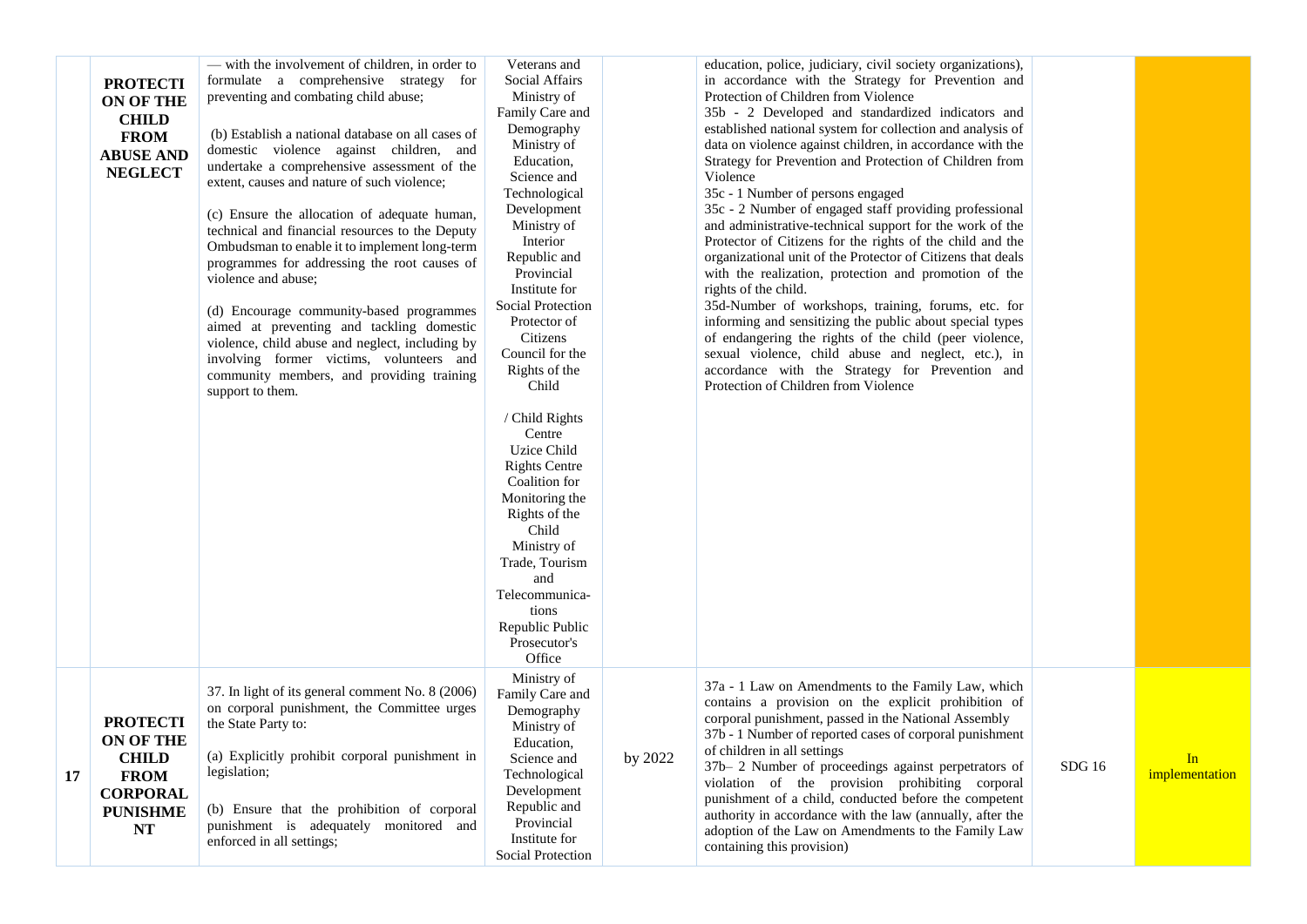|    |                                                                    | positive,<br>non-violent<br>Promote<br>and<br>(c)<br>participatory forms of child-rearing<br>and<br>discipline through awareness campaigns;<br>(d) Ensure that offenders are brought before the<br>administrative<br>and judicial<br>competent<br>authorities.                                                                                                                                  | / Child Rights<br>Centre<br>Ministry of<br>Interior<br>Republic Public<br>Prosecutor's<br>Office                                                                                                                                                                                                                                                                                                                                               |         | 37b–3 Number of measures to support positive parenting,<br>including the number of implemented programmes in<br>non-violent upbringing of children<br>37c-Number of campaigns on promoting positive, non-<br>violent and participatory ways of raising and disciplining<br>children, in accordance with the Strategy for Prevention<br>and Protection of Children from Violence and the<br>accompanying action plan<br>37d- Number of proceedings against perpetrators of<br>violation of the provision prohibiting corporal<br>punishment of a child, conducted before the competent<br>authority in accordance with the law (annually, after the<br>adoption of the Law on Amendments to the Family Law<br>containing this provision)                                                                                                                                                                                                                                                                                                                                                                                                                                                                                                    |               |                      |
|----|--------------------------------------------------------------------|-------------------------------------------------------------------------------------------------------------------------------------------------------------------------------------------------------------------------------------------------------------------------------------------------------------------------------------------------------------------------------------------------|------------------------------------------------------------------------------------------------------------------------------------------------------------------------------------------------------------------------------------------------------------------------------------------------------------------------------------------------------------------------------------------------------------------------------------------------|---------|--------------------------------------------------------------------------------------------------------------------------------------------------------------------------------------------------------------------------------------------------------------------------------------------------------------------------------------------------------------------------------------------------------------------------------------------------------------------------------------------------------------------------------------------------------------------------------------------------------------------------------------------------------------------------------------------------------------------------------------------------------------------------------------------------------------------------------------------------------------------------------------------------------------------------------------------------------------------------------------------------------------------------------------------------------------------------------------------------------------------------------------------------------------------------------------------------------------------------------------------|---------------|----------------------|
| 18 | <b>PROHIBITI</b><br>ON OF<br><b>CHILD</b><br><b>MARRIAGE</b><br>S. | 38. The Committee recommends that the State<br>party establish a system to track all cases<br>involving child marriages among ethnic groups,<br>particularly Roma girls, and provide child<br>victims with shelter as well as appropriate<br>rehabilitation and counselling services, and<br>develop awareness raising campaigns<br>highlighting the harmful consequences of child<br>marriage. | Ministry of<br>Labor,<br>Employment,<br>Veterans and<br>Social Affairs<br>Ministry of<br>Interior<br>Republic Institute<br>for Social<br>Protection<br>Centre for<br>Human<br>Trafficking<br>Victims'<br>Protection<br><b>UNICEF</b><br>/ Child Rights<br>Centre<br>National<br>Coalition to End<br>Child Marriage<br>Ministry of<br>Family Care and<br>Demography<br>Ministry of<br>Education,<br>Science and<br>Technological<br>Development | by 2022 | 38 - 1 Developed mechanism for early identification of<br>risks for child marriage for professionals in the field of<br>social welfare, education, health care and police<br>38 - 2 Drafted system for monitoring child marriages<br>38-3 Number of reported cases of child marriages,<br>especially among Roma girls, per year<br>38- 4 Number of processed cases and convicting<br>decisions related to child marriage<br>38-5 Percentage of girls and women who married or<br>entered an intimate partnership as children (before the age<br>of $18$ )<br>38--6 Amended Criminal Code so that child marriage is<br>sanctioned as a crime against sexual freedom.<br>38 - 6 Number of child victims who have been provided<br>with shelter services, on an annual basis<br>38 - 7 Number of child victims who have been provided<br>with counselling services, annually<br>38 - 8 Number of programmes and amount of funds<br>allocated for support programmes for children at risk of<br>child marriage and their families<br>38-9 Number of awareness-raising campaigns on the<br>harmful consequences of child marriage<br>38-10 A national coalition of key stakeholders in the<br>fight against child marriage has been established | SDGs 5 and 16 | In<br>implementation |
| 19 | <b>CHILDREN</b><br><b>DEPRIVED</b><br>OF A                         | 40. Drawing the State party's attention to the<br>Guidelines for the Alternative Care of Children<br>(General Assembly resolution 64/142, annex),<br>the Committee emphasizes that financial and                                                                                                                                                                                                |                                                                                                                                                                                                                                                                                                                                                                                                                                                | by 2022 | 40a - 1 Number of children under three years of age in<br>accommodation in residential institutions, and share of<br>children with developmental disabilities under 3 years of<br>age in residential accommodation, annually                                                                                                                                                                                                                                                                                                                                                                                                                                                                                                                                                                                                                                                                                                                                                                                                                                                                                                                                                                                                               | SDGs 1 and 16 | In<br>implementation |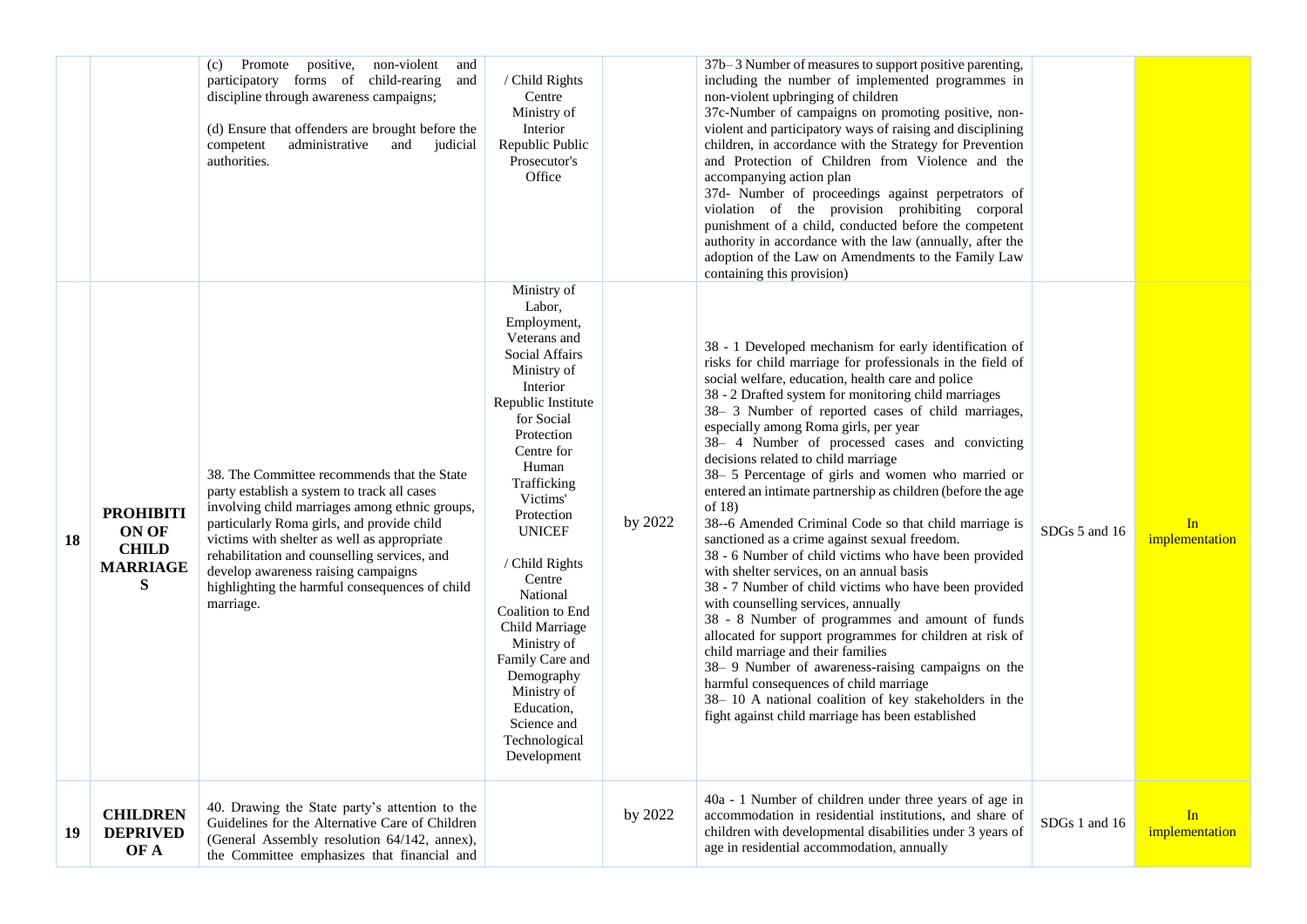| <b>FAMILY</b><br><b>ENVIRONM</b><br><b>ENT</b> | material poverty $-$ or conditions directly and<br>uniquely attributable to such poverty - should<br>never be the sole justification for removing a<br>child from parental care, for placing a child in<br>alternative care or for preventing a child's social<br>reintegration. In this regard, the Committee<br>recommends that the State party:<br>(a) Urgently reduce placement of children under<br>the age of 3 years in residential care institutions,<br>including those with disabilities, and expedite<br>the placement in family-based care; and ensure<br>adequate safeguards and clear criteria,<br>particularly for Roma children and children with<br>disabilities, based on the needs as well as the best<br>interests of the child, for determining whether a<br>child should be placed in alternative care;<br>(b) Implement the provisions outlined in the<br>2011 Social Welfare Law that limits the number<br>of children per residential institution to 50;<br>(c) Implement measures to reduce the numbers<br>of children in large scale institutions for children<br>disabilities;<br>with<br>and<br>ensure<br>that<br>institutionalization is used only as a last resort,<br>including by providing information to expectant<br>parents and healthcare workers who advise new<br>parents, on the rights and dignity of children<br>with disabilities;<br>(d) Take immediate steps to ensure that the<br>Rulebook on Prohibited Practices of the | Ministry of<br>Labor,<br>Employment,<br>Veterans and<br><b>Social Affairs</b><br>Republic and<br>Provincial<br>Institute for<br>Social Protection<br>Judicial<br>Academy<br>Center for<br>Social<br>Policy<br>Ministry of<br>Family Care and<br>Demography | 40a - 2 Share of children under three years of age with<br>developmental disabilities and Roma children in family<br>accommodation in the total number of children in<br>$account notation (residental + family)$<br>40a - 3 Share of children under three years of age with<br>developmental disabilities and Roma children in the total<br>number of children in family accommodation<br>40a - 4 Development of biological family support services<br>aimed at prevention of segregation<br>40b-1 Harmonized regulation on the network of social<br>welfare institutions with the Law on Social Welfare<br>40b- 2 Share of institutions for accommodation of<br>children with a capacity of up to 50 in the total number of<br>institutions for accommodation of children, annually<br>40c- 1 Number of measures and activities at the annual<br>level of the ministry responsible for social welfare, the<br>Republic Institute for Social Protection in Belgrade and<br>the Provincial Institute for Social Protection in Novi Sad<br>which promote the rights of children with disabilities<br>40c - 2 Increased number of community-based services<br>for children and families with children with disabilities<br>40c - 3 Annual coverage of children with disabilities in<br>community-based<br>services<br>that<br>prevent<br>institutionalization and support inclusion<br>40d-1 Number of measures per year (instructions, orders<br>of social welfare inspectors, etc.) of the ministry<br>responsible for social welfare<br>40d - 2 Number of annual cases of physical or<br>psychological abuse and neglect in social welfare<br>institutions, according to reports from the Republic<br>Institute for Social Protection in Belgrade and the<br>Provincial Institute for Social Protection in Novi Sad<br>40d - 3 Number of cases per year in which it was<br>determined that there is responsibility for abuse or |  |
|------------------------------------------------|--------------------------------------------------------------------------------------------------------------------------------------------------------------------------------------------------------------------------------------------------------------------------------------------------------------------------------------------------------------------------------------------------------------------------------------------------------------------------------------------------------------------------------------------------------------------------------------------------------------------------------------------------------------------------------------------------------------------------------------------------------------------------------------------------------------------------------------------------------------------------------------------------------------------------------------------------------------------------------------------------------------------------------------------------------------------------------------------------------------------------------------------------------------------------------------------------------------------------------------------------------------------------------------------------------------------------------------------------------------------------------------------------------------------------------------------------------------------------|------------------------------------------------------------------------------------------------------------------------------------------------------------------------------------------------------------------------------------------------------------|----------------------------------------------------------------------------------------------------------------------------------------------------------------------------------------------------------------------------------------------------------------------------------------------------------------------------------------------------------------------------------------------------------------------------------------------------------------------------------------------------------------------------------------------------------------------------------------------------------------------------------------------------------------------------------------------------------------------------------------------------------------------------------------------------------------------------------------------------------------------------------------------------------------------------------------------------------------------------------------------------------------------------------------------------------------------------------------------------------------------------------------------------------------------------------------------------------------------------------------------------------------------------------------------------------------------------------------------------------------------------------------------------------------------------------------------------------------------------------------------------------------------------------------------------------------------------------------------------------------------------------------------------------------------------------------------------------------------------------------------------------------------------------------------------------------------------------------------------------------------------------------------------------------------------------|--|
|                                                | Employees in Social Protection is enforced so<br>that children in institutions are free from all<br>physical or psychological abuse and neglect and<br>hold those responsible to account for such abuse<br>or neglect; prohibit the use of seclusion, physical<br>restraints, and isolation as a means of discipline;<br>and ensure that the best interests of the child are<br>respected when deciding on necessary and<br>appropriate medical treatment and that the views<br>of children are heard and taken into account;                                                                                                                                                                                                                                                                                                                                                                                                                                                                                                                                                                                                                                                                                                                                                                                                                                                                                                                                            |                                                                                                                                                                                                                                                            | neglect, according to the reports of the Republic Institute<br>for Social Protection in Belgrade and the Provincial<br>Institute for Social Protection in Novi Sad<br>40d - 4 Number of studies based on children's statements<br>about abuse and neglect<br>40e- 1 Expert instruction of the ministry in charge of<br>social welfare adopted<br>40e - 2 Organized training for the application of<br>professional instructions<br>$40e-3$ Annual reporting on the implementation of                                                                                                                                                                                                                                                                                                                                                                                                                                                                                                                                                                                                                                                                                                                                                                                                                                                                                                                                                                                                                                                                                                                                                                                                                                                                                                                                                                                                                                             |  |

professional instructions

40e - 4 Number of realized trainings for judges dealing with this matter, number of trainees in those trainings 40f - 1 Percentage of children and young people who have left social welfare and use support services for

(e) Ensure adequate legal safeguards and clear criteria for determining whether a child should be placed in alternative care, taking into consideration the views and best interests of the child, and enforce such criteria by raising awareness of family court judges;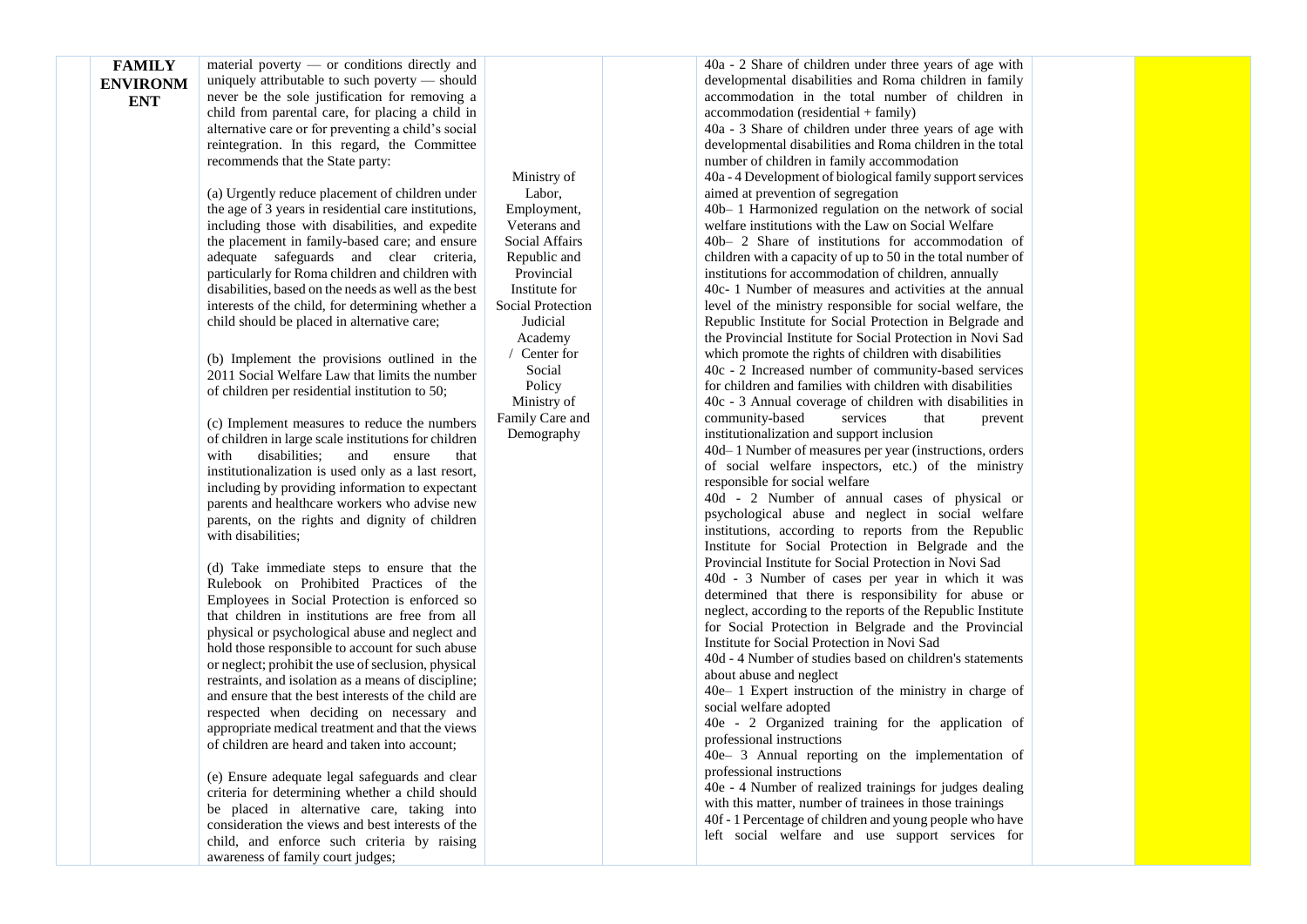|    |                                                           | (f) Strengthen support to children and young<br>people leaving care, including those with<br>disabilities, to enable them to reintegrate into<br>society, by providing access to adequate<br>housing, legal, health and social services, as well<br>as educational and vocational training<br>opportunities; and<br>(g) Raise awareness in society to counter the<br>stigmatization and discrimination of children in<br>alternative care.                                                                              |                                                                                                                                                                        |         | independence in relation to the total number of children<br>and young people who have left social welfare annually<br>40f - 2 Percentage of children and young people leaving<br>social welfare who use the services of career centres and<br>national employment services in relation to the total<br>number of children and young people leaving social<br>welfare<br>40f- 3 Adopted amendments to the Law on Social<br>Welfare introducing the right of children and young<br>people leaving accommodation to financial assistance for<br>a period of two years, conditioned by active job seeking<br>40f - 4 Percentage of children with disabilities using<br>support services for independence in relation to the total<br>number of children and young people who have left social<br>welfare on an annual basis<br>40g - Number of campaigns and other activities to raise<br>awareness in society in order to counteract the<br>stigmatization and discrimination of children in the<br>system of alternative care |                      |                      |
|----|-----------------------------------------------------------|-------------------------------------------------------------------------------------------------------------------------------------------------------------------------------------------------------------------------------------------------------------------------------------------------------------------------------------------------------------------------------------------------------------------------------------------------------------------------------------------------------------------------|------------------------------------------------------------------------------------------------------------------------------------------------------------------------|---------|-----------------------------------------------------------------------------------------------------------------------------------------------------------------------------------------------------------------------------------------------------------------------------------------------------------------------------------------------------------------------------------------------------------------------------------------------------------------------------------------------------------------------------------------------------------------------------------------------------------------------------------------------------------------------------------------------------------------------------------------------------------------------------------------------------------------------------------------------------------------------------------------------------------------------------------------------------------------------------------------------------------------------------|----------------------|----------------------|
| 20 | <b>ADOPTION</b>                                           | 42. The Committee recommends that the State<br>party:<br>(a) Ensure that children with disabilities and<br>Roma children are not discriminated against in<br>the adoption process and establish programmes<br>to reduce misconceptions related to the adoption<br>of children with severe disabilities and Roma<br>children;<br>(b) Ensure enhanced coordination of relevant<br>agencies along with sufficient staff training to<br>ensure appropriate long term support for the<br>adopted child and adoptive parents. | Ministry of<br>Family Care and<br>Demography<br>Centers for<br>family<br>accommodation<br>and adoption<br>/ Center for<br>Social<br>Policy                             | by 2022 | 42a - 2 Increasing the number and share of adoptions of<br>children with severe disabilities and Roma children in the<br>total number of children with severe disabilities and<br>Roma children for whom the assessment is that adoption<br>is in their best interests<br>42b - 1 Developed support programmes for adoptive<br>parents and children<br>42b - 2 Share of adoptive parents who were supported by<br>the implementation of these developed programmes in the<br>total number of adoptive parents per year                                                                                                                                                                                                                                                                                                                                                                                                                                                                                                      | SDG16                | Not implemented      |
| 21 | <b>CHILDREN</b><br><b>WITH</b><br><b>DISABILITI</b><br>ES | 44. In light of its general comment no. 9 (2006)<br>on the rights of children with disabilities, the<br>Committee urges the State party to adopt a<br>human rights-based approach to disability, and<br>establish a comprehensive strategy to ensure the<br>inclusion of children with disabilities and:<br>(a) Enhance data collection on children with<br>disabilities and conduct studies and analyses on<br>the effectiveness of the implementation of the<br>Convention and the existing laws and policies;        | Council for the<br>Rights of the<br>Child<br>Ministry of<br>Labor,<br>Employment,<br>Veterans and<br><b>Social Affairs</b><br>Ministry of<br>Education,<br>Science and | by 2022 | 44a-1 Adequate database created and studies and<br>analyses conducted on the effectiveness of the<br>implementation of the Convention on the Rights of the<br>Child and existing laws and policies, for statistical<br>monitoring of the situation<br>44a - 2 Number of studies and analyses on the<br>effectiveness of the implementation of the Convention on<br>the Rights of the Child and existing laws and policies<br>containing relevant data on children with developmental<br>disabilities (annually)<br>44b-1 Conducted research on the state of support of the<br>social welfare system for children with developmental<br>disabilities and their families and recommendations for<br>improvement                                                                                                                                                                                                                                                                                                               | SDGs 4, 10<br>and 16 | In<br>implementation |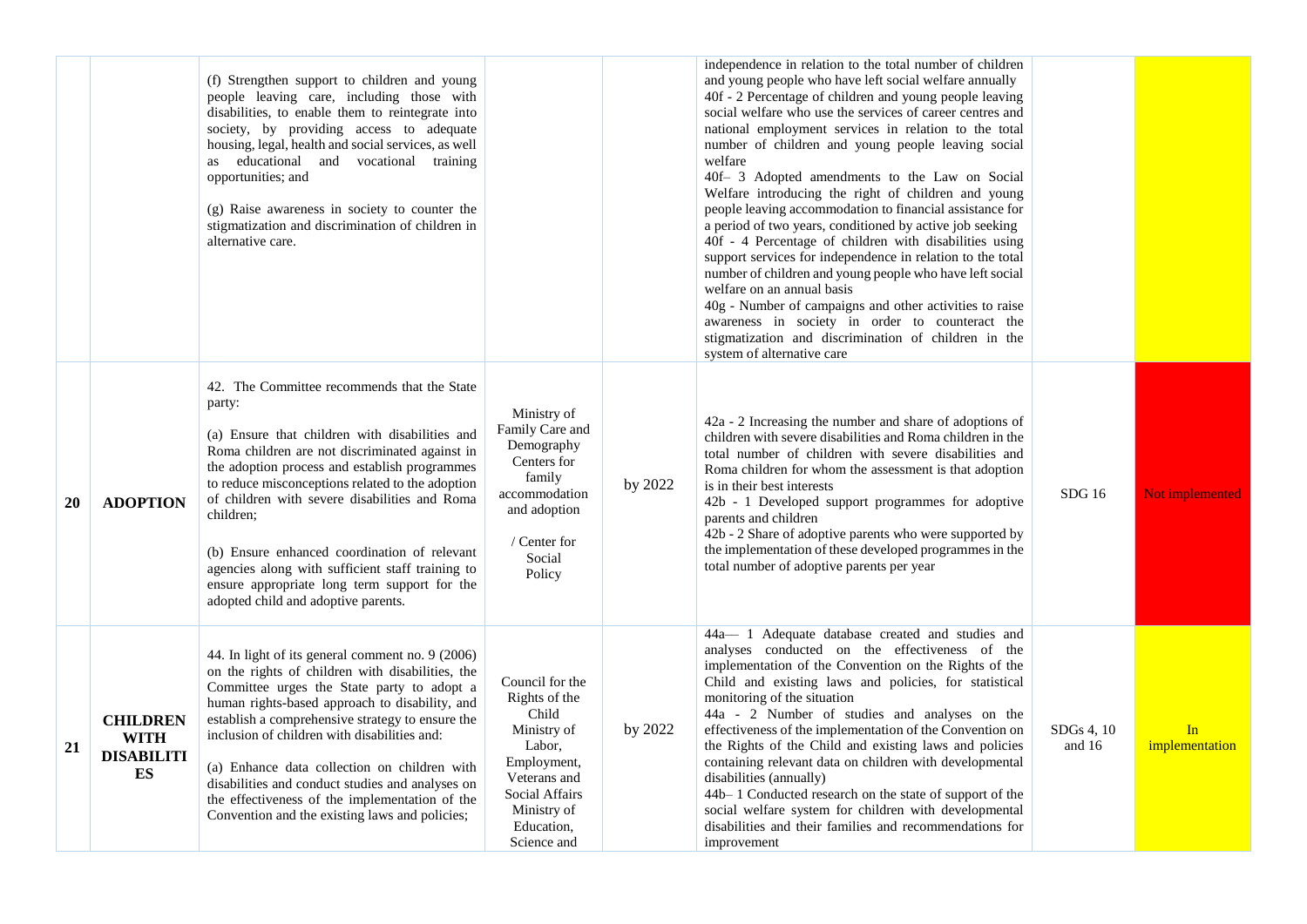(b) Reform the system of social assistance for children with disabilities and their families in order to improve its coherence and coordination and avoid unnecessary institutionalization and undertake awareness-raising campaigns to combat the stigmatization of and prejudice against children with disabilities;

(c) Establish legislative and other measures to enable children with disabilities and in need of constant care and assistance to remain with their biological families through services for children and parents and/or through financial support and assistance to parents who are unable to work and generate income because they provide constant care and assistance to a child with a disability;

accommodation.

(d) Give priority to measures to facilitate the full inclusion of children with disabilities, including those with intellectual and psycho-social disabilities, in all areas of public life, such as leisure activities, community-based care and the provision of social housing with reasonable

Development / Center for Social Policy UNDP Ministry of Family Care and Demography Republic and Provincial Institute for Social Protection

Technological

44b - 2 Number of awareness-raising campaigns to combat stigma and prejudice against children with developmental disabilities (annually)

44c– 1 Number of beneficiaries of support services for biological families with children with developmental disabilities

44c– 2 Average monthly number of children and young beneficiaries of increased (based on developmental disabilities) child allowance in a given year.

44c - 3 Average monthly amount of increased allowance per child receiving increased child allowance in a given year (RSD and PPS).

 $(44)(C) - 4$  Average number of beneficiaries of allowance for assistance and care of other person (DPN) – basic and increased, in the observed year (0-2, 3-5, 6-14, 15-17, 18- 25)

44c - 5 Number of DPN users 0-17 in relation to the total number of PWDs (0-17) years, %

44c– 6 Number of DPN users 18-25 in relation to the total number of PWDs (18-25) years, %

44c - 7 Average monthly amount of DPN per user in a given year, basic and increased (RSD and PPS)

44c– 8 Ratio of the average monthly amount of the increased allowance per user in a given year

and average minimum wages (gross) in a given year

44c - 9 Average monthly number of beneficiaries of special childcare leave in the observed year

44c - 10 Average monthly fee per user in a given year.

44c– 11 Ratio of average monthly gross childcare allowance per user and gross average monthly earnings (of women) in a given year.

44c- 12 Introduced a new right to financial assistance to parents caring for children who need constant care and attention until the establishment of community services that enable parental employment and professional child care.

44d - 1 Revised the efficiency and effectiveness of social services in the community and mechanisms for educational inclusion (pedagogical assistant, IRC, etc.) and their compliance

44d - 2 Rulebook defines the conditions for the introduction of pedagogical assistants in the educational system

44d- 3 Coverage of children with developmental disabilities by services and mechanisms for inclusion in education and society (by services: personal companion of the child, day care, home help, pedagogical assistant) 44d –4 Number of trainings for improving the competencies of employees in education and the number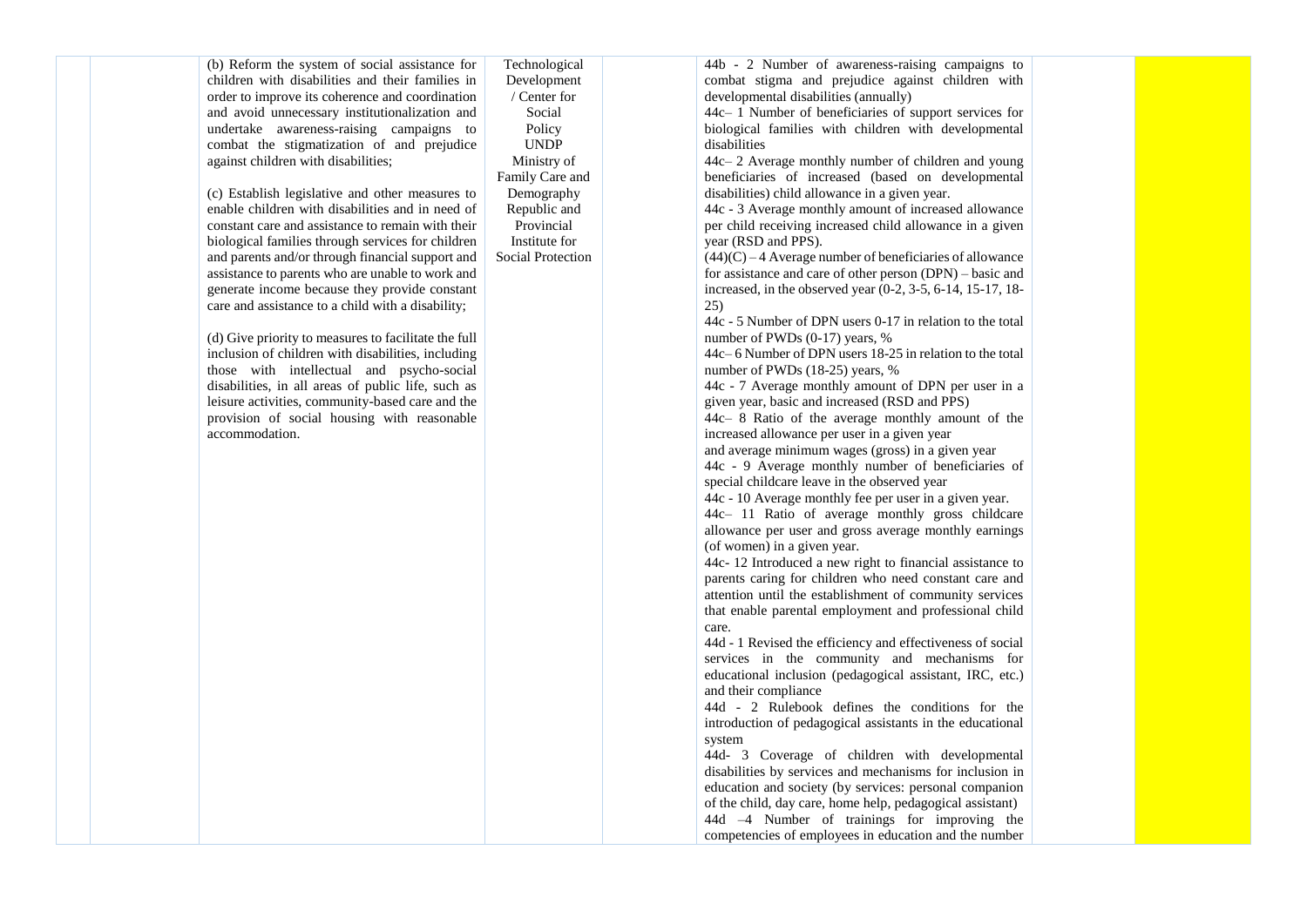46. In light of its General Comment No. 15 (2013) on the right of the child to the enjoyment of the highest attainable standard of health and taking note of Sustainable Development Goal 3, target 3.1 on reducing maternal mortality and target 3.2 on ending preventable deaths of newborns and children under 5 years of age, the Committee recommends that the State party:

Ministry of

(a) Ensure availability of and equitable access to quality primary and specialised health care for all children in the country, and strengthen efforts to ensure that access to adequate health care, including pre-natal care for uninsured pregnant women, is extended to families living in the most vulnerable situations, particularly those living in marginalised and remote areas;

(b) Allocate adequate human and financial resources to ensure full implementation of the Ordinance on National Healthcare Programme for Women, Children and Youth;

(c) Strengthen and increase support in Roma communities of newly appointed health mediators and ensure the institutionalisation of Roma Health Mediators within the health system;

(d) Ensure equal access to counselling and other health related support services for children with developmental difficulties;

(e) Support public advocacy and media engagement that address knowledge, attitudes and practices to encourage immunisation and apply the "OHCHR Technical guidance on the application of a human rights-based approach to the implementation of policies and programmes to reduce and eliminate preventable mortality and morbidity of children under 5 years of age" (A/HRC/27/31).

Health Republic Health Insurance Fund The Institute for Public Health "Dr Milan Jovanović Batut" - the report about work polyvalent patronage The Institute for Public Health "Dr Milan Jovanović Batut" - healthstatistical yearbook of RS for a certain year The Statistical Office of the Republic of Serbia MICS-UNICEF /Center for social policy Commissariat for Refugees and Migration

by 2022

of participants who apply the acquired knowledge and skills in the field of social inclusion

46a– 1 Number of pregnant women, mothers and children who are uninsured and who used health care related to pregnancy and childbirth and neonatal and post-neonatal health care on the basis of the Law on Exercise of the Right to Health Care for Children, Pregnant Women and New Mothers (Official Gazette of RS no. 104/2013)

46a - 2 Share (%) of pregnant women who had four or more antenatal visits disaggregated to the general population of pregnant women, the poorest and pregnant women in Roma settlements

46a - 3 Number of visits to the counselling centre for pregnant women by a gynaecologist in primary health care

46a– 4 Maternal mortality rates (number of women dying due to pregnancy, childbirth and midwifery per 1000 live births)

46b - 1 Number of children per paediatrician

46b - 2 Number of development counselling centres

46b - 3 Field of early childhood development (developmental paediatrics) included in the curriculum of basic medical studies and specialization of paediatrics at all faculties

46b - 4 Number of preschool children and number of school children per paediatrician in primary health care disaggregated by municipalities and districts in Serbia

46b - 5 Coverage (%) of live births by hearing screening 46b - 6 Included application of standardized instruments for assessing child development in the daily practice of paediatricians and visiting nurses

46c - 1 Defined and legally regulated relevant education programme for the position of health mediator through formal education, nomenclature of occupations and realized employment of health mediators in health centres, as well as the programme of their continuous professional development - in accordance with the Strategy for Social Inclusion of Roma in Serbia for the period from 2016 to 2025

46v– 2 The position of health mediator has been systematized, and the number of mediators has increased (until 2025) - in accordance with the Strategy for Social Inclusion of Roma Men and Women in Serbia for the period from 2016 to 2025

46d - 1 Coverage (%) of children (with developmental disabilities) with developmental counselling services in

SDGs 1 and 3 3.1 3.2

In **implementation** 

## **HEALTH SERVICES**

**HEALTH AND**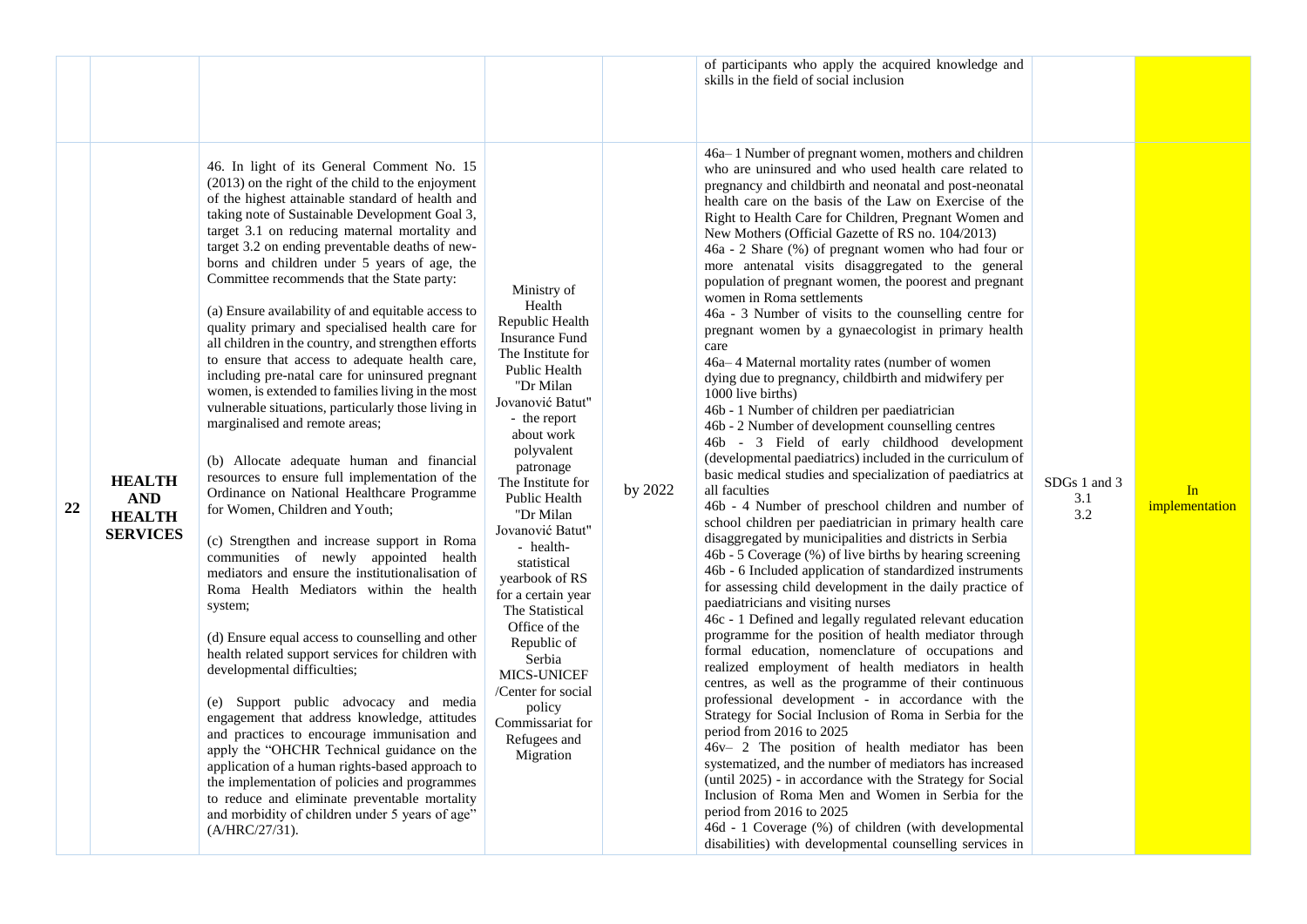(f) Fully implement the International Code of Marketing of Breastmilk Substitutes, and develop a national program for the protection, promotion and support of breastfeeding through comprehensive campaigns. Mothers should be appropriately supported through counselling structures in hospitals, clinics and community and the Baby -Friendly Hospital Initiative should implemented throughout the country.

relation to the total number of preschool children disaggregated by districts and municipalities

46d - 2 Number of municipalities that have development counselling centres

46d - 3 Number of areas that have development counselling centres with staff corresponding to the population of preschool children

46d - 4 Number of organizational units dealing with developmental paediatrics in secondary and tertiary health care institutions

46d - 5 Existence of a defined minimum package of services for children with developmental disabilities

46d - 6 Number of community health centres that have established a programme of counse lling with parents of children with developmental disabilities using the guide for screening and diagnosis and interventions with children with autism spectrum disorders

46e -1 Communication plan adopted to encourage immunization.

46e - 2 Drafted handbooks for media campaigns and social marketing on the importance of immunization for health professionals and health facilities

46e – 3 Number of realized media campaigns intended to raise awareness of the importance of immunization of children

46e – 4 On the websites of health care institutions - PHC and higher levels, pages with information on immunization and the most frequently asked questions and answers for parents are regularly updated.

46e – 5 Celebrating Immunization Week - April 21 -27 throughout Serbia

46e – 6 Immunization coverage of children for certain diseases disaggregated for all children up to five years of age and children in Roma settlements

46f– 1 Number of campaigns implemented

46f– 2 Celebrating World and National Breastfeeding Week according to the health calendar

46f– 3 Adoption of a national programme for the protection, promotion and support of breastfeeding in Serbia

46f - 4 Consumption of milk formula in maternity hospitals by number of live births disaggregated by maternity hospitals

46f - 5 Number of reported cases of violation of the Code on Advertising of Breast -milk Substitutes

46f– 6 Number of maternity hospitals conducting 8 recommended clinical practices for the protection and promotion of breastfeeding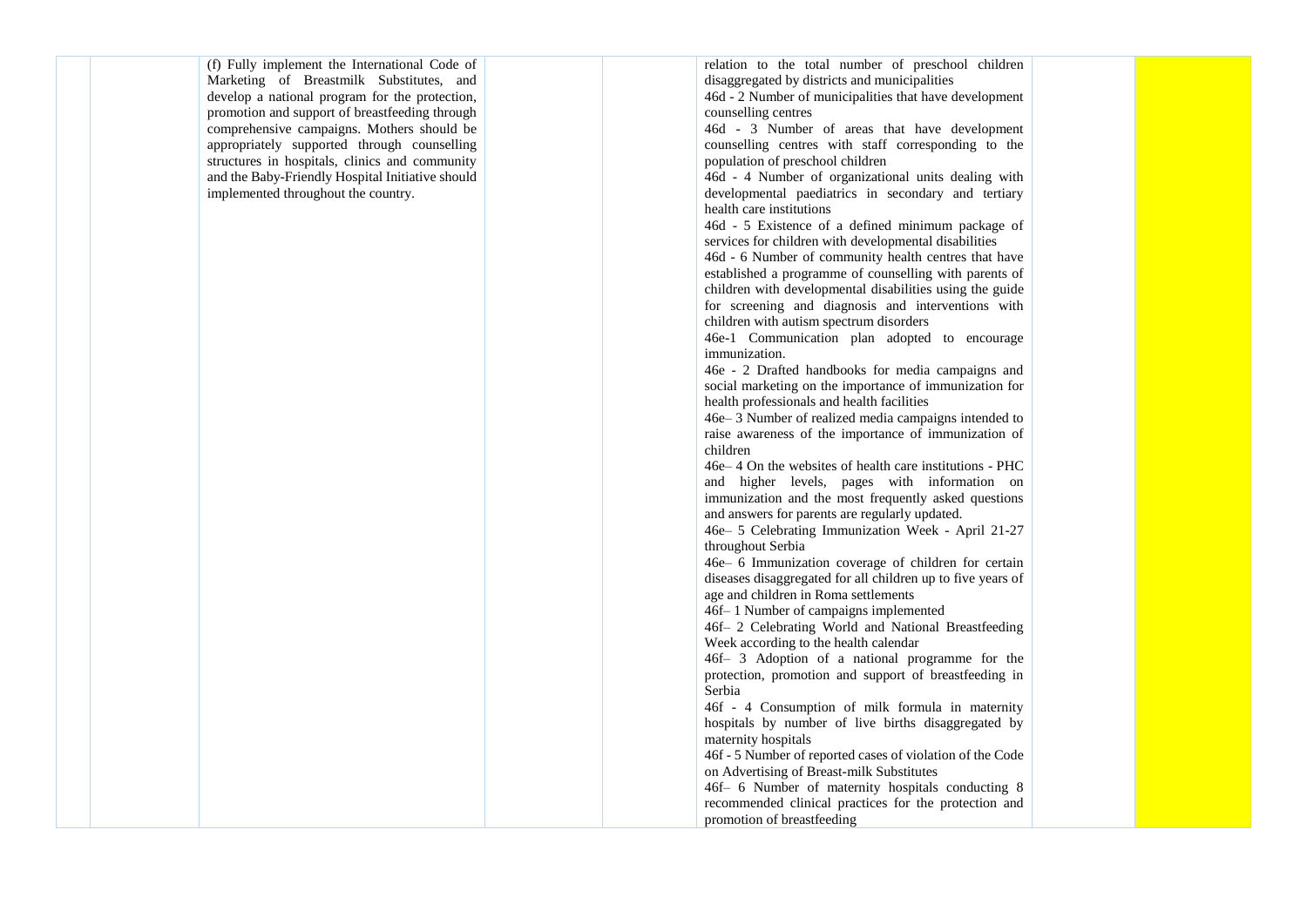|    |                                     |                                                                                                                                                                                                                                                                                                                                               |                                                                                                                              |         | 46f-7 Number of maternity hospitals with 80% of staff<br>educated in the field of breastfeeding protection and<br>promotion in the last 5 years<br>46f-8 Number of services provided in the counselling<br>centre for pregnant women per gynaecologist<br>46f - 9 Percentage of community health centres where<br>there is a regular "Parenting School" service and<br>preparation for childbirth<br>46f- 10 Coverage (%) of pregnant women with<br>"Parenting Schools" services disaggregated for all<br>pregnant women and those from Roma settlements<br>$(46)$ (G) - 4 Percentage of maternity hospitals accredited<br>according to new standards for maternity hospitals and<br>neonatology<br>46f- 11 Provided conditions for family-oriented<br>developmental care and "skin-to-skin" contact in all<br>neonatal intensive care units<br>46f-12 Percentage of women who were in the same room<br>with the child after childbirth<br>46f-13 Percentage of children whose first meal was not<br>breast milk<br>46f - 14 Percentage of children ever breastfed<br>46f - 15 Percentage of exclusively breastfed infants under<br>six months<br>46f- 16 Percentage of predominantly breastfed infants<br>under six months of age |               |                      |
|----|-------------------------------------|-----------------------------------------------------------------------------------------------------------------------------------------------------------------------------------------------------------------------------------------------------------------------------------------------------------------------------------------------|------------------------------------------------------------------------------------------------------------------------------|---------|------------------------------------------------------------------------------------------------------------------------------------------------------------------------------------------------------------------------------------------------------------------------------------------------------------------------------------------------------------------------------------------------------------------------------------------------------------------------------------------------------------------------------------------------------------------------------------------------------------------------------------------------------------------------------------------------------------------------------------------------------------------------------------------------------------------------------------------------------------------------------------------------------------------------------------------------------------------------------------------------------------------------------------------------------------------------------------------------------------------------------------------------------------------------------------------------------------------------------------|---------------|----------------------|
| 23 | <b>MENTAL</b><br><b>HEALTH</b>      | Committee<br>48.<br>The<br>recommends<br>that<br>community based mental health services are<br>made readily available and that steps are taken<br>to strengthen preventive work, particularly in the<br>home environment and care centres. It further<br>recommends that the number of child<br>psychiatrists and psychologists be increased. | Ministry of<br>Health<br>The Institute for<br>Public Health<br>"Dr Milan<br>Jovanović Batut"<br>/Center for Social<br>Policy | by 2022 | 48-1 Number of mental health services in primary health<br>care institutions (community health centres)<br>48 - 2 Provision of services of child psychiatrists to<br>children of preschool age, school age and students<br>(number of child psychiatrists per 10,000 or 100,000<br>children of preschool age, school age, students)<br>48 - 3 Provision of access to services of a psychologist for<br>children of preschool age, school age and student<br>(number of psychologists working with children per<br>10000 or 100000 children of preschool age, school age,<br>students)<br>48–4 Number of services provided by a psychologist per<br>child of preschool, school age or student per child<br>psychiatrist<br>48-5 Number of workshops dedicated to preserving and<br>improving the mental health of children and adolescents<br>in school, health institution or community by areas and<br>municipalities                                                                                                                                                                                                                                                                                                             | SDGs 3 and 16 | In<br>implementation |
| 24 | <b>ADOLESCE</b><br><b>NT HEALTH</b> | 50. In light of its general comment No. 4 (2003)<br>adolescent health, the<br>Committee<br>on<br>recommends that the State party:                                                                                                                                                                                                             | Ministry of<br>Health<br>Ministry of<br>Education,                                                                           | by 2022 | 50a - 1 Number of realised age-appropriate trainings on<br>sexual and reproductive health, including information on<br>family planning and contraception, on the dangers of<br>early pregnancy and on the prevention and treatment of<br>sexually transmitted diseases                                                                                                                                                                                                                                                                                                                                                                                                                                                                                                                                                                                                                                                                                                                                                                                                                                                                                                                                                             | SDGs 3 and 16 | In<br>implementation |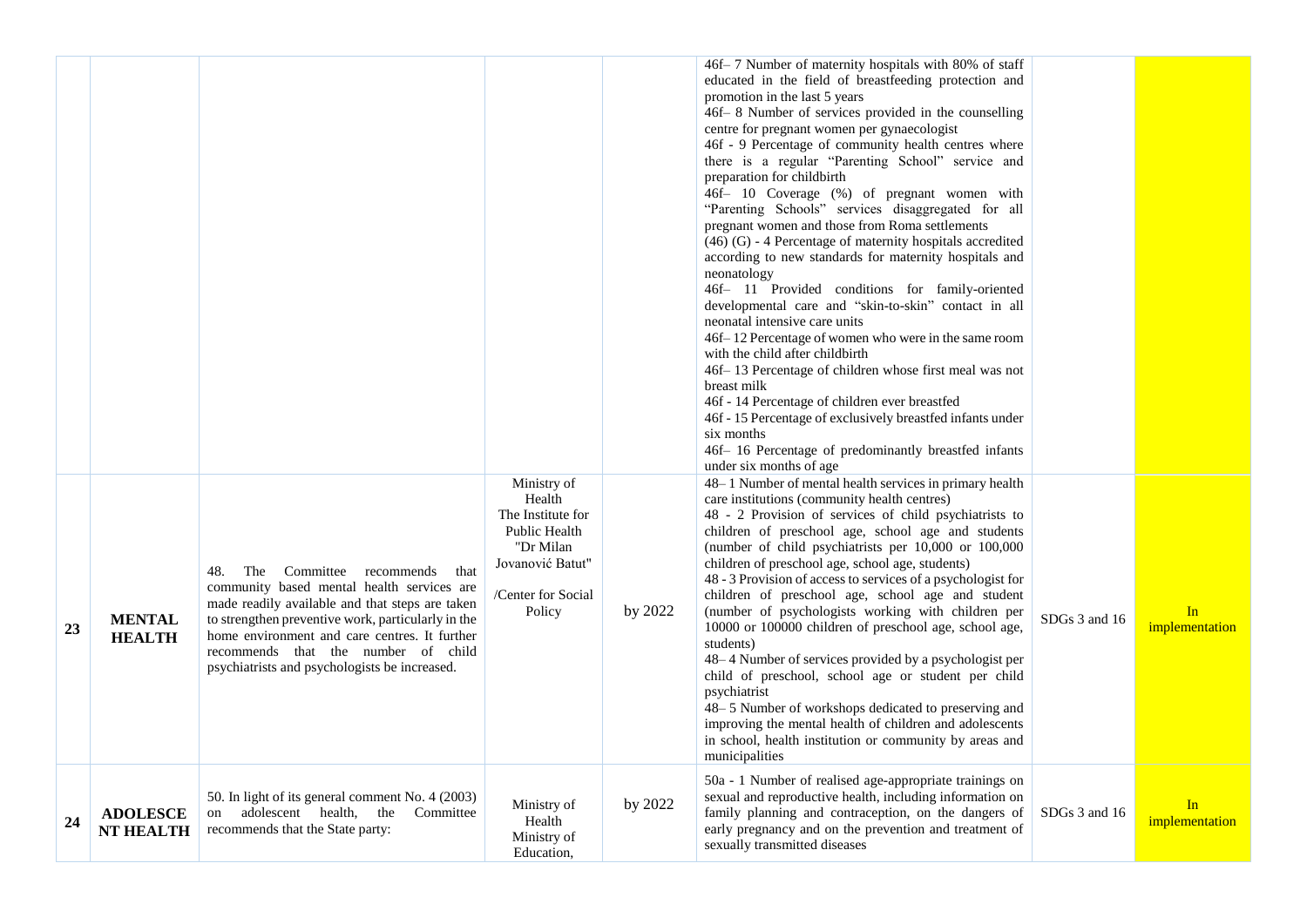|    |                                     | (a) Develop comprehensive, age-appropriate<br>education on sexual and reproductive health,<br>including information on family planning and<br>contraceptives, the dangers of early pregnancy<br>and the prevention and treatment of sexually<br>transmitted diseases;<br>(b) Ensure unimpeded access to sexual and<br>health<br>reproductive<br>services,<br>including<br>counselling<br>confidential<br>and<br>modern<br>contraception for adolescent girls and boys;<br>(c) Address the incidence of drug use by children<br>and adolescents by, inter alia, providing children<br>and adolescents with accurate and objective<br>information as well as life skills education on<br>preventing substance abuse (including tobacco<br>and alcohol), and develop accessible and youth-<br>friendly drug dependence treatment and harm<br>reduction services.                                                                                  | Science and<br>Technological<br>Development<br>The Institute for<br>Public Health<br>"Dr Milan<br>Jovanović Batut"<br>/Uzice Child<br><b>Right Centre</b><br>Child Rights<br>Centre                                                                                                                              |         | 50a - 2 Health programmes developed and available<br>through schools or youth counselling<br>50a-3 Number of realised programmes in adolescent<br>counselling centres or schools on youth reproductive<br>health<br>50a - 4 Number of counselling centres for adolescents that<br>actively provide services to this population group<br>50a- 5 Number of classes of physical and health<br>education in the second cycle of primary education, as<br>well as the application of extracurricular activities for the<br>application of interdisciplinary competence Responsible<br>attitude towards one's own health<br>50b - 1 Number of services provided per paediatrician in<br>the adolescent counselling centre<br>50b - 2 Coverage of children and adolescents with<br>hepatitis B and HPV immunization<br>50b - 3 Coverage of adolescents with contraception<br>50b - 4 Rate of juvenile pregnancies<br>50b - 5 Rate of juvenile abortions<br>50b - 6 Minor marriage rates<br>50c - 1 Frequency (prevalence) of drug use among<br>adolescents<br>50c - 2 Incidence of smoking among adolescents<br>50c - 3 Frequency of drinking among adolescents<br>50c -4 Number of licensed or accredited addiction<br>treatment centres in the public and private health sectors                                          |               |                      |
|----|-------------------------------------|------------------------------------------------------------------------------------------------------------------------------------------------------------------------------------------------------------------------------------------------------------------------------------------------------------------------------------------------------------------------------------------------------------------------------------------------------------------------------------------------------------------------------------------------------------------------------------------------------------------------------------------------------------------------------------------------------------------------------------------------------------------------------------------------------------------------------------------------------------------------------------------------------------------------------------------------|------------------------------------------------------------------------------------------------------------------------------------------------------------------------------------------------------------------------------------------------------------------------------------------------------------------|---------|----------------------------------------------------------------------------------------------------------------------------------------------------------------------------------------------------------------------------------------------------------------------------------------------------------------------------------------------------------------------------------------------------------------------------------------------------------------------------------------------------------------------------------------------------------------------------------------------------------------------------------------------------------------------------------------------------------------------------------------------------------------------------------------------------------------------------------------------------------------------------------------------------------------------------------------------------------------------------------------------------------------------------------------------------------------------------------------------------------------------------------------------------------------------------------------------------------------------------------------------------------------------------------------------------------------------|---------------|----------------------|
| 25 | <b>STANDARD</b><br><b>OF LIVING</b> | 52. The Committee draws attention to<br>Sustainable Development Goal 1, target 1.3 on<br>implementing nationally appropriate social<br>protection systems and measures for all and<br>recommends that the State party:<br>(a) Consider holding targeted consultations with<br>families and children, including those in<br>vulnerable situations, particularly Roma<br>families, as well as children's rights civil society<br>organizations, with a view to strengthening the<br>strategies and measures for reducing child<br>poverty;<br>(b) Strengthen the support to children living<br>below the poverty line, in particular single-<br>parent families, families with four or more<br>children and families with children with<br>disabilities, and ensure that social protection<br>measures provide for the real costs of decent<br>living of the children, including expenses<br>relevant to their right to health, nutritious diet, | Ministry of<br>Labor,<br>Employment,<br>Veterans and<br>Social Affairs<br>Ministry of<br>Education,<br>Science and<br>Technological<br>Development<br>Social Inclusion<br>and Poverty<br><b>Reduction Unit</b><br>Ministry of<br>Construction,<br>Transport and<br>Infratructure<br>/Center for Social<br>Policy | by 2022 | 52a - 1 Number of targeted consultations with families<br>and children, including those families and children in<br>vulnerable situations, especially Roma families, as well<br>as with civil society organizations working on children's<br>rights, in order to strengthen strategies and measures to<br>reduce child poverty<br>52a - 2 Number of children, especially Roma children,<br>included in the consultation<br>52a - 3 Number of civil society organizations dealing with<br>children's rights involved in the consultation<br>52b- 1 Average monthly number of households with<br>children of NSP beneficiaries in a given year by<br>household type (single parent with 1, 2 and 3+ children,<br>two adults with 1, 2, 3+ children, multigenerational with<br>children, with children with disabilities)<br>52b-2 Average monthly number of households with NSP<br>beneficiary children in a given year in relation to the total<br>number of households with children<br>52b - 3 Share of the number of NSP beneficiary children<br>in the total number of poor children (by definition of<br>absolute and relative poverty)<br>52b- 4 Amount of NSP and DD per household type<br>(single parent, 2 adults + 1 child, 2 adults + 2 children) in<br>relation to the absolute and relative poverty line | SDGs 1 and 16 | In<br>implementation |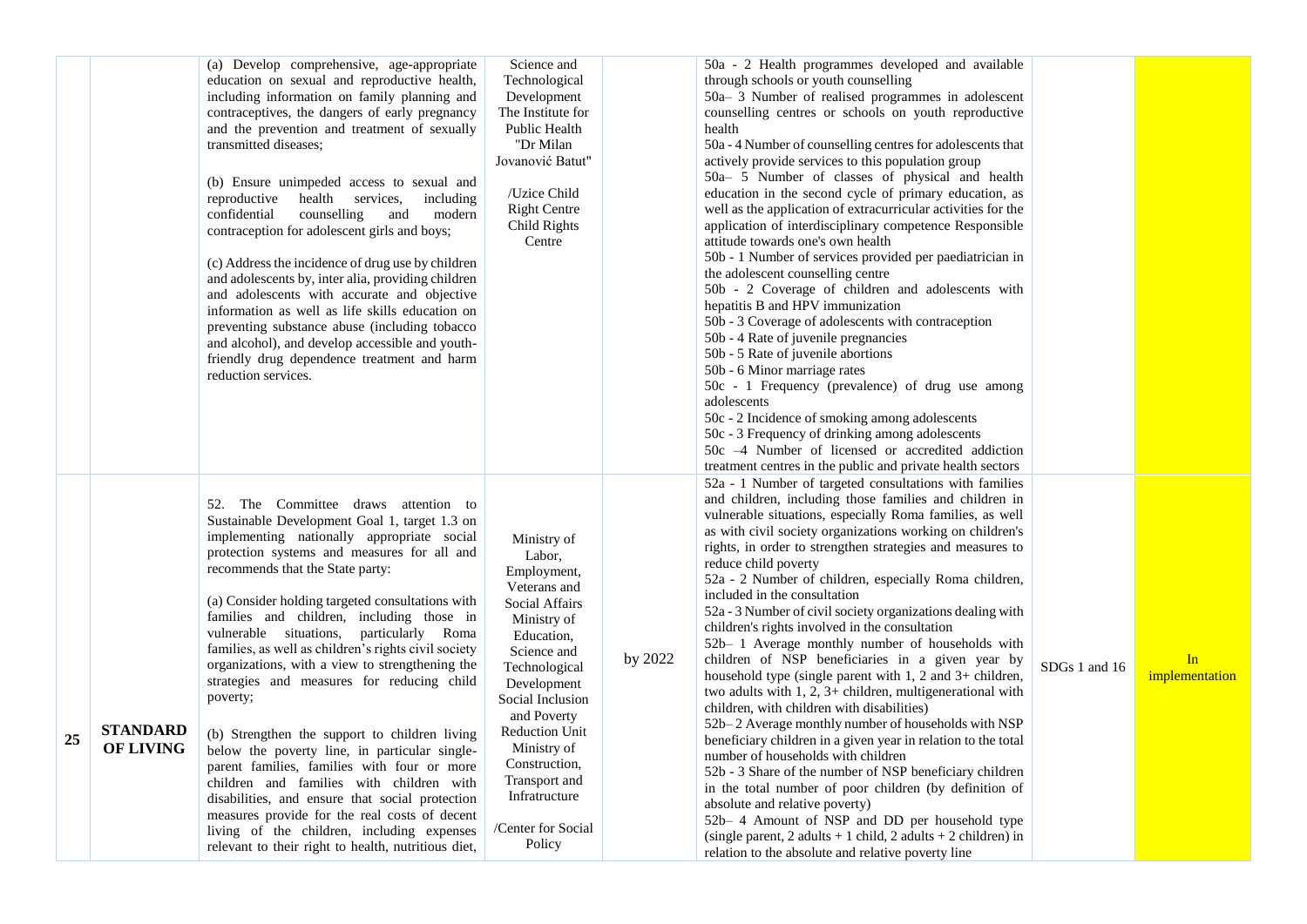|           |                                                                                                              | education, adequate housing and water and<br>sanitation;<br>(c) Review its legislation, policies and<br>programmes on housing in order to prevent and<br>eliminate homelessness, taking into account<br>special needs of children, including Roma<br>children, children with disabilities, their families<br>and young people leaving alternative care.<br>(d) Review the adequacy of cash benefits for<br>children from the point of securing a minimum<br>standard of living and ensure access in terms of<br>information,<br>outreach and user-friendly<br>procedures;<br>(e) Simplify the administrative procedures and<br>provisions of support to access cash benefits for<br>families living in the most vulnerable situations. | Ministry of<br>Health<br>Ministry of<br>Family Care and<br>Demography                                                                              |         | 52b - 5 Average monthly number of NSP users aged 0-26<br>years separately for each age group. Show total for all<br>users and separately for users who are entitled to an<br>increased NSP<br>52b- 6 Share of NSP beneficiaries aged 0-26, who are also<br>entitled to child allowance. Total for each age group.<br>52b- 7 Share of children from households at risk of<br>poverty receiving NSP<br>52b- 8 Share of children from households at risk of<br>poverty receiving DD<br>52c- Conducted research on housing policies and<br>programmes for particularly vulnerable groups, with a<br>focus on children and recommendations for improving<br>legislation<br>52d- Within the National Plan of Action for Children or<br>other relevant document for the improvement of policies,<br>the planned measure of reviewing the adequacy of<br>financial assistance to children from the point of view of<br>ensuring a minimum standard of living and access in<br>terms of information<br>52e- Administrative support procedures for access to<br>financial assistance for families living in the most<br>vulnerable situations simplified through the revision of<br>the Law on Social Welfare |                                |                      |
|-----------|--------------------------------------------------------------------------------------------------------------|----------------------------------------------------------------------------------------------------------------------------------------------------------------------------------------------------------------------------------------------------------------------------------------------------------------------------------------------------------------------------------------------------------------------------------------------------------------------------------------------------------------------------------------------------------------------------------------------------------------------------------------------------------------------------------------------------------------------------------------|----------------------------------------------------------------------------------------------------------------------------------------------------|---------|-----------------------------------------------------------------------------------------------------------------------------------------------------------------------------------------------------------------------------------------------------------------------------------------------------------------------------------------------------------------------------------------------------------------------------------------------------------------------------------------------------------------------------------------------------------------------------------------------------------------------------------------------------------------------------------------------------------------------------------------------------------------------------------------------------------------------------------------------------------------------------------------------------------------------------------------------------------------------------------------------------------------------------------------------------------------------------------------------------------------------------------------------------------------------------------------------------|--------------------------------|----------------------|
| <b>26</b> | <b>IMPACT OF</b><br><b>CLIMATE</b><br><b>CHANGE</b><br><b>ON THE</b><br><b>RIGHTS OF</b><br><b>THE CHILD</b> | 53. The Committee draws attention to target 13.5<br>of the Sustainable Development Goals on<br>promoting mechanisms for raising capacity for<br>effective climate change-related planning and<br>management, and recommends that the State<br>party collect disaggregated data identifying the<br>types of risk faced by children to the occurrence<br>of a variety of disasters.                                                                                                                                                                                                                                                                                                                                                      | Ministry of<br>Environmental<br>Protection<br>Ministry of<br>Interior<br>/Child Rights<br>Centre                                                   | by 2022 | 53 - 1 An analysis of the types of risks faced by children<br>in various disasters has been made<br>53-2 The methodology for assessing the risk of natural<br>disasters is sensitive to children-related issues<br>53–3 Formed a database that identifies the types of risks<br>that children face in various disasters                                                                                                                                                                                                                                                                                                                                                                                                                                                                                                                                                                                                                                                                                                                                                                                                                                                                             | $SDG$ 13<br>13.5               | In<br>implementation |
| 27        | <b>EDUCATIO</b><br>${\bf N}$                                                                                 | 55. In light of its General Comment No. 1 (2001)<br>on the aims of education and taking note of<br>Sustainable Development Goal 4, target 4.1 and<br>4.2 to ensure that by 2030 all girls and boys<br>complete free, equitable and quality primary and<br>secondary education, and have access to quality<br>early childhood development, care and pre-<br>primary education, the Committee recommends<br>that the State party:<br>(a) Develop programmes, along with monitoring<br>and evaluation of such programmes to reduce<br>drop-out rates;                                                                                                                                                                                     | Ministry of<br>Education,<br>Science and<br>Technological<br>Development<br>Ministry of<br>Health<br>Commissariat for<br>Refugees and<br>Migration | by 2022 | 55a - 1 A programme to reduce dropout rates has been<br>developed<br>55a - 2 Model for prevention of early dropouts applied in<br>all schools<br>55a - 3 The Education Information System provides<br>reliable data on dropout rates<br>55a-4 Primary and secondary education dropout rates<br>55a - 5 A support programme has been developed for<br>children in the upper grades of primary school (6th, 7th<br>and 8th grades) which would further strengthen them,<br>given that the dropout rate is the highest in that period.<br>55b - 1 Action plan for inclusive education adopted<br>55b-2 - Number of IEP 1 and IEP 2 for children and<br>students in the education system<br>55b - 2 a- Number and percentage of educational<br>institutions that are additionally financially supported by                                                                                                                                                                                                                                                                                                                                                                                              | SDG <sub>4</sub><br>4.1<br>4.2 | In<br>implementation |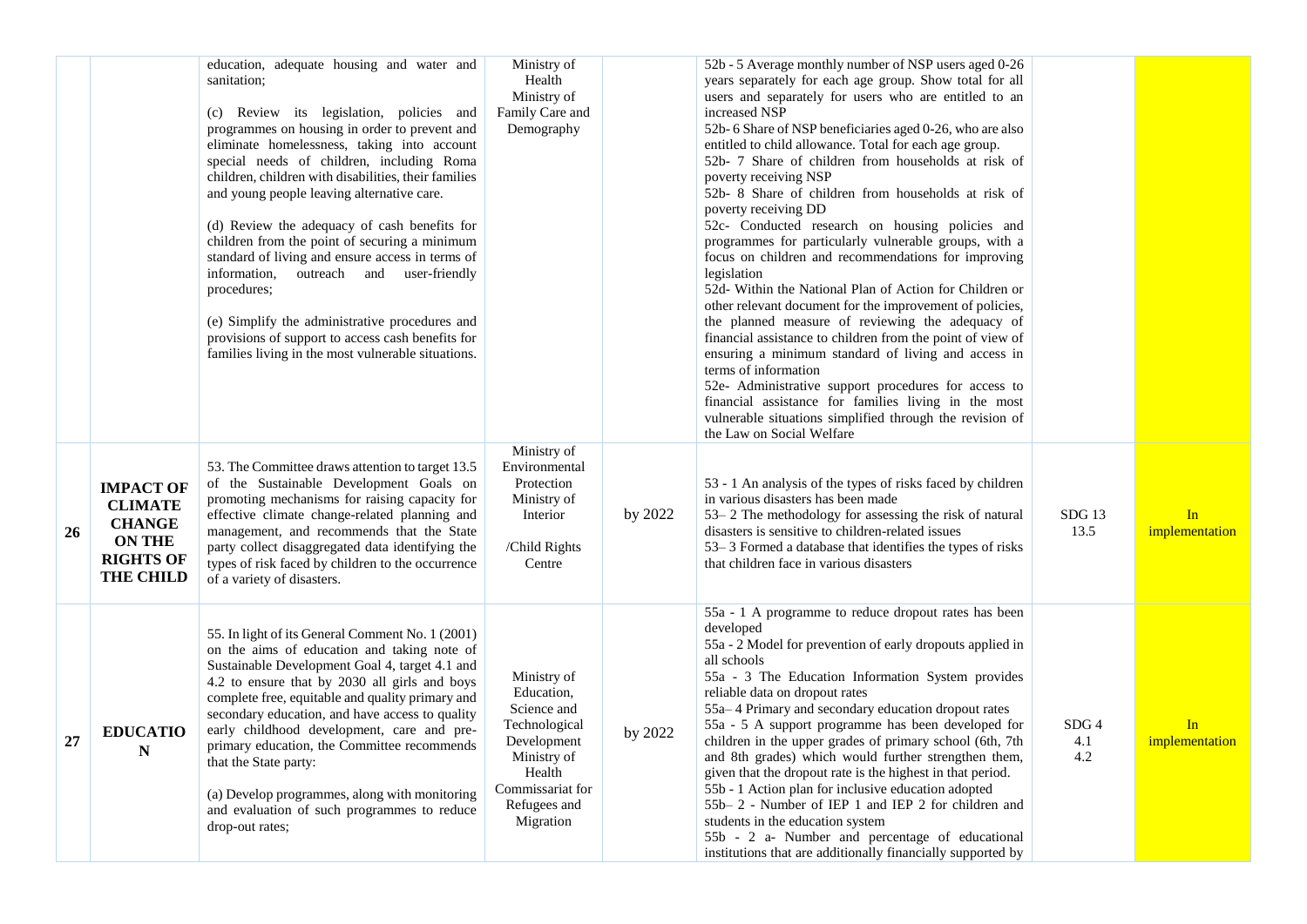(b) Strengthen efforts to promote inclusive education for all children, particularly the most vulnerable, and ensure that adequate human, financial and technical support are available to implement the provisions outlined in the Law on the Fundamentals of the Education System;

/ Belgrade Center for Human Rights Uzice Child Rights Centre

(c) Guarantee all children with disabilities the right to inclusive education in mainstream schools independent of parental consent and train and assign specialized teachers and professionals in integrated classes providing individual support and due attention to children with learning difficulties, and address the shortage of speech therapists and qualified professionals for children with mental and psychosocial disabilities;

(d) Further strengthen efforts to improve access to quality education in rural areas and in small towns, including access to pre-school, secondary and higher education, particularly for vulnerable groups;

(e) Facilitate the participation and inclusion of Roma children in education at all levels, and raise awareness among teachers and staff members of psychological and pedagogical counselling centres on the culture of Roma people;

(f) Establish legislative provisions to regulate the system for providing additional support to pupils in the education process, and ensure that enough professionals are available address the individual needs of pupils; and

(g) Ensure equal access for all children, particularly from vulnerable groups, to early education programmes regardless of their parent's employment status, and provide the necessary funding to ensure that pre-school facilities are adequate, with appropriate training provided for teachers and education assistants.

donors to provide support to teachers in the implementation of inclusive education (donor grants) and sustainable results

55b - 3 - Dropout rate reduced, especially for children / students with disabilities, Roma children / students

55b - 3 a– Percentage of migrant children from reception centres attending compulsory levels of education

55b– 4 Number and results of implemented conclusions of the sessions of the Coordination Body for monitoring the implementation of the Strategy for Social Inclusion of Roma Men and Women, including the results of projects implemented with the support of the Coordination Body; 55b - 5 - Children and students involved in the education system through inclusive education make progress through support measures

55b - 6 Increased funding for inclusive education

55b– 6 Existence of local policies to establish financial and other necessary support

55b - 7 Number of students with disabilities who have a need for customized textbooks

55b - 8 Number of customized textbooks provided for students with developmental and other disabilities

55b - 9 Number of educational institutions that meet technical standards that ensure unimpeded movement and access of children, students and adults with disabilities

55c - 1 Number of realized trainings for teachers for work with children with disabilities

55c - 2 - Amount of support provided to children and students through the development of IEP1 and IEP2 in relation to the total number of children / students in the system

55c - 3 - Number and percentage increase at the school year level of professionals providing support to children, students and teachers for sustainable inclusion in the system, such as pedagogical assistants for Roma children / students, pedagogical assistants for children / students with disabilities, andragogical assistants

55c– 4 Job description of specialized experts

55d - 1 Number of kindergartens, pre-schools and secondary schools in rural areas as well as higher education institutions

55d– 2 The number of teachers in rural areas increased as a percentage of the total number of students

55d - 3 The number of students in rural areas increased as a percentage of the total number of students

55d– 4 Number of closed schools

55d - 5 Increased number of students in rural areas

55e - 1 Monitoring the number of Roma children in schools, connecting with the number of drop-out children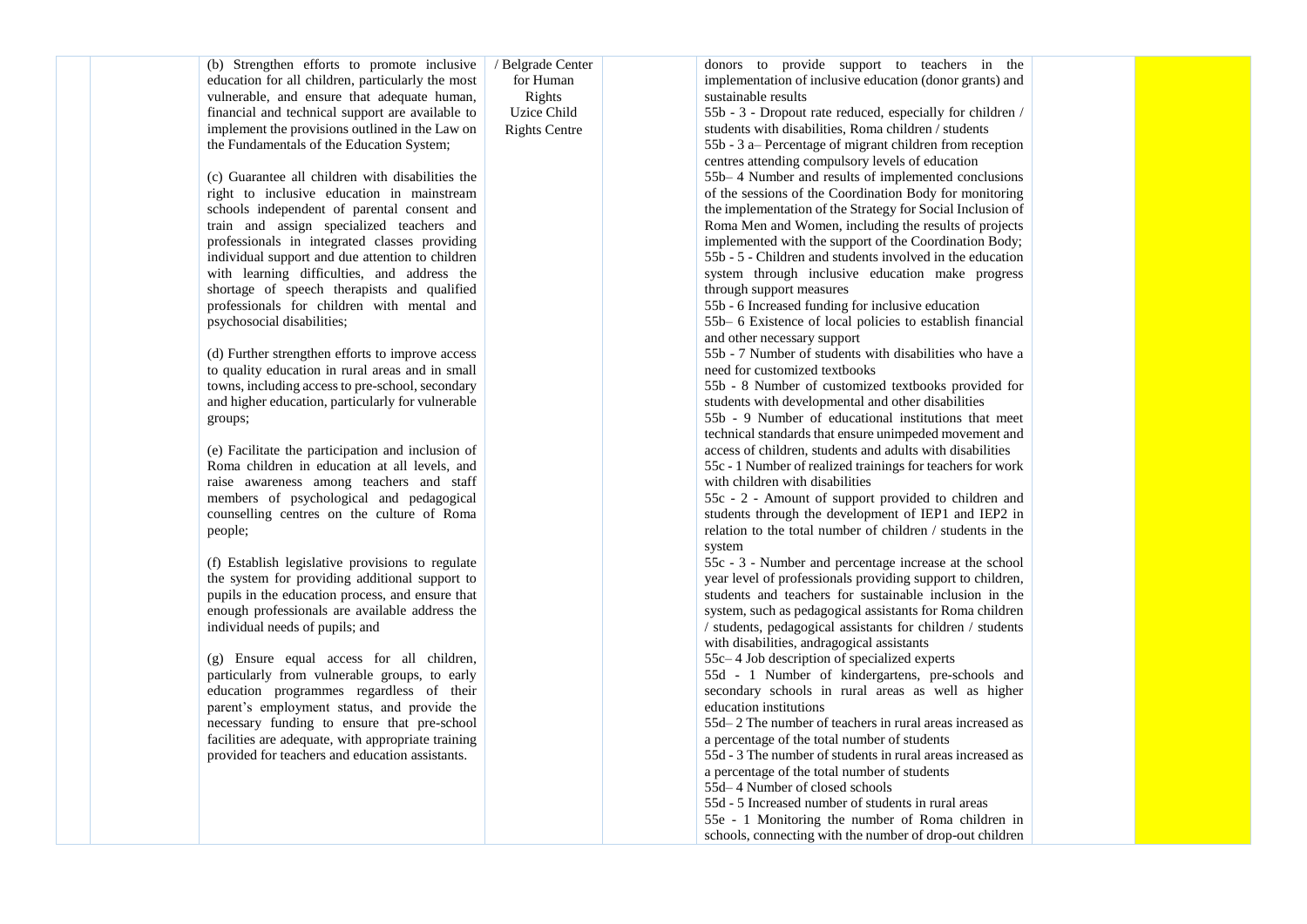55e -1a - Content that carries prejudices and stereotypical portrayal of the Roma people has been removed from the Curriculum

55e– 2 Developed programmes for work with teachers and professional associates on psychological and pedagogical counselling centres on Roma culture

55e - 3 Number of trainings organized for teachers and professional associates on Roma culture and number of trainees

55e– 4 Number of students attending the elective subject / programme Romani language with elements of national culture at the level of the school year and percentage monitoring of increasing interest

55e - 5 The curriculum includes teaching units on the culture and traditions of the Roma people

(55) (E) - 6 Number of workshops conducted with the majority population in which Roma culture is spread

55e - 7 Number of students enrolled in secondary schools on the basis of affirmative action

55e - 8 Number of students who completed the appropriate secondary school after being enrolled on the basis of affirmative action

55e) - 9 Number of young people enrolled in faculties on the basis of affirmative action in one academic year

55e - 10 Number of young people who complete university studies after being enrolled on the basis of affirmative action

55f– 1 Number of municipalities funding additional education support measures

Proposal to change the indicator:

55f - 2 Number and percentage of fulfilled IRC recommendations for additional support

55f - 3 Number of experts available to address individual students' needs

55f - 4 Mechanisms introduced to address students' individual needs

55g - 1 Percentage of Roma settlements to which the Preparatory Preschool Programme is accessible

27 (55) (G) - 2% of children attending preschool (classified by urban-rural, parent education)

27 (55) (G) - 3 Free kindergarten for children receiving NSP

27 (55) (G) - 4 Number of newly established kindergartens and % of increased capacity

 $27 (55) (G)$  - 5 Number of places in preschool institutions and % of increased capacity

27 (55) (G) - 6 Number of applications for pre-school enrolment rejected annually due to lack of space

27 (55) (G) - 7 Developed programme for work with teachers and associates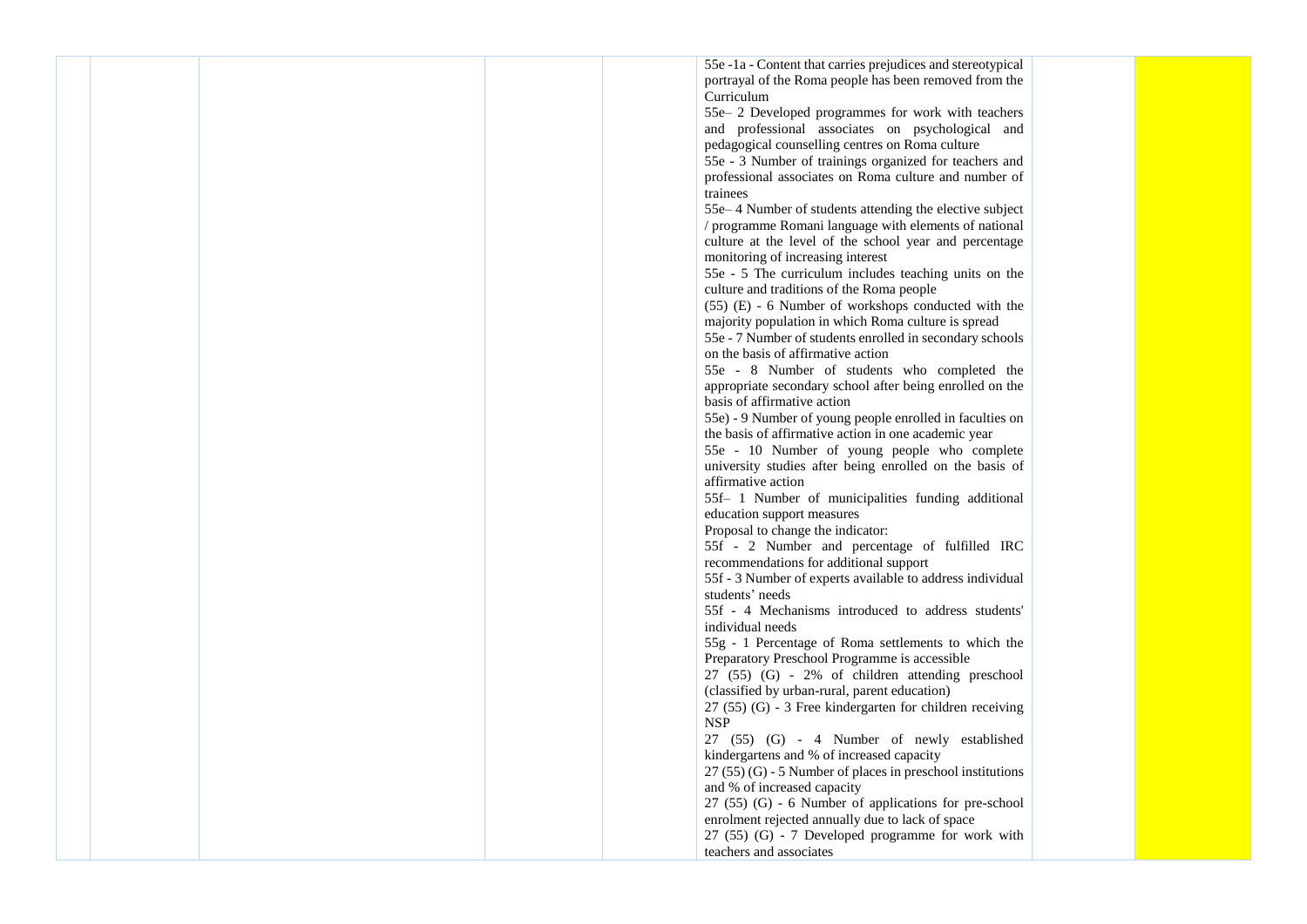| 28 | <b>REFUGEE</b><br><b>AND</b><br><b>ASYLUM-</b><br><b>SEEKING</b><br><b>CHILDREN</b> | 57. In light of General comment No. 6 on the<br>treatment of unaccompanied and separated<br>children outside their country of origin, the<br>Committee recommends that the State party:<br>(a) Establish fair and efficient asylum<br>procedures which are carried out in a child-<br>sensitive manner, in both procedural and<br>substantive aspects, and which systematically<br>identify and refer unaccompanied or separated<br>children for appropriate protection and support,<br>and consider amending relevant national<br>legislation, including the Law on Asylum, in this<br>regard;<br>(b) Ensure full inclusion of asylum-seeking and<br>refugee unaccompanied or separated children<br>into the existing child protection system; provide<br>accommodation in foster families or other<br>accommodation facilities adequate for their age,<br>gender and needs in line with best interest<br>assessments conducted on an individual basis;<br>and, establish specialized services for children<br>with emotional, psychiatric and behavioral<br>problems;<br>(c) Ensure that all asylum-seeking children are<br>systematically provided with information on<br>their rights and obligations, asylum procedures<br>and available services to prevent them from<br>resorting to sleeping without shelter for fear of<br>deportation, and take the necessary steps to<br>protect unaccompanied children from smuggling<br>rings;<br>(d) Ensure full respect of the principle of non-<br>refoulement and facilitate access to the asylum<br>system for children in need of international<br>protection in line with Articles 6, 22 and 37 of<br>the Convention; | Ministry of<br>Interior<br>Commissariat for<br>Refugees and<br>Migration<br>Ministry of<br>Labor,<br>Employment,<br>Veterans and<br>Social Affair<br>Centers for<br>family<br>accommodation<br>and adoption<br>Government<br><b>Belgrade Center</b><br>for Human<br>Rights<br>Ministry of<br>Family Care and<br>Demography<br>Ministry of<br>Education,<br>Science and<br>Technological<br>Development<br>Republic Institute<br>for Social<br>Protection | by 2022 | $27(55)(G)$ - 8 Number of trainings organized for teachers<br>and associates<br>27 (55) (G) - 9 total % of children attending pre-school<br>education (urban-rural, by parental education)<br>child-friendly<br>$57a-$<br>Developed<br>forms<br>and<br>questionnaires<br>57a - 2 Drafting of bylaws regulating adequate,<br>transparent and child-friendly independent procedures for<br>assessing the age of unaccompanied children<br>57a–3 Existence of a trained person for children in each<br>police station and at each border crossing, in the asylum<br>centre and other facility intended for accommodation of<br>asylum seekers, who is additionally trained to work with<br>children and can take care of respecting the rights of<br>unaccompanied children, referral to the relevant services<br>in accordance with the regulations, and to bear<br>responsibility in that regard<br>57a) -4 Employees in asylum centres as well as reception<br>centres are trained to apply the Manual for dealing with<br>unaccompanied minor asylum seekers in the Republic of<br>Serbia<br>57b-1 Number of asylum-seeking children in foster care<br>and other adequate accommodation facilities<br>57b - 2 Specialized services developed for children with<br>emotional, psychiatric and behavioural problems<br>57b - 3 Number of children with emotional, psychiatric<br>and behavioural problems of specialized service users<br>57b - 4 Number of professional workers in social welfare<br>and number of children per social worker who have been<br>appointed guardian in relation to minimum standards<br>57b - 5 Number of trained foster families who can take<br>adequate care of unaccompanied and separated children<br>57b - 6 Existence of separate accommodation centres for<br>unaccompanied children with trained staff to work with<br>children<br>57c - 1 Created and distributed information materials in<br>all asylum centres and other accommodation facilities,<br>police stations and elsewhere, with child-friendly and<br>accessible information, in a language understood by the<br>child, on legal aspects of the child's position in Serbia,<br>including information on the functioning of the asylum<br>system and the rights that the child has in accordance with<br>the positive regulations<br>57c- 2 Established the formalized protocol on cross-<br>border cooperation of Serbian authorities with<br>neighbouring countries on the issues of importance for the<br>protection of unaccompanied children from human | SDGs 3 and 16 | In<br>implementation |
|----|-------------------------------------------------------------------------------------|---------------------------------------------------------------------------------------------------------------------------------------------------------------------------------------------------------------------------------------------------------------------------------------------------------------------------------------------------------------------------------------------------------------------------------------------------------------------------------------------------------------------------------------------------------------------------------------------------------------------------------------------------------------------------------------------------------------------------------------------------------------------------------------------------------------------------------------------------------------------------------------------------------------------------------------------------------------------------------------------------------------------------------------------------------------------------------------------------------------------------------------------------------------------------------------------------------------------------------------------------------------------------------------------------------------------------------------------------------------------------------------------------------------------------------------------------------------------------------------------------------------------------------------------------------------------------------------------------------------------------------------------------------------------------|----------------------------------------------------------------------------------------------------------------------------------------------------------------------------------------------------------------------------------------------------------------------------------------------------------------------------------------------------------------------------------------------------------------------------------------------------------|---------|-----------------------------------------------------------------------------------------------------------------------------------------------------------------------------------------------------------------------------------------------------------------------------------------------------------------------------------------------------------------------------------------------------------------------------------------------------------------------------------------------------------------------------------------------------------------------------------------------------------------------------------------------------------------------------------------------------------------------------------------------------------------------------------------------------------------------------------------------------------------------------------------------------------------------------------------------------------------------------------------------------------------------------------------------------------------------------------------------------------------------------------------------------------------------------------------------------------------------------------------------------------------------------------------------------------------------------------------------------------------------------------------------------------------------------------------------------------------------------------------------------------------------------------------------------------------------------------------------------------------------------------------------------------------------------------------------------------------------------------------------------------------------------------------------------------------------------------------------------------------------------------------------------------------------------------------------------------------------------------------------------------------------------------------------------------------------------------------------------------------------------------------------------------------------------------------------------------------------------------------------------------------------------------------------------------------------------------------------------------------------------------------------------------------------------------------------------------------------------------------------------------------------------------------------------------------|---------------|----------------------|
|    |                                                                                     | (e) Guarantee the right to acquire Serbian<br>citizenship for all children currently residing in                                                                                                                                                                                                                                                                                                                                                                                                                                                                                                                                                                                                                                                                                                                                                                                                                                                                                                                                                                                                                                                                                                                                                                                                                                                                                                                                                                                                                                                                                                                                                                          |                                                                                                                                                                                                                                                                                                                                                                                                                                                          |         | trafficking and smuggling, as well as in cases of family<br>separation                                                                                                                                                                                                                                                                                                                                                                                                                                                                                                                                                                                                                                                                                                                                                                                                                                                                                                                                                                                                                                                                                                                                                                                                                                                                                                                                                                                                                                                                                                                                                                                                                                                                                                                                                                                                                                                                                                                                                                                                                                                                                                                                                                                                                                                                                                                                                                                                                                                                                          |               |                      |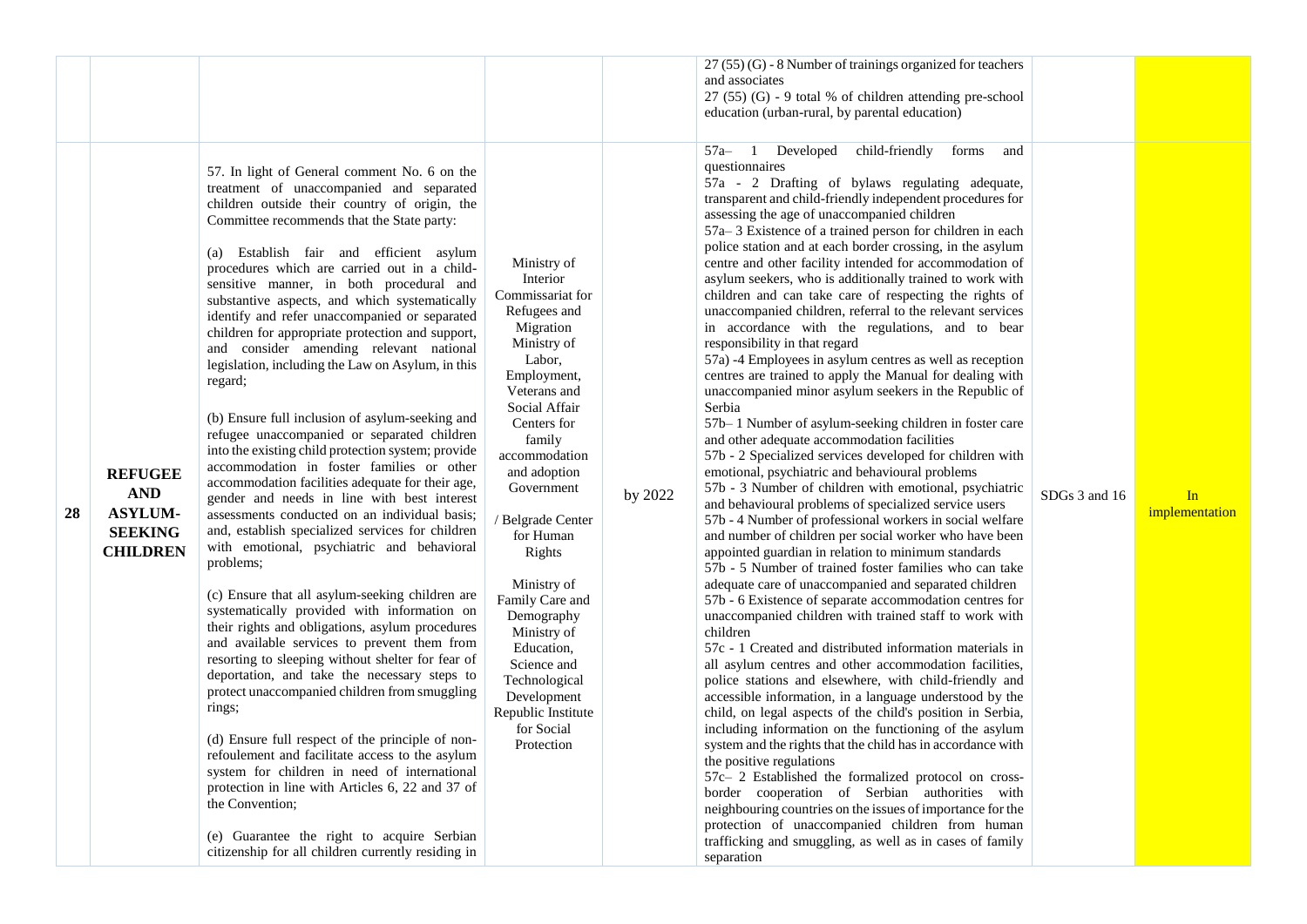|    |                                                                                | the State party, who would otherwise be stateless<br>regardless of their own, or their parent's legal<br>status.                                                                                                                                                                                                                                                                                                                                                                                                                                                                        |                                                                                                                                                                                                                                                                                                                                                                                   |         | 57d - 1 Number of minor foreign citizens for whom<br>decisions on return have been made and number of minor<br>foreign citizens for whom decisions on cancellation of<br>residence and ban on entry into the Republic of Serbia<br>have been made<br>57d-2 Number of children who entered the readmission<br>procedure<br>57d - 3 Number of children who returned voluntarily to<br>their country of origin<br>57e - Amendments to the Law on Citizenship regulating<br>this issue - MoI proposal: delete the indicator.                                                                                                                                                                                                                                                                                                                                                                      |               |                      |
|----|--------------------------------------------------------------------------------|-----------------------------------------------------------------------------------------------------------------------------------------------------------------------------------------------------------------------------------------------------------------------------------------------------------------------------------------------------------------------------------------------------------------------------------------------------------------------------------------------------------------------------------------------------------------------------------------|-----------------------------------------------------------------------------------------------------------------------------------------------------------------------------------------------------------------------------------------------------------------------------------------------------------------------------------------------------------------------------------|---------|-----------------------------------------------------------------------------------------------------------------------------------------------------------------------------------------------------------------------------------------------------------------------------------------------------------------------------------------------------------------------------------------------------------------------------------------------------------------------------------------------------------------------------------------------------------------------------------------------------------------------------------------------------------------------------------------------------------------------------------------------------------------------------------------------------------------------------------------------------------------------------------------------|---------------|----------------------|
| 29 | <b>CHILDREN</b><br><b>BELONGIN</b><br>G TO<br><b>MINORITY</b><br><b>GROUPS</b> | 59. The Committee urges the State party to:<br>(a) Conduct campaigns at all levels and in all<br>provinces aimed at addressing the negative<br>attitudes towards the Roma in society at large<br>and take effective measures to prevent violence<br>and hate speech against Roma;<br>(b) Assess the particular situation of Roma<br>children and take measures to facilitate their<br>access to social protection measures and social<br>integration programmes, including by improving<br>cultural sensitivity of services provided and<br>readjusting the scope of social programmes. | Ministry of<br>Labor,<br>Employment,<br>Veterans and<br>Social Affairs<br>Council for the<br>Rights of the<br>Child<br>Government<br>Republic<br>And Provincial<br>Institute for<br>Social Protection<br>/ Belgrade Center<br>for Human<br>Rights<br>Ministry of<br>Family Care and<br>Demography<br>Ministry of<br>Human and<br><b>Minority Rights</b><br>and Social<br>Dialogue | by 2022 | 59a - 1 Number of realised campaigns aimed at resolving<br>negative attitudes towards Roma in society as a whole<br>59a - 2 Number of sanctions imposed for hate speech and<br>violence against Roma<br>59a - 3 Number of criminal charges<br>59a - 4 Number of processed applications<br>59b– 1 Within the National Plan of Action for Children<br>or another document for the improvement of social<br>protection policies, measures and procedures are<br>prescribed to facilitate access to social welfare services<br>and programmes for Roma children<br>59b-2 Trainings for professionals in social welfare and<br>employees in educational institutions for culturally<br>sensitive communication and behaviour<br>59b - 3 Number of trained experts<br>59b - 4 Number of trainings<br>59b - 5 Number of social welfare services (e.g., drop-in<br>centre) integrated into the system | <b>SDG</b> 16 | In<br>implementation |
| 30 | <b>CHILDREN</b><br><b>IN STREET</b><br><b>SITUATION</b><br>S                   | 61. The Committee recommends that the State<br>party to:<br>(a) Assess the number of children living and/or<br>working on the streets, and update studies on the<br>root causes of their situations;<br>(b) Implement, monitor and evaluate the Special<br>Report on Child Begging in the Republic of<br>Serbia with the active involvement of children in<br>street situations;                                                                                                                                                                                                        | Ministry of<br>Labor,<br>Employment,<br>Veterans and<br>Social Affairs<br>Ministry of<br>Family Care and<br>Demography<br>Republic Institute<br>for Social<br>Protection<br>Government                                                                                                                                                                                            | by 2022 | 61a-1 Harmonized definition of children living and<br>working on the streets that will be accepted in all relevant<br>institutions<br>61a - 2 Based on an agreed definition, data on children<br>living and working on the streets, disaggregated by<br>gender, age, place of residence, are systematically<br>collected.<br>61a - 3 An analysis of children in the street situation in<br>Serbia was conducted<br>61b - 1 National Strategy for the Protection of Children<br>Involved in Living and Working on the Streets adopted<br>61b-2 The Protocol for the Protection of Children<br>Involved in Living and Working on the Streets was                                                                                                                                                                                                                                                | SDGs 1 and 16 | In<br>implementation |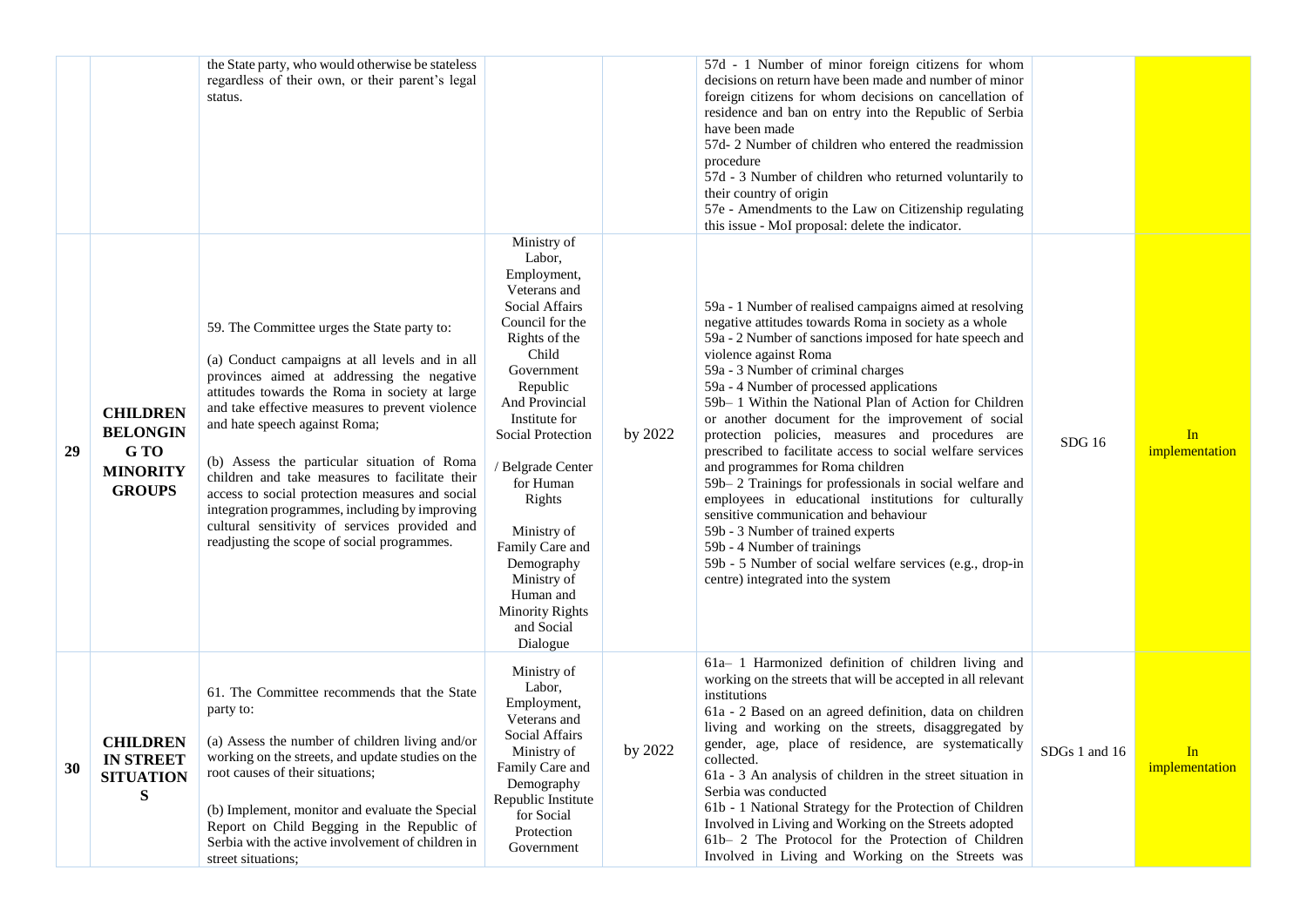|    |                                                     | Ensure that support, particularly<br>(c)<br>reintegration with family or placement in<br>alternative care, are provided with full respect<br>for the child's best interests and giving due<br>weight to their views in accordance with their<br>age and maturity. | Ministry of<br>Interior<br>Communal<br>Militia<br>Local self-<br>government units<br>$-$ Cities<br>/ASTRA - Anti-<br>trafficking<br>Action<br>Center for Youth<br>Integration<br>Network of<br>Organizations for<br>Children of<br>Serbia |         | adopted, which determines the competencies and<br>measures, procedures and activities of state bodies and<br>public services, the manner of comprehensive exchange<br>of information, responsibilities, control mechanism,<br>monitoring and evaluation of taken measures, defines<br>teams of experts for their implementation and a body that<br>will coordinate their actions and joint actions<br>61b– 3 Law on Public Order and Peace amended to<br>exclude child's misdemeanour liability for begging<br>61b - 4 Amended regulations governing records, in order<br>to determine ways of recognizing child begging and child<br>labour, define indicators for monitoring the occurrence<br>and ensure comprehensive monitoring of cases of child<br>begging<br>61b- 5 Amended regulations governing<br>the<br>competencies, powers and activities of the communal<br>police in order to prescribe mandatory training of<br>communal police officers for work with children, and<br>especially work with children involved in life and work<br>on the street<br>61c - 1 Number and type of long-term programmes for<br>support and reintegration of children involved in life and<br>work on the streets, divided according to whether they are<br>implemented by state social institutions or CSOs, and<br>budget funds allocated for the implementation of these<br>programmes (per programme)<br>61c- 2 Number of children included in support and<br>reintegration programmes (sorted by age, sex, place of<br>origin, ethnic and social origin)<br>61c - 3 Number of children involved in living and<br>working on the street who are accommodation service<br>users, by type of service<br>61c- 4 Number of children involved in living and<br>working on the streets who are separated from their<br>families<br>61c - 5 Share of children exposed to begging in the total<br>number of children placed in foster care<br>61c - 6 Share of children exposed to begging in the total<br>number of children placed in institutional care<br>61c - 7 Proportion of children exposed to begging in the<br>total number of children reintegrated into families<br>61c-8 Created evaluation of children's views about the<br>level of inclusion during the decision-making process on<br>placement in alternative care/reintegration into families |        |                      |
|----|-----------------------------------------------------|-------------------------------------------------------------------------------------------------------------------------------------------------------------------------------------------------------------------------------------------------------------------|-------------------------------------------------------------------------------------------------------------------------------------------------------------------------------------------------------------------------------------------|---------|----------------------------------------------------------------------------------------------------------------------------------------------------------------------------------------------------------------------------------------------------------------------------------------------------------------------------------------------------------------------------------------------------------------------------------------------------------------------------------------------------------------------------------------------------------------------------------------------------------------------------------------------------------------------------------------------------------------------------------------------------------------------------------------------------------------------------------------------------------------------------------------------------------------------------------------------------------------------------------------------------------------------------------------------------------------------------------------------------------------------------------------------------------------------------------------------------------------------------------------------------------------------------------------------------------------------------------------------------------------------------------------------------------------------------------------------------------------------------------------------------------------------------------------------------------------------------------------------------------------------------------------------------------------------------------------------------------------------------------------------------------------------------------------------------------------------------------------------------------------------------------------------------------------------------------------------------------------------------------------------------------------------------------------------------------------------------------------------------------------------------------------------------------------------------------------------------------------------------------------------------------------------------------------------------------------------------------------------------------|--------|----------------------|
| 31 | <b>SEXUAL</b><br><b>EXPLOITAT</b><br><b>ION AND</b> | 63. The Committee recommends that the State<br>party:                                                                                                                                                                                                             | Ministry of<br>Labor,<br>Employment,<br>Veterans and<br>Social Affairs                                                                                                                                                                    | by 2022 | 63a - 1 Number of cases of trafficking in children in<br>which authorities, public services and CSOs dealing with<br>the protection of child victims of trafficking cooperated<br>in a coordinated manner, on an annual level, classified by<br>gender, age, nationality, place of origin, type of                                                                                                                                                                                                                                                                                                                                                                                                                                                                                                                                                                                                                                                                                                                                                                                                                                                                                                                                                                                                                                                                                                                                                                                                                                                                                                                                                                                                                                                                                                                                                                                                                                                                                                                                                                                                                                                                                                                                                                                                                                                       | SDG 16 | In<br>implementation |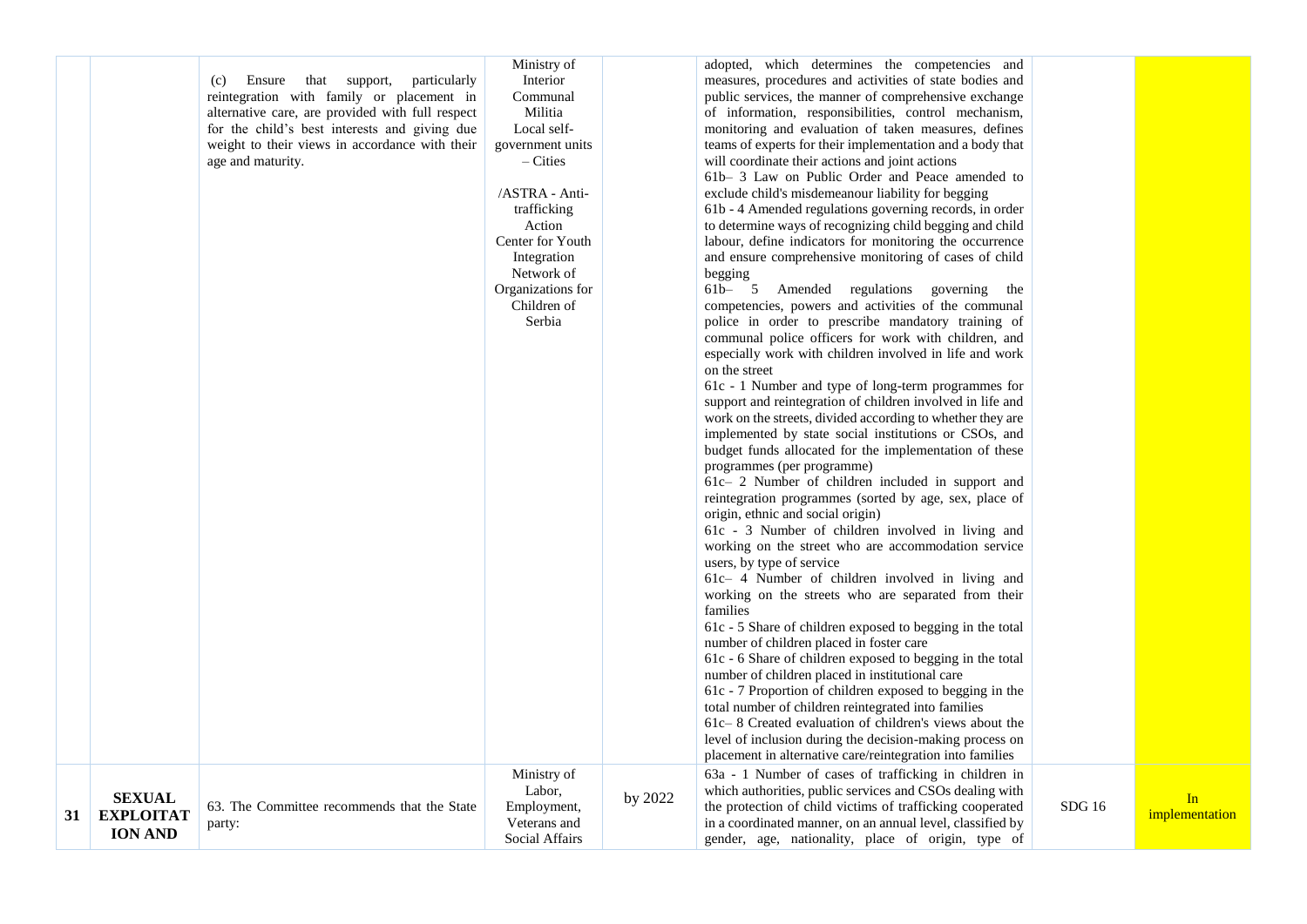|    | <b>TRAFFICKI</b> | (a) Establish adequate and coordinated                                                                 | Ministry of                   |         | exploitation, type of authority/organizations involved in                                         |                   |                |
|----|------------------|--------------------------------------------------------------------------------------------------------|-------------------------------|---------|---------------------------------------------------------------------------------------------------|-------------------|----------------|
|    | NG               | mechanisms for identification and protection of                                                        | Family Care and               |         | coordinated work                                                                                  |                   |                |
|    |                  | child victims of trafficking, including systematic                                                     | Demography                    |         | 63a - 2 Number of procedures for identification of                                                |                   |                |
|    |                  | and timely information sharing among relevant                                                          | Ministry of                   |         | children victims of trafficking, on an annual basis,                                              |                   |                |
|    |                  | officials, and strengthen the capacity of police                                                       | Interior-                     |         | including data on the number of rejected applications,                                            |                   |                |
|    |                  | officers, border guards, labour inspectors and                                                         | National Anti-                |         | classified by applicant, age, sex, type of exploitation,                                          |                   |                |
|    |                  | social workers to identify child victims of                                                            | trafficking                   |         | nationality, place of origin, per year                                                            |                   |                |
|    |                  | trafficking;                                                                                           | coordination                  |         | 63a - 3 Number of implemented training programmes for                                             |                   |                |
|    |                  |                                                                                                        | office                        |         | professionals involved in the identification of child                                             |                   |                |
|    |                  | (b) Ensure that child victims of trafficking are                                                       | Centre for                    |         | victims of trafficking, on an annual basis, including the                                         |                   |                |
|    |                  | provided with specialized care, support and                                                            | Human                         |         | number of trained officials, classified by institution, type                                      |                   |                |
|    |                  | appropriate accommodation.                                                                             | Trafficking                   |         | and level of training                                                                             |                   |                |
|    |                  |                                                                                                        | Victims'                      |         | 63a - 4 Standard Operating Procedures for the Treatment                                           |                   |                |
|    |                  |                                                                                                        | Protection                    |         | of Victims of Trafficking have been developed, with                                               |                   |                |
|    |                  |                                                                                                        |                               |         | special reference to child victims<br>63b - 1 Number and type of specialized programmes and       |                   |                |
|    |                  |                                                                                                        | / ASTRA - Anti-               |         |                                                                                                   |                   |                |
|    |                  |                                                                                                        | trafficking<br>Action         |         | services for child victims of trafficking<br>63b - 2 Number and type of standardized and licensed |                   |                |
|    |                  |                                                                                                        | Republic Institute            |         | specialized services for child victims of trafficking                                             |                   |                |
|    |                  |                                                                                                        | for Social                    |         | 63b - 3 Number of child victims of trafficking who                                                |                   |                |
|    |                  |                                                                                                        | Protection                    |         | received specialized assistance, support and                                                      |                   |                |
|    |                  |                                                                                                        |                               |         | accommodation, in accordance with their age, i.e.,                                                |                   |                |
|    |                  |                                                                                                        |                               |         | services specially developed to help and support child                                            |                   |                |
|    |                  |                                                                                                        |                               |         | victims of trafficking (psychological, legal, medical,                                            |                   |                |
|    |                  |                                                                                                        |                               |         | material, security, accommodation, reintegration into the                                         |                   |                |
|    |                  |                                                                                                        |                               |         | education system, social inclusion), on an annual basis,                                          |                   |                |
|    |                  |                                                                                                        |                               |         | including data on the type of the service provider                                                |                   |                |
|    |                  |                                                                                                        |                               |         | 63b - 4 Average duration of support and reintegration of                                          |                   |                |
|    |                  |                                                                                                        |                               |         | child victims within specialized programmes and services                                          |                   |                |
|    |                  | 65. In light of its general comment No. 10 (2007)                                                      |                               |         | 65a - 1 Developed a continuous specialized training                                               |                   |                |
|    |                  | on children's rights in juvenile justice, the                                                          | Ministry of                   |         | programme in accordance with relevant international                                               |                   |                |
|    |                  | Committee urges the State party to bring its                                                           | Justice                       |         | standards and a training plan for all judges and                                                  |                   |                |
|    |                  | juvenile justice system fully into line with the                                                       | Council for                   |         | prosecutors who judge in this matter and is updated                                               |                   |                |
|    |                  | Convention and other relevant standards. In                                                            | Monitoring and                |         | annually                                                                                          |                   |                |
|    |                  | particular, the Committee urges the State party                                                        | Improving the                 |         | 65a – 2 Number of trainings and number of trainees -                                              |                   |                |
|    |                  | to:                                                                                                    | Work of the                   |         | judges and prosecutors acting in these cases                                                      |                   |                |
|    |                  | (a) Expeditiously establish specialized juvenile                                                       | Criminal                      |         | 65b- Law on Free Legal Aid, which takes into account                                              |                   |                |
|    | <b>ADMINISTR</b> | court facilities and procedures with adequate                                                          | Procedure Bodies              |         | access to justice for vulnerable groups, passed in the                                            |                   |                |
|    |                  | human, technical and financial resources, and                                                          | and Execution of              | by 2022 | National Assembly                                                                                 |                   | In             |
| 32 | <b>ATION OF</b>  | ensure that specialized judges continue to                                                             | Criminal<br>Sanctions against |         | 65c- - 1 Adopted bylaw to the Law on Amendments to                                                | SDG <sub>16</sub> | implementation |
|    | <b>JUVENILE</b>  | receive appropriate training;                                                                          | Juveniles                     |         | the Law on Juvenile Criminal Offenders and Criminal                                               |                   |                |
|    | <b>JUSTICE</b>   |                                                                                                        | Judicial                      |         | Protection of Juveniles, which provides for the                                                   |                   |                |
|    |                  |                                                                                                        | Academy                       |         | implementation of alternative measures to detention                                               |                   |                |
|    |                  | (b) Ensure the provision of qualified and free<br>legal aid to children in conflict with the law at an | Government                    |         | 65c - 2 Human, technical and financial resources                                                  |                   |                |
|    |                  | early stage of the procedure and throughout the                                                        | / Child Rights                |         | provided for the implementation of alternative detention                                          |                   |                |
|    |                  | legal proceedings;                                                                                     | Centre                        |         | measures available throughout the country                                                         |                   |                |
|    |                  |                                                                                                        | Republic Institute            |         | 65c - 2 The Council for Monitoring and Improving the                                              |                   |                |
|    |                  | (c) Ensure that alternative measures to detention,                                                     | for Social                    |         | Work of Criminal Procedure Bodies and Execution of                                                |                   |                |
|    |                  | such as diversion, probation, mediation,                                                               | Protection                    |         | Criminal Sanctions against Juveniles monitors the                                                 |                   |                |
|    |                  |                                                                                                        |                               |         |                                                                                                   |                   |                |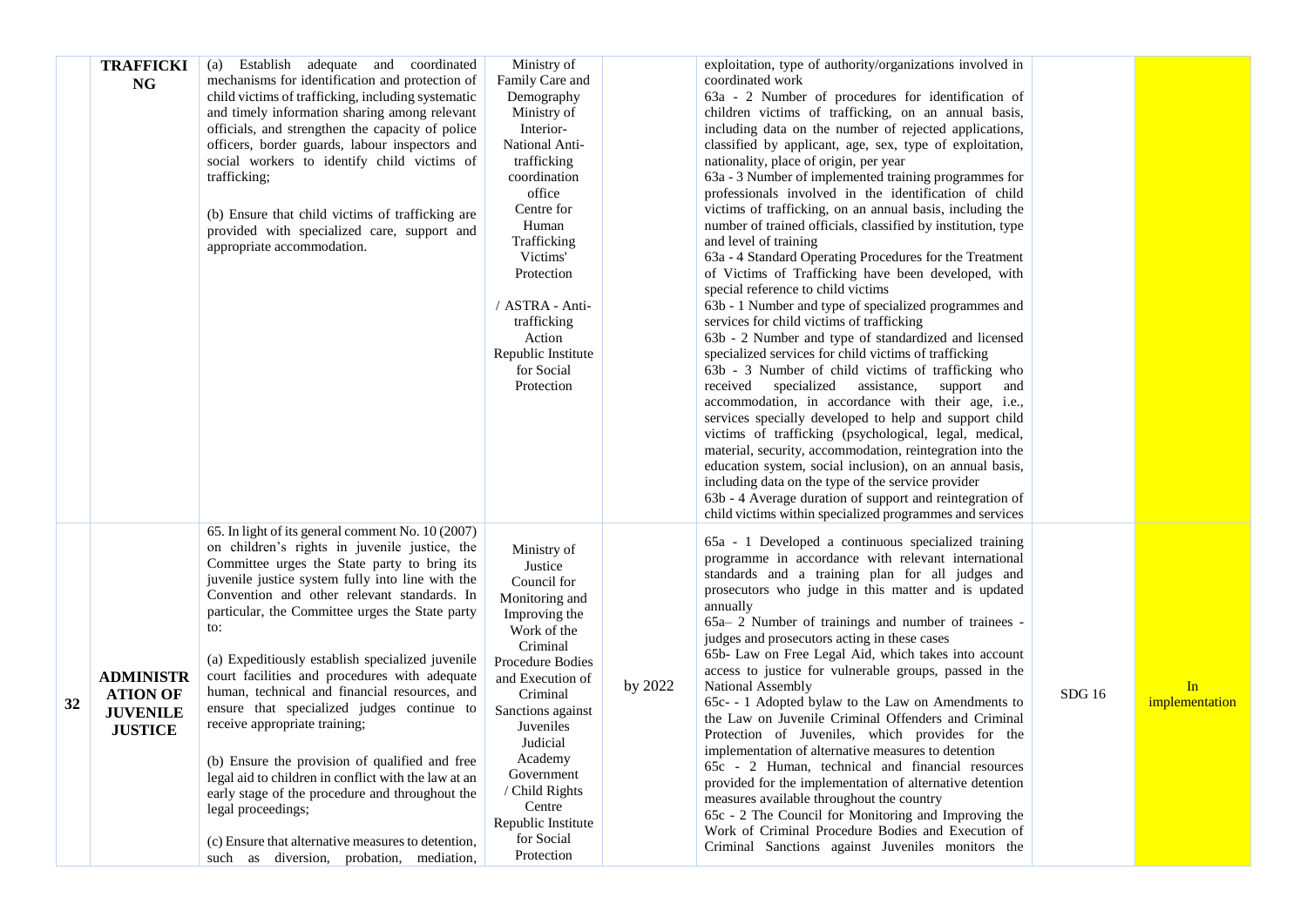|    |                                                                                      | implemented wherever possible, and ensure that<br>detention is used as a last resort and for the<br>shortest possible period of time and that it is<br>reviewed on a regular basis with a view to<br>withdrawing it;<br>(d) In cases where detention is unavoidable,<br>ensure that detention conditions are compliant<br>with international standards, including with<br>regard to access to education and health services.                                                                                                                                                                                                                                                                                                                                             | Ministry of<br>Justice<br>The Government                                                                                                                                                                                                                                                                                                                                                                                                               |         | throughout the country on an annual basis<br>65d - 1 Adopted bylaw to the Law on Amendments to the<br>Law on Juvenile Criminal Offenders and Criminal<br>Protection of Juveniles, which regulates the conditions of<br>detention of juveniles in accordance with international<br>standards<br>65d-2 The Council for Monitoring and Improving the<br>Work of Criminal Procedure Bodies and Execution of<br>Criminal Sanctions against Juveniles monitors the<br>application of detention against juveniles throughout the<br>country on an annual basis                                                                                                                                                                                                                                                                                                                                                                                                                                                                                                                                                                                                                                                                                                                                                                                                                                                  |       |                      |  |
|----|--------------------------------------------------------------------------------------|--------------------------------------------------------------------------------------------------------------------------------------------------------------------------------------------------------------------------------------------------------------------------------------------------------------------------------------------------------------------------------------------------------------------------------------------------------------------------------------------------------------------------------------------------------------------------------------------------------------------------------------------------------------------------------------------------------------------------------------------------------------------------|--------------------------------------------------------------------------------------------------------------------------------------------------------------------------------------------------------------------------------------------------------------------------------------------------------------------------------------------------------------------------------------------------------------------------------------------------------|---------|----------------------------------------------------------------------------------------------------------------------------------------------------------------------------------------------------------------------------------------------------------------------------------------------------------------------------------------------------------------------------------------------------------------------------------------------------------------------------------------------------------------------------------------------------------------------------------------------------------------------------------------------------------------------------------------------------------------------------------------------------------------------------------------------------------------------------------------------------------------------------------------------------------------------------------------------------------------------------------------------------------------------------------------------------------------------------------------------------------------------------------------------------------------------------------------------------------------------------------------------------------------------------------------------------------------------------------------------------------------------------------------------------------|-------|----------------------|--|
| 33 | <b>CHILD</b><br><b>VICTIMS</b><br><b>AND</b><br><b>WITNESSES</b><br><b>OF CRIMES</b> | 67. The Committee recommends that the State<br>party:<br>(a) Take measures to harmonise the Criminal<br>Procedure Code and the Code on Juvenile Crime<br>Offenders and Criminal Protection of Juveniles<br>and to exclude the possibility of questioning<br>particularly vulnerable witnesses;<br>(b) Expedite the establishment of child sensitive<br>procedures and ensure interviews are conducted<br>in an appropriate manner, in the absence of the<br>accused, and by adequately trained judicial staff<br>to prevent re-victimisation and traumatisation of<br>children.<br>Follow up to the Committee's previous<br>concluding observations and recommendations<br>on the Optional Protocol on the sale of children,<br>child prostitution and child pornography | Ministry of<br>Labor,<br>Employment,<br>Veterans and<br>Social Affairs<br>Supreme Court of<br>Cassation<br>Republic Public<br>Prosecutor's<br>Office<br>Council for<br>Monitoring and<br>Improving the<br>Work of the<br>Criminal<br>Procedure Bodies<br>and Execution of<br>Criminal<br>Sanctions against<br>Juveniles<br>Judicial<br>Academy<br>Republic Institute<br>for Social<br>Protection<br>Ministry of<br>Defense<br>/ Child Rights<br>Centre | by 2022 | 67a- Law on Amendments to the Law on Juvenile<br>Criminal Offenders and Criminal Protection of Juveniles,<br>which contains provisions on the protection of children of<br>victims and witnesses in accordance with international<br>standards, adopted by the National Assembly<br>67b - 1 Availability of support services for child victims<br>and witnesses in criminal proceedings and their families<br>at the level of the country<br>67b-2 Support services for child victims and witnesses<br>in criminal proceedings are financed from the<br>Government budget<br>67 - 3 Existence of guidelines for judicial bodies for the<br>treatment of children in criminal proceedings in<br>accordance with international standards<br>67b - 4 The Council for Monitoring and Improving the<br>Work of Criminal Procedure Bodies and Execution of<br>Criminal Sanctions against Juveniles monitors the<br>implementation of measures for the protection of children<br>of victims and witnesses in criminal proceedings<br>throughout the country on an annual basis<br>67b–5 Existence of continuous training for professionals<br>working with child victims and witnesses in criminal<br>proceedings (judges, prosecutors, police, lawyers, experts<br>from social work centres, service providers) and training<br>plan, updated annually<br>67b-6 Number of trainings, number of trained experts | SDG16 | In<br>implementation |  |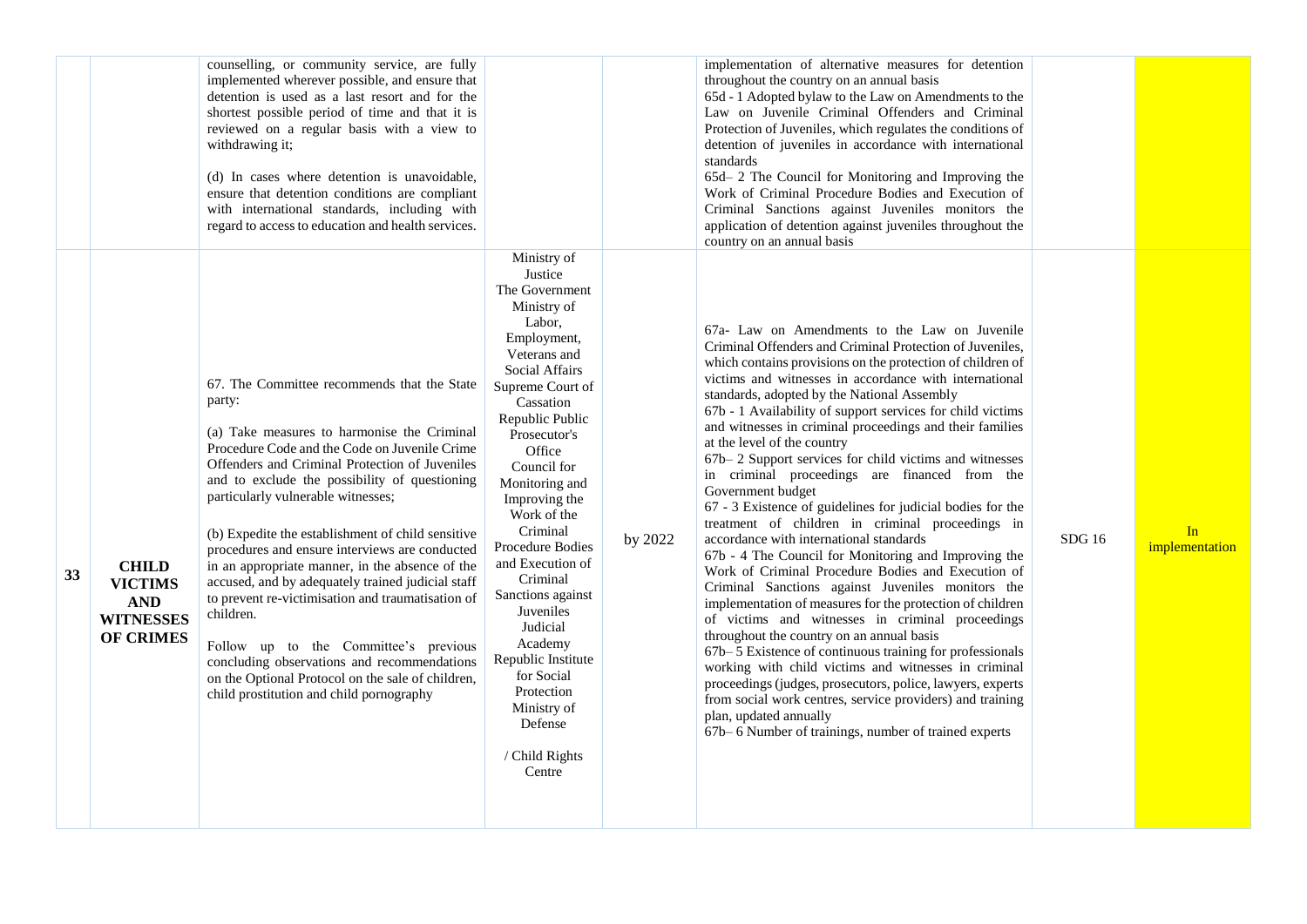| 69. Reiterating its previous recommendations<br>(CRC/C/OPSC/SRB/CO/1) the Committee<br>urges the State party to expeditiously take all<br>measures necessary to implement the<br>aforementioned recommendations, and in<br>particular to:<br>(a) Establish in domestic legislation an explicit<br>definition of the crime of the sale of children and<br>ensure that it is incorporated into relevant<br>legislation in accordance with articles 2 and 3 of<br>the Optional Protocol;<br>(b) Take all necessary measures to address the<br>sale of children, child prostitution and sex<br>trafficking in Roma communities;<br>(c) Establish and exercise extra-territorial<br>jurisdiction over all crimes committed under the<br>Optional Protocol without applying the criteria<br>of double criminality;<br>(d) Strengthen its social security protection<br>system to cover all child victims of offences<br>committed under the Optional Protocol,<br>including Roma children, refugee and asylum<br>seeking children, internally displaced children,<br>migrant children and children affected by<br>migration;<br>(e) Take all measures necessary to establish a<br>mechanism for rehabilitation, recovery and<br>reintegration of child victims of crimes<br>committed under the Optional Protocol.<br>The State party is requested to provide<br>information in its next report to the Committee<br>on the issues outlined in the aforementioned<br>paragraph.<br>Follow up to the Committee's previous<br>concluding observations and recommendations<br>on the Optional Protocol on children in armed<br>conflict. | Ministry of<br>Justice<br>Ministry of<br>Labor,<br>Employment,<br>Veterans and<br>Social Affairs<br>Government<br>/ASTRA - Anti-<br>trafficking<br>Action | by 2022 | 69a-Sale of children criminalized in criminal law in a<br>manner consistent with Articles 2 and 3 of the Optional<br>Protocol, See $(63)$ (A) and $(63)$ (B)<br>69b- Number and type of prevention programmes<br>implemented in the Roma community, especially<br>programmes implemented by Roma organizations,<br>including data on the number of trainees, type of<br>implementation,<br>place<br>programme,<br>of<br>organization/service that implemented activities, amount<br>of funds invested in programmes<br>69c-Amendment to the law, which establishes universal<br>jurisdiction<br>69d - 1 Number of social welfare services used by<br>children victims of crimes committed under the Optional<br>Protocol, including Roma children, refugees and asylum-<br>seeking children, internally displaced children, migrant<br>children and children affected by migration, without<br>discrimination, including specialized services, classified<br>by municipality, gender, age, type of crime, type of<br>exploitation<br>69d - 2 Number of complaints for non-provision of social<br>welfare services to Roma children, refugee and asylum-<br>seeking children, internally displaced children, migrant<br>children and children affected by migration<br>69d - 3 Number and type of specialized services for child<br>victims of trafficking available to the municipality | <b>SDG16</b> | In<br>implementation |
|--------------------------------------------------------------------------------------------------------------------------------------------------------------------------------------------------------------------------------------------------------------------------------------------------------------------------------------------------------------------------------------------------------------------------------------------------------------------------------------------------------------------------------------------------------------------------------------------------------------------------------------------------------------------------------------------------------------------------------------------------------------------------------------------------------------------------------------------------------------------------------------------------------------------------------------------------------------------------------------------------------------------------------------------------------------------------------------------------------------------------------------------------------------------------------------------------------------------------------------------------------------------------------------------------------------------------------------------------------------------------------------------------------------------------------------------------------------------------------------------------------------------------------------------------------------------------------------------------------------------------------|-----------------------------------------------------------------------------------------------------------------------------------------------------------|---------|-----------------------------------------------------------------------------------------------------------------------------------------------------------------------------------------------------------------------------------------------------------------------------------------------------------------------------------------------------------------------------------------------------------------------------------------------------------------------------------------------------------------------------------------------------------------------------------------------------------------------------------------------------------------------------------------------------------------------------------------------------------------------------------------------------------------------------------------------------------------------------------------------------------------------------------------------------------------------------------------------------------------------------------------------------------------------------------------------------------------------------------------------------------------------------------------------------------------------------------------------------------------------------------------------------------------------------------------------------------------------------------------|--------------|----------------------|
|--------------------------------------------------------------------------------------------------------------------------------------------------------------------------------------------------------------------------------------------------------------------------------------------------------------------------------------------------------------------------------------------------------------------------------------------------------------------------------------------------------------------------------------------------------------------------------------------------------------------------------------------------------------------------------------------------------------------------------------------------------------------------------------------------------------------------------------------------------------------------------------------------------------------------------------------------------------------------------------------------------------------------------------------------------------------------------------------------------------------------------------------------------------------------------------------------------------------------------------------------------------------------------------------------------------------------------------------------------------------------------------------------------------------------------------------------------------------------------------------------------------------------------------------------------------------------------------------------------------------------------|-----------------------------------------------------------------------------------------------------------------------------------------------------------|---------|-----------------------------------------------------------------------------------------------------------------------------------------------------------------------------------------------------------------------------------------------------------------------------------------------------------------------------------------------------------------------------------------------------------------------------------------------------------------------------------------------------------------------------------------------------------------------------------------------------------------------------------------------------------------------------------------------------------------------------------------------------------------------------------------------------------------------------------------------------------------------------------------------------------------------------------------------------------------------------------------------------------------------------------------------------------------------------------------------------------------------------------------------------------------------------------------------------------------------------------------------------------------------------------------------------------------------------------------------------------------------------------------|--------------|----------------------|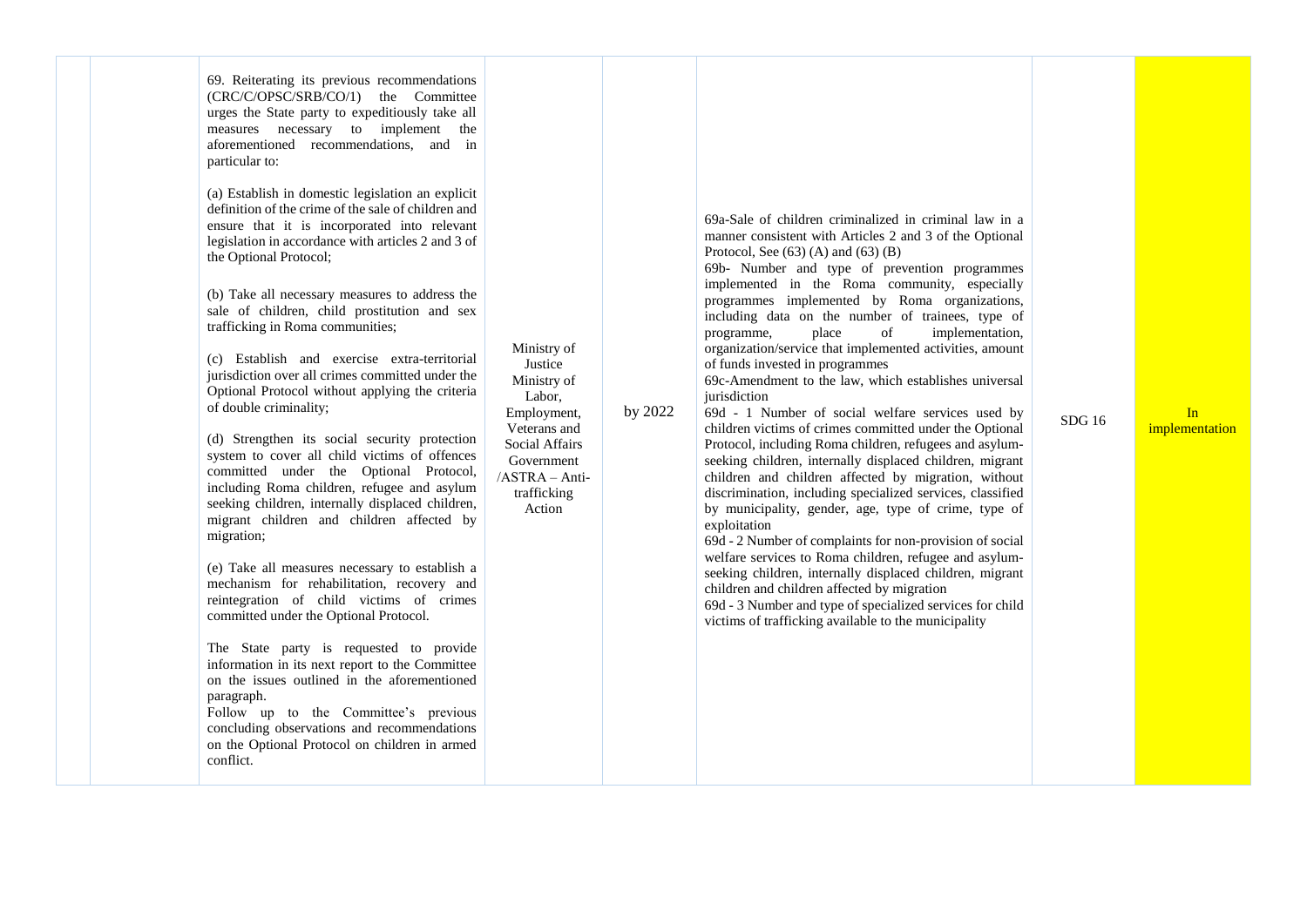| 34       | <b>MONITORI</b>                                                                            | 71. The Committee reiterates its previous<br>recommendations (CRC/C/OPAC/SRB/1) and,<br>in particular, urges the State party to:<br>(a) Amend its declaration made upon ratification<br>of the Optional Protocol, which notes that a<br>person of military age may exceptionally be<br>recruited in the calendar year in which he turns<br>seventeen, at his own request, or during a state<br>of war, and bring it into line with the Law on<br>Conscription, Compulsory Labour and<br>Requisition;<br>(b) Establish in domestic legislation a provision<br>to explicitly criminalise the recruitment of<br>children by non-state armed groups;<br>(c) Establish and exercise extra-territorial<br>jurisdiction over crimes committed under the<br>Optional Protocol without applying the criteria<br>of double criminality; | Ministry of<br>Defense<br>Ministry of<br>Foreign Affairs<br>/ ASTRA - Anti-<br>trafficking<br>Action<br><b>Belgrade Center</b><br>for Human<br>Rights | by 2022 | 71a- Amended statement ratified by the Optional Protocol<br>stating that a person capable of military service may<br>exceptionally be recruited in the calendar year in which<br>he turns seventeen, at his own request or during a state of<br>war and harmonized statement with the Law on Military,<br>Labour and Material Obligation<br>71b- A legal provision has been enacted that explicitly<br>criminalizes the recruitment of children by non-state<br>armed groups<br>71c- Amended law so that universal jurisdiction is<br>introduced for these acts | SDG 16        | In<br>implementation |
|----------|--------------------------------------------------------------------------------------------|-------------------------------------------------------------------------------------------------------------------------------------------------------------------------------------------------------------------------------------------------------------------------------------------------------------------------------------------------------------------------------------------------------------------------------------------------------------------------------------------------------------------------------------------------------------------------------------------------------------------------------------------------------------------------------------------------------------------------------------------------------------------------------------------------------------------------------|-------------------------------------------------------------------------------------------------------------------------------------------------------|---------|-----------------------------------------------------------------------------------------------------------------------------------------------------------------------------------------------------------------------------------------------------------------------------------------------------------------------------------------------------------------------------------------------------------------------------------------------------------------------------------------------------------------------------------------------------------------|---------------|----------------------|
|          | <b>NG OF THE</b><br><b>CONVENTI</b><br><b>ON AND</b><br><b>OPTIONAL</b><br><b>PROTOCOL</b> | 72. The State party is requested to provide<br>information in its next report to the Committee<br>on the issues outlined in the aforementioned<br>paragraph.                                                                                                                                                                                                                                                                                                                                                                                                                                                                                                                                                                                                                                                                  | Ministry of<br>Human and<br><b>Minority Rights</b><br>and Social<br>Dialogue                                                                          | by 2022 | 72- Providing information on the issues mentioned in the<br>previous paragraph in the next report                                                                                                                                                                                                                                                                                                                                                                                                                                                               | <b>SDG</b> 16 | Implemented          |
| 35<br>36 | S                                                                                          | 73. The Committee recommends that the State<br>party, in order to further strengthen the<br>fulfilment of children's rights, ratify the<br>Optional Protocol to the Convention on the<br>Rights of the Child on a communications<br>procedure.                                                                                                                                                                                                                                                                                                                                                                                                                                                                                                                                                                                | Ministry of<br>Family Care and<br>Demography<br>National<br>Assembly                                                                                  | by 2022 | 73- Adoption of the Law on Ratification of the Optional<br>Protocol to the Convention on the Rights of the Child on<br>Communication Procedures, which allows the<br>submission of individual petitions                                                                                                                                                                                                                                                                                                                                                         | SDG16         | Not implemented      |
| 37       |                                                                                            | 74. The Committee recommends that the State<br>party, in order to further strengthen the<br>fulfilment of children's rights, ratify the core<br>human rights instruments to which it is not yet a<br>party, namely the International Convention on<br>the Protection of the Rights of All Migrant<br>Workers and Members of their Families.                                                                                                                                                                                                                                                                                                                                                                                                                                                                                   | National<br>Assembly<br>/Child Rights<br>Centre<br>Ministry of<br>Labor,<br>Employment,<br>Veterans and<br><b>Social Affairs</b>                      | by 2022 | 74- The Law on Ratification of the International<br>Convention on the Protection of the Rights of All<br>Migrant Workers and Members of Their Families was<br>adopted                                                                                                                                                                                                                                                                                                                                                                                           | SDG16         | Not implemented      |